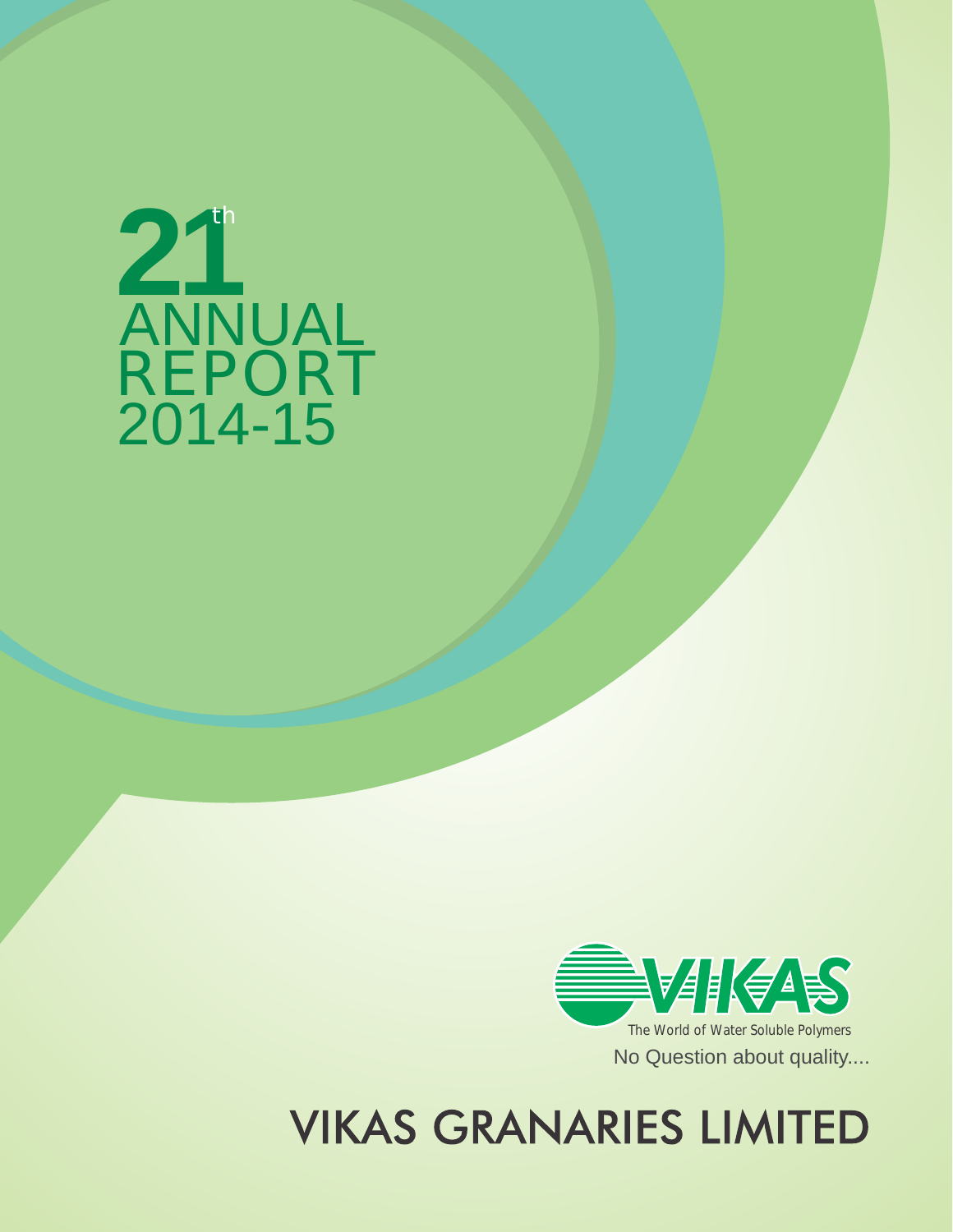

## **Board of directors**

Smt. Bimla Devi Jindal Chairman & Managing Director Sh. B.d. Agarwal Director Smt. Kamini Jindal **Director** Sh. Ravi Sharma Independent Director Sh. Neeraj Chhabra Independent Director Smt. Deepika Aggarwal Independent Director

**Company secretary** Miss Archita Sehgal

**Corporate Social Committee (csr)** 

Smt. Bimla Devi Jindal Sh. B.d. Agarwal Sh. Ravi Sharma

## **Stakeholder Relationship Committee**

Smt. Deepika Aggarwal Chairman Sh. Ravi sharma Member Sh. Neeraj Chhabra Member Smt. Kamini Jindal Member

## **Risk management committee**

Smt. Bimla Devi Jindal Sh. B.d. Agarwal Smt. Kamini Jindal

## **Nomination and Remuneration Committee**

Sh. Ravi Sharma Sh. Neeraj Chhabra Smt. Kamini Jindal Member

## **Audit Committee**

Sh. Ravi Sharma Chairman Sh. Neeraj Chhabra Member Smt. Bimla Devi Jindal Member

## **Auditors** S. Prakash Aggarwal & Co. Sri Ganganagar

**Internal auditor** Sanjay Goyal & Associates

**Secretarial auditor NKS & Company** 

**Bankers Punjab National Bank** Axis Bank Limited

**Registered office** Hisar Road, Siwani, Haryana-127046

**Plant** Chandisar (Gujrat)

## **CONTENTS**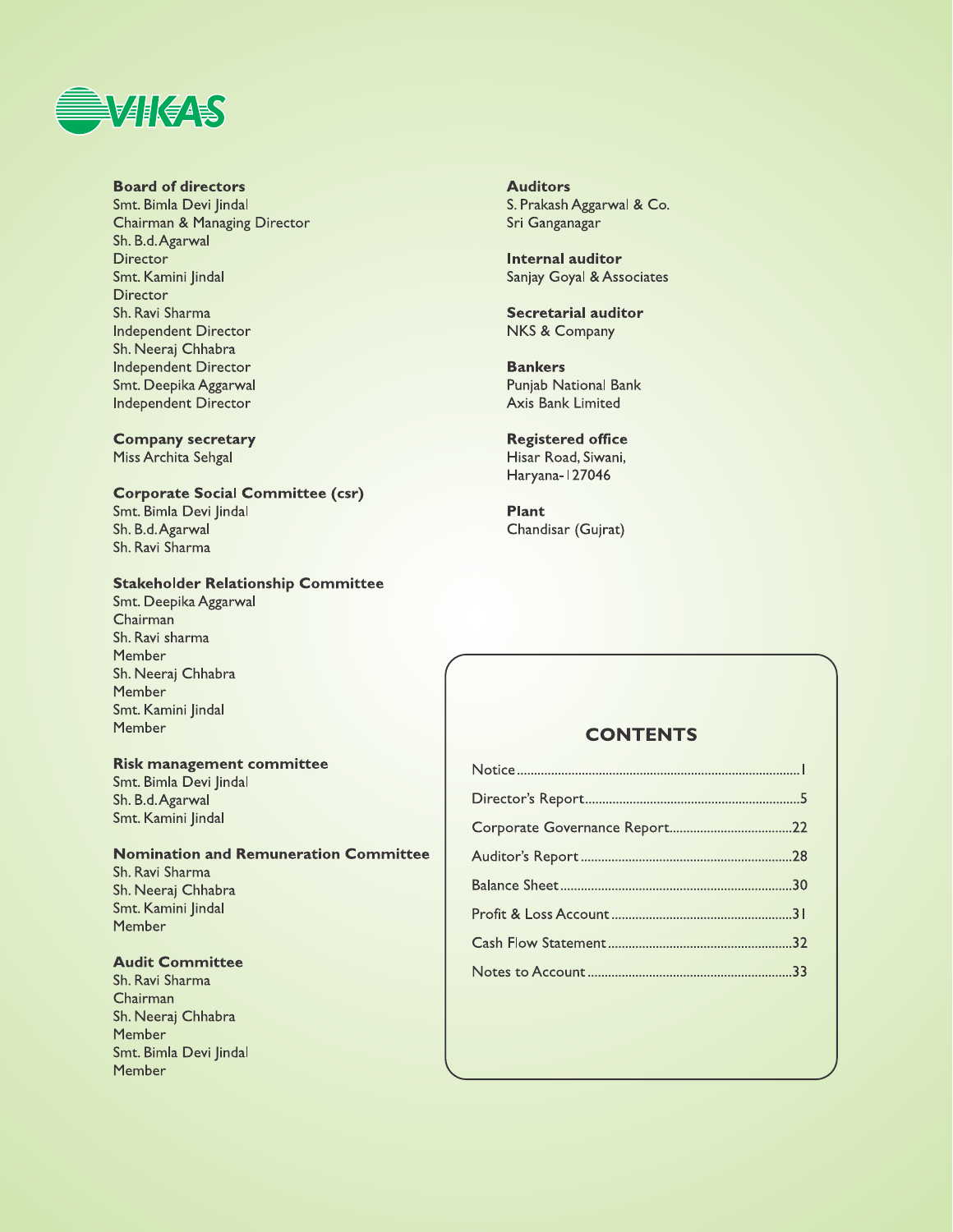

## **NOTICE**

NOTICE is hereby given that the 21st Annual General Meeting of the Members of Vikas Granaries Limited will be held on the Wednesday 30th day of September, 2015 at 12 PM at Hisar Road Siwani, Haryana-127046 to transact the following business:

### **ORDINARY BUSINESS**

- 1. To receive, consider and adopt the Audited Balance Sheet as at 31st March 2015, the Profit and Loss Account for the year ended on that date and the Reports of the Directors and Auditors thereon.
- 2. To appoint Kamini Jindal a Director in place of who retires by rotation and being eligible offers himself for reappointment.
- 3. To ratify the appointment of statutory auditor S. Prakash Aggarwal & Co. for the year 2015-16, that have been appointed as an auditor of the company on 30th September, 2014 for a period of 3 consecutive years i.e. till the Annual General Meeting to be held in 2017.

## **SPECIAL BUSINESS :**

## **Item No. 4: APPROVAL FOR RELATED PARTY TRANSACTION.**

**To consider and, if thought fit, to pass with or without modification, the following resolution as a Special Resolution:-** 

"**RESOLVED THAT** pursuant to provisions of Section 188 and other applicable provisions, if any, of the Companies Act, 2013 read with applicable Rules under Companies (Meetings of Board and its Powers) Rules, 2014 and in terms of applicable provisions of Listing Agreement executed with the Stock Exchanges (including any amendment, modification or re-enactment thereof), consent of the members of the Company be and is hereby accorded to the proposed transaction between Company and

- 1. M/s Vikas WSP Limited (a related party)
- 2. Vegan Colloids Limited (a related party)
- 3. Vikas Chemi Gums India Limited (a related party)

for Sale and Purchase of goods in its absolute discretion on the terms as agreed / may be agreed between Board of Directors and above mentioned related parties and as briefly mentioned in the explanatory statement to this resolution.

**RESOLVED FURTHER THAT** Bimla Devi Jindal Managing Director and Bajrang Das Jindal Directors of the Company be and are hereby individually authorised to sign any document or agreement for above proposed transaction on behalf of the Company and take necessary steps and to do all acts, deeds and things as may be necessary and incidental to give effect to this resolution."

#### **Item No. 5: ADOPTION OF NEW ARTICLES OF ASSOCIATION**

#### **APPROVAL FOR RELATED PARTY TRANSACTION**

"**RESOLVED THAT** pursuant to the provisions of Section 14 of the Companies Act, 2013 and other applicable provisions or Rules if any, the new set of Articles of Association as placed before the meeting and initialed by the Chairman for the purpose of identification be and is hereby approved and adopted as new Articles of Association (as prescribed under the Table-F of the Companies Act, 2013) of the Company in the place of and exclusion of the existing Articles

#### of Association.

**RESOLVED FURTHER THAT** Bimla Devi Jindal Managing Director and Bajrang Das Jindal Director of the Company be and is hereby authorised to do all such acts, deeds and things as may be required in order to give effect to above adoption of new Articles of Association on behalf of the Company.

## **Item No. 6: TO ADOPT NEW SET OF MEMORANDUM OF ASSOCIATION**

To consider and, if thought fit, to pass with or without modification, the following resolution as a Special Resolution:-

"**RESOLVED THAT** pursuant to the provisions of Section 13 and all other applicable provisions of the Companies Act, 2013 read with Companies (Incorporation) Rules, 2014 (including any statutory modification(s) or re-enactment thereof, for the time being in force), the amended set of Memorandum of Association submitted to this meeting be and are hereby approved.

**RESOLVED FURTHER THAT** Sh. Bajrang Dass Jindal Director and Smt. Bimla Devi Managing Director of the Company be and is hereby authorised to do all acts and take all such steps as may be necessary, proper or expedient to give effect to these resolutions."

### **Item No. 7 APPOINTMENT OF MANAGING DIRECTOR**

To consider and, if thought fit to pass with or without modification(s), the following resolution as a Special Resolution:

"**RESOLVED THAT** pursuant to the provisions of Section 196, 197, 203 and any other applicable provisions of the Companies Act, 2013 and the rules made there under (including any statutory modification(s) or re-enactment thereof for the time being in force), read with Schedule V to the Companies Act, 2013 and Articles of Association of the Company, the consent of the shareholders of the Company be and is hereby accorded to re-appoint Mr. Bimla Devi Jindal DIN 00034997 as Managing Director of the Company for a period of five years with effect from September 30, 2015.

**FURTHER RESOLVED THAT** the Board of Directors of the Company or any committee thereof be and is hereby authorized to do all such acts, deeds and things as in its absolute discretion it may think necessary, expedient or desirable; to settle any question or doubt that may arise in relation thereto in order to give effect to the foregoing resolution and to seek such approval/ consent from the government departments, as may be required in this regard.

By Order of the Board of Director

|                        | $Sd/$ -                  |
|------------------------|--------------------------|
| Date: 14.08.2015       | (Bimla Devi Jindal)      |
| Place : Sri Ganganagar | <b>Managing Director</b> |

## **NOTES:**

- 1. The relevant Explanatory Statement pursuant to section 102 (1) of the Companies Act, 2013, in respect of Special Business at the meeting, is annexed hereto and forms part of this notice.
- 2. A statement giving the relevant details of the Directors seeking re-appointment under Item Nos. 2 of the accompanying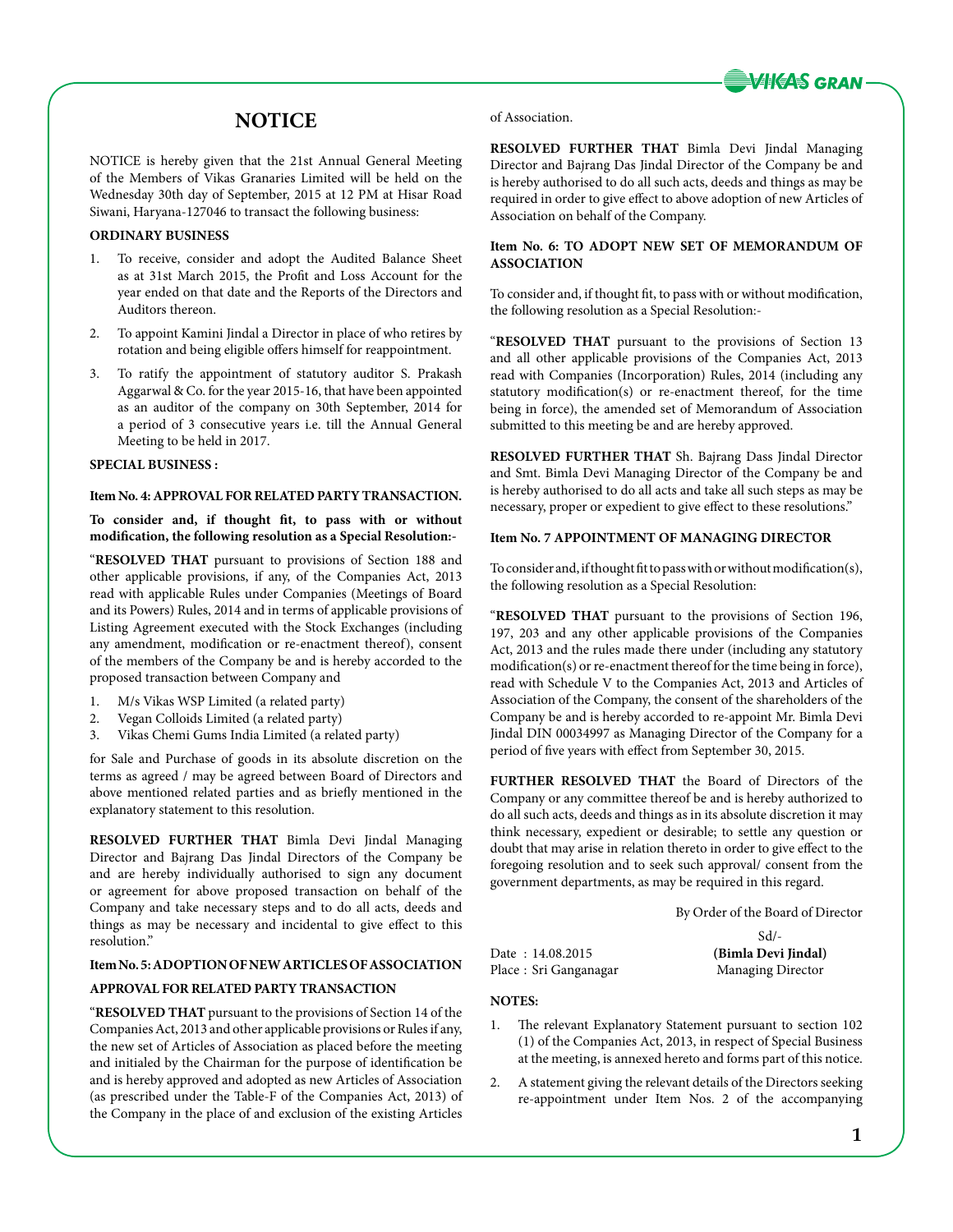## **VIKAS GRAN**

Notice, as required by Clause 49 of the Listing Agreement entered into with the Stock Exchanges is annexed herewith.

- 3. A member entitled to attend and vote is entitled to appoint a proxy to attend and vote instead of himself and the proxy need not be a member. Proxies in order to be effective must be received by the company not later than forty eight (48) hours before the meeting.Proxies submitted on behalf of limited companies, societies, etc., must be supported by appropriate resolutions/authority, as applicable.
- 4. A person can act as a proxy on behalf of Members not exceeding fifty in number and holding in the aggregate not more than ten percent of the total share capital of the Company carrying voting rights. A Member holding more than ten percent of the total share capital of the Company carrying voting rights may appoint a single person as a proxy and such person shall not act as proxy for any other person or shareholder.
- 5. Members are requested to bring their attendance slips duly completed and signed mentioning therein details of their DP ID and Client ID/ Folio No.
- 6. In case of joint holders attending the Meeting, only such joint holder who is higher in the order of names will be entitled to vote at the Meeting.
- 7. Relevant documents referred to in the accompanying Notice and in the Explanatory Statements are open for inspection by the Members at the Company's Registered Office on all working days of the Company, during business hours up to the date of the Meeting.
- 8. Corporate Members intending to send their authorized representatives to attend the Meeting pursuant to Section 113 of the Companies Act, 2013 are requested to send to the Company, a certified copy of the relevant Board Resolution together with their respective specimen signatures authorizing their representative(s) to attend and vote on their behalf at the Meeting.
- 9. Members seeking any information with regard to the Accounts are requested to write to the Company at an early date, so as to enable the Management to keep the information ready at the meeting.

The members are requested to get their shares dematerialized. The company's ISIN Code INE767B01014

- 10. The Ministry of Corporate Affairs has taken a "Green Initiative in the Corporate Governance" by allowing paperless compliances by the companies and has issued circulars stating that service of notice/documents including Annual Report can be sent by e-mail to its members.To support this green initiative of the Government in full measure, members are requested to register their e-mail addresses in respect of electronic holdings with the Depository through their concerned Depository Participants.Members who hold shares in physical form are requested to send their e-mail address to the following:
	- a) ravindergupta@vikaswspltd.in

The Notice of the AGM along with the Annual Report 2014-15 is being sent by electronic mode to those Members whose e-mail addresses are registered with the Company/ Depositories, unless any Member has requested for a physical copy of the same. For Members who have not registered their e-mail addresses, physical copies are being sent by the permitted mode.

11. (a) In accordance with the provision of section 108 of the Companies Act, 2013 read with Companies (Management & Administration) Rules, 2014, the shareholders may exercise their option to participate through electronic voting system and the company is providing the facility for voting by electronic means (e-voting) to all its members.The company has engaged the services of Central Depository Services Limited (CDSL) to provide e-voting facilities and enabling the members to cast their vote in a secured manner.It may be noted that this e-voting facility is optional.This facility will be available at the link www.evoting.nsdl.com during the following voting period:

| Commencement of e-voting  :   From 10 AM on 27.09.2015 |                            |
|--------------------------------------------------------|----------------------------|
| End of e-voting                                        | : Up to 5 PM on 29.09.2015 |

E-voting shall not be allowed beyond 5PM, on 29.09.2015.During the E-voting period, the shareholders of the company, holding shares either in physical form or dematerialized form, as on the closing of business hours of the cutoff date, may cast their vote electronically.The cut-off date for eligibility for e-voting is 23.09.2015.

- (b) The company has engaged the services of CDSL as the Authorized Agency to provide e-voting facilities.
- (c) The company has appointed N K S & ASSOCIATES practicing Company Secretary, as 'scrutinizer' for conducting and scrutinizing the e-voting process in a fair and transparent manner.
- (d) The login ID and password for e-voting are being sent to the members, who have not registered their e-mail IDs with the company, along with physical copy of the notice. Those members who have registered their e-mail IDs with the company / their respective Depository Participants are being forwarded the login ID and password for e-voting by e-mail.
- (e) "Voting by electronic means" or "electronic voting system" means a 'secured system' based process of display of electronic ballots, recording of votes of the members and the number of votes polled in favour or against, such that the entire voting exercise by way of electronic means gets registered and counted in an electronic registry in the centralized server with adequate 'cyber security'.

It also helps the shareholders to cast their vote from anywhere and at any time during E-voting period.

The instructions for shareholders voting electronically are as under:

(i) The voting period begins on 27.9.2015 at 10:00AM and ends on 29.9.2015 at 5:00PM. During this period shareholders' of the Company, holding shares either in physical form or in dematerialized form, as on the cut-off date of 23.9.2015, may cast their vote electronically. The e-voting module shall be disabled by CDSL for voting thereafter.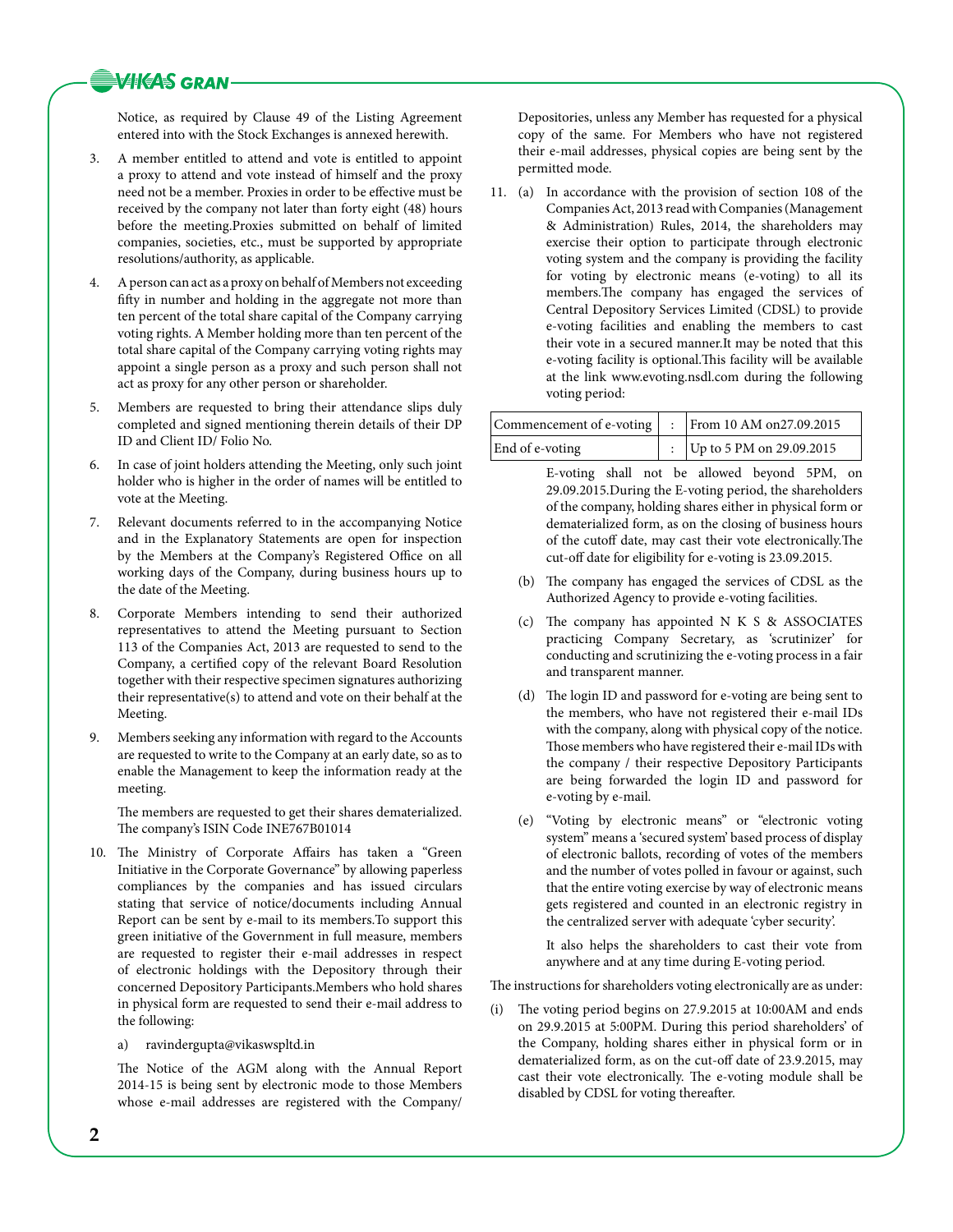

- (ii) The shareholders should log on to the e-voting website www. evotingindia.com.
- (iii) Click on Shareholders.
- (iv) Now Enter your User ID
	- a. For CDSL: 16 digits beneficiary ID,
	- b. For NSDL: 8 Character DP ID followed by 8 Digits Client ID,
	- c. Members holding shares in Physical Form should enter Folio Number registered with the Company.
- (v) Next enter the Image Verification as displayed and Click on Login.
- (vi) If you are holding shares in demat form and had logged on to www.evotingindia.com and voted on an earlier voting of any company, then your existing password is to be used.
- (vii) If you are a first time user follow the steps given below:

|                             | For Members holding shares in Demat Form<br>and Physical Form                                                                                                                                                                                                 |  |  |  |  |  |  |
|-----------------------------|---------------------------------------------------------------------------------------------------------------------------------------------------------------------------------------------------------------------------------------------------------------|--|--|--|--|--|--|
| <b>PAN</b>                  | Enter your 10 digit alpha-numeric *PAN issued<br>by Income Tax Department (Applicable for<br>both demat shareholders as well as physical<br>shareholders)                                                                                                     |  |  |  |  |  |  |
|                             | Members who have not updated their<br>PAN with the Company/Depository<br>Participant are requested to use the<br>sequence number which is printed on<br>Postal Ballot / Attendance Slip indicated<br>in the PAN field.                                        |  |  |  |  |  |  |
| <b>DOB</b>                  | Enter the Date of Birth as recorded in your<br>demat account or in the company records for<br>the said demat account or folio in dd/mm/yyyy<br>format.                                                                                                        |  |  |  |  |  |  |
| Dividend<br>Bank<br>Details | Enter the Dividend Bank Details as recorded in<br>your demat account or in the company records<br>for the said demat account or folio.                                                                                                                        |  |  |  |  |  |  |
|                             | Please enter the DOB or Dividend Bank<br>Details in order to login. If the details<br>are not recorded with the depository or<br>company please enter the member id /<br>folio number in the Dividend Bank details<br>field as mentioned in instruction (iv). |  |  |  |  |  |  |

- (viii)After entering these details appropriately, click on "SUBMIT" tab.
- (ix) Members holding shares in physical form will then directly reach the Company selection screen. However, members holding shares in demat form will now reach 'Password Creation' menu wherein they are required to mandatorily enter their login password in the new password field. Kindly note that this password is to be also used by the demat holders for voting for resolutions of any other company on which they are eligible to vote, provided that company opts for e-voting through CDSL platform. It is strongly recommended not to share your password with any other person and take utmost

care to keep your password confidential.

- (x) For Members holding shares in physical form, the details can be used only for e-voting on the resolutions contained in this Notice.
- (xi) Click on the EVSN for the relevant <Company Name> on which you choose to vote.
- (xii) On the voting page, you will see "RESOLUTION DESCRIPTION" and against the same the option "YES/NO" for voting. Select the option YES or NO as desired. The option YES implies that you assent to the Resolution and option NO implies that you dissent to the Resolution.
- (xiii)Click on the "RESOLUTIONS FILE LINK" if you wish to view the entire Resolution details.
- (xiv)After selecting the resolution you have decided to vote on, click on "SUBMIT". A confirmation box will be displayed. If you wish to confirm your vote, click on "OK", else to change your vote, click on "CANCEL" and accordingly modify your vote.
- (xv) Once you "CONFIRM" your vote on the resolution, you will not be allowed to modify your vote.
- (xvi)You can also take out print of the voting done by you by clicking on "Click here to print" option on the Voting page.
- (xvii) If Demat account holder has forgotten the same password then Enter the User ID and the image verification code and click on Forgot Password & enter the details as prompted by the system.

(xviii) Note for Non – Individual Shareholders and Custodians

- Non-Individual shareholders (i.e. other than Individuals, HUF, NRI etc.) and Custodian are required to log on to www.evotingindia.com and register themselves as Corporates.
- A scanned copy of the Registration Form bearing the stamp and sign of the entity should be emailed to helpdesk.evoting@cdslindia.com.
- After receiving the login details a compliance user should be created using the admin login and password. The Compliance user would be able to link the account(s) for which they wish to vote on.
- The list of accounts should be mailed to helpdesk. evoting@cdslindia.com and on approval of the accounts they would be able to cast their vote.
- A scanned copy of the Board Resolution and Power of Attorney (POA) which they have issued in favour of the Custodian, if any, should be uploaded in PDF format in the system for the scrutinizer to verify the same.
- (xix)In case you have any queries or issues regarding e-voting, you may refer the Frequently Asked Questions ("FAQs") and e-voting manual available at www.evotingindia.com, under help section or write an email to helpdesk.evoting@cdslindia. com.
- 12. The Securities and Exchange Board of India (SEBI) has mandated the submission of Permanent Account Number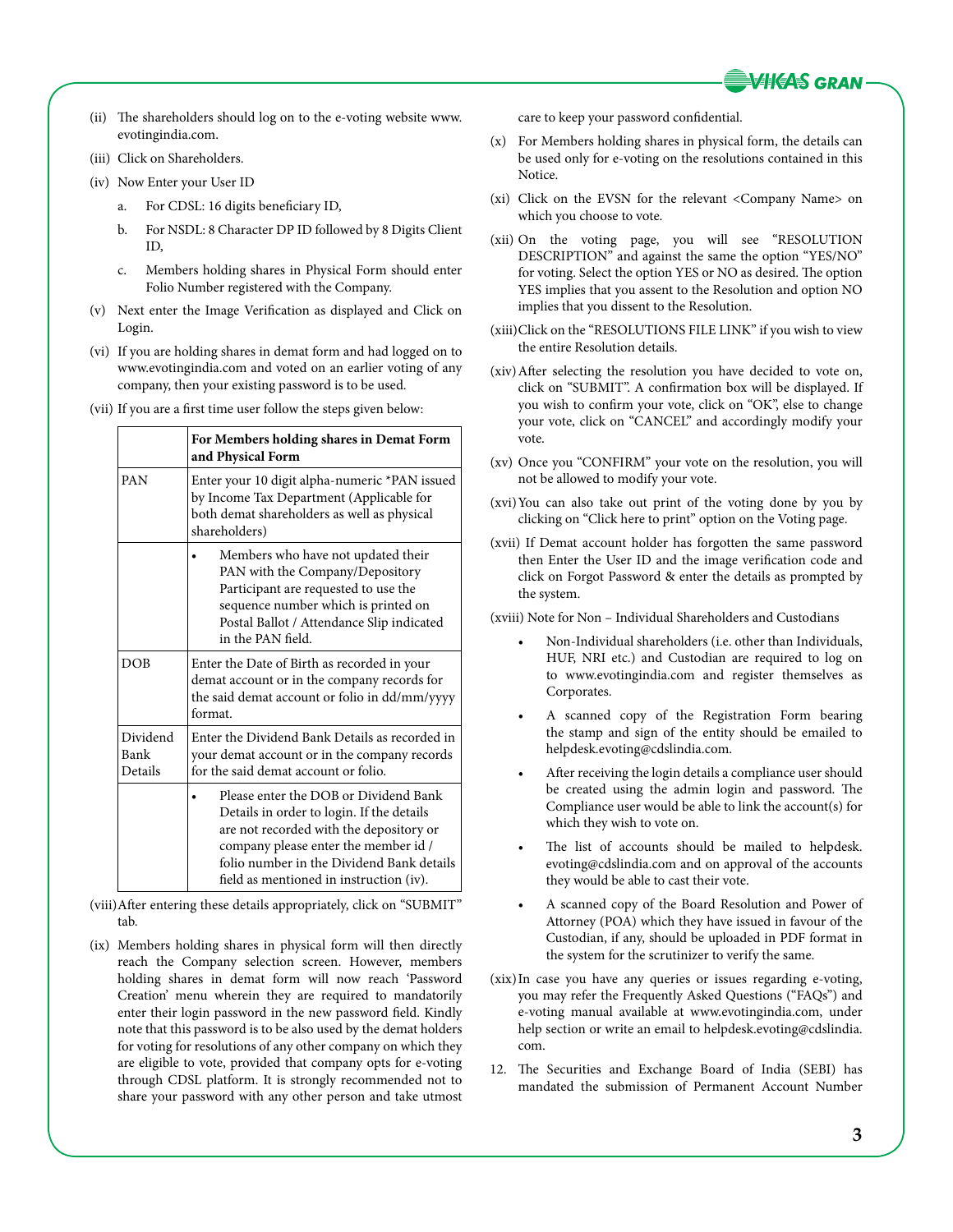**WHEAS GRAN** 

(PAN) by every participant in the securities market. Members holding shares in electronic form are, therefore, requested to submit their PAN to the Depository Participants with whom they maintain their demat accounts. Members holding shares in physical form should submit their PAN to the Company.

### **Explanatory Statement For Item 4, 5, 6 & 7 Under Section 102 Of Company Act, 2013**

The following Explanatory Statements, as required under Section 102 of the Companies Act, 2013, set out all material facts relating to the business under Item Nos. 4, 5, 6 and 7 of the accompanying Notice

## **ITEM NO. 4**

The Companies Act, 2013 aims to ensure transparency in the transactions and dealings between the related parties of the Company. The provisions of Section 188(1) of the Companies Act, 2013 that govern the Related Party Transactions, requires that for entering into any contract or arrangement as mentioned herein below with the related party, the Company must obtain prior approval of the Board of Directors and in case of the transaction value exceeds the limit specifies in the act, prior approval of the shareholders by way of a Special Resolution must be obtained:

- 1. Sale, purchase or supply of any goods or materials;
- 2. Selling or otherwise disposing of, or buying, property of any kind;
- 3. Leasing of property of any kind;
- 4. Availing or rendering of any services;
- 5. Appointment of any agent for purchases or sale of goods, materials, services or property;
- 6. Such related party's appointment to any office or place of profit in the company, its subsidiary company or associate company and
- 7. Underwriting the subscription of any securities or derivatives thereof, of the Company.

In the light of provisions of the Companies Act, 2013, the Board of Directors of your Company has approved the proposed transactions along with annual limit that your Company may enter into with the related parties (as defined under section 2(76) of the Companies Act, 2013)

## **ITEM NO.5,6 ADOPTION OF NEW ARTICLE OF ASSOCIATION & MEMORANDUM OF ASSOCIATION.**

The existing AoA/MoA are based on the Companies Act, 1956 and several regulations in the existing AoA/ MoA contain references to specific sections of the Companies Act, 1956 and some regulations in the existing AoA/MoA are no longer in conformity with the New Companies Act, 2013. Hence, it is considered expedient to wholly replace the existing AoA by a new set of Articles and amend MoA to some extent which shall be in conformity with the new companies Act, 2013.The proposed new draft AoA/MoA are being uploaded on the Company's website for perusal by the shareholders. The draft AOA/ MOA shall be available for inspection during the meeting and can be inspected by members during the business hours at the registered office of the company. None of the Directors / Key Managerial Personnel of the Company / their relatives is, in

any way, concerned or interested, financially or otherwise, in the Special Resolution set out at Item No. 5 & 6 of the Notice. The Board recommends the Special Resolution set out at Item No.5 & 6 of the Notice for approval by the shareholders.

## **Item No. 7 APPOINTMENT OF MANAGING DIRECTOR**

Smt Bimla Devi Jindal is the promoter Director of the Company. He has been serving as a Managing Director from last several years. Now pursuant to the provisions of Section 196, 197, 203 and any other applicable provisions of the Companies Act, 2013 and the rules made there under (including any statutory modification(s) or re-enactment thereof for the time being in force), read with Schedule V to the Companies Act, 2013 and Articles of Association of the Company, company wants to appoint Smt. Bimla Devi Jindal as Managing Director of the Company for 5 years i.e. for 2020.

As a Promoter and Managing Director, Smt. Bimla Devi Jindal has a vast knowledge and experience in the field of Guar Gum industry. The teams and remuneration of the managing Director will be as per the policy laid down by Nomination and Remuneration Committee i.e. Nomination and Remuneration Policy.

The remuneration will be in terms of provisions of company act, 2013 and other applicable provisions in this regards.

### **Additional Information**

(In Pursuant of clause 49 of the Listing Agreement)

1. **Brief profile of Mrs. Kamini Jindal: -** Mrs. Kamini Jindal, Director of the company who retires by rotation and being eligible, offers herself for reappointment.

Mrs. Kamini Jindal has been appointed by the Board as an Additional Director w.e.f. 11.08.2012. Mrs. Kamini Jindal is a person with excellent academic background and possesses good educational qualifications. She is Master of Art and

Master of Philosophy. She is the youth diva in the board of the company. Considering and seeking attention and interest of youth, your Directors recommend appointment of Mrs. Kamini Jindal as Director of the Company.

2. **Brief profile of Mrs. Bimla Devi Jindal: -** Smt. Bimla Devi Jindal, Director of the company, who retires by rotation and being eligible, offers herself for reappointment.

Smt. Bimla Devi Jindal has been appointed by the Board as an additional Director w.e.f. 21.08.2007. Smt. Bimla Devi holds a Bachelor's Degree in Commerce from the University of Haryana. She belongs to a leading Guar Gum Industrialist family. Keeping in view her long experience in the Guar Gum Industry, your

Directors recommend re-appointing of Smt. Bimla Devi Jindal as Director of the Company.

> By Order of the Board of Director For VIKAS GRANARIES LIMITED

Date : 14.08.2015 **(Bimla Devi Jindal)** Place : Sri Ganganagar Managing Director

Sd/-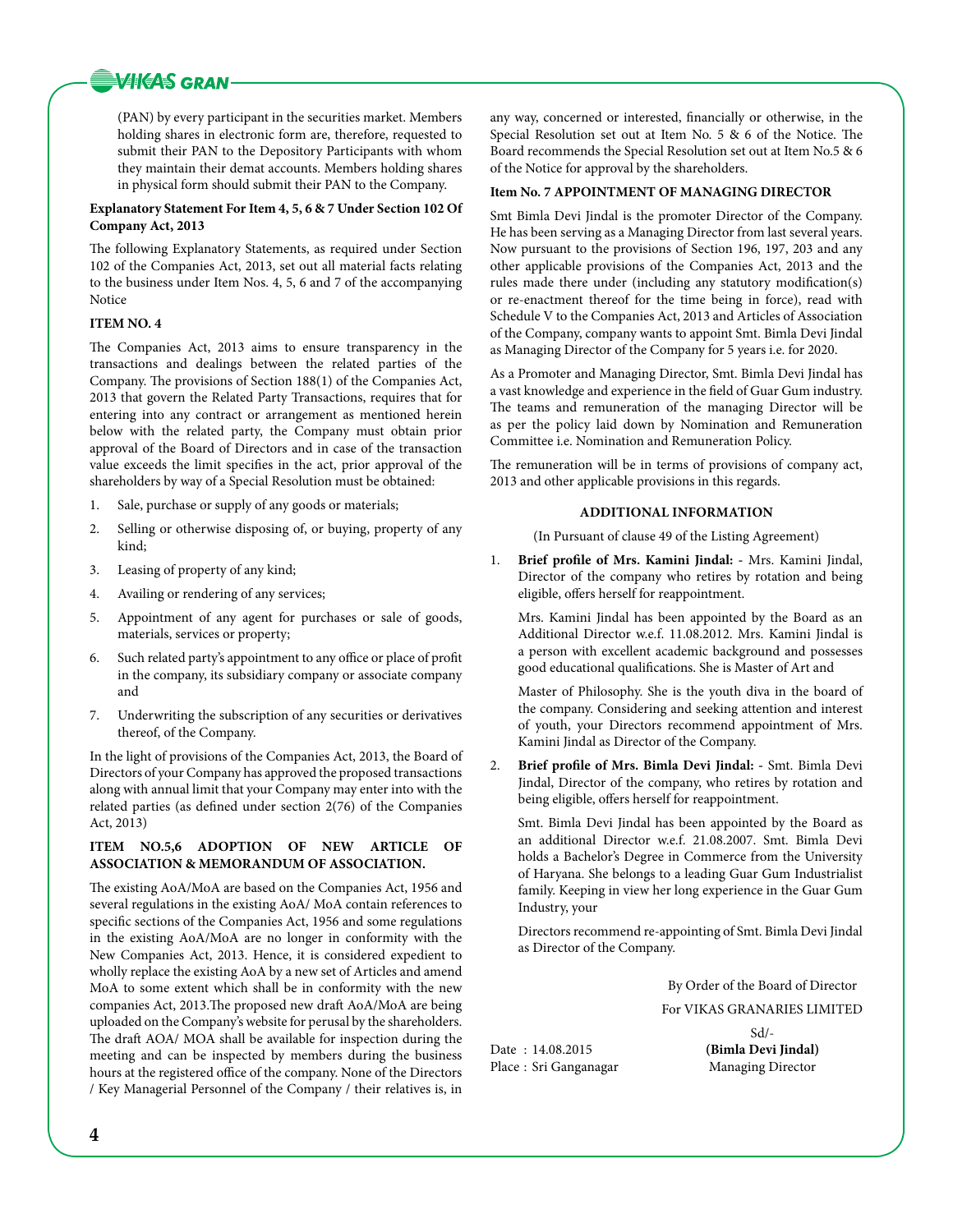

## **DIRECTORS' REPORT**

Dear Shareholders,

Your Directors have pleasure in presenting their 21st Annual Report on the business and operations of the Company and the accounts for the Financial Year ended March 31, 2015.

## **FINANCIAL RESULTS:**

|                                      |                              | (Rs. In Lakhs) |
|--------------------------------------|------------------------------|----------------|
|                                      | <b>YEAR ENDED YEAR ENDED</b> |                |
|                                      | 31.03.2015                   | 31.03.2014     |
| Revenue from operations              | 29271.35                     | 14039.60       |
| Other Income                         | 3.57                         | 197.73         |
| Total Expenditure                    | 27800.03                     | 12663.27       |
| Finance cost                         | 10.82                        | 90.80          |
| Profit after finance cost but before | 1464.08                      | 1483.26        |
| depreciation                         |                              |                |
| Depreciation and amortization        | 1400.74                      | 1400.97        |
| expenses                             |                              |                |
| Profit before tax                    | 63.34                        | 82.29          |
| Tax expenses                         | 23.88                        | 17.88          |
| Profit for the year                  | 39.45                        | 64.41          |
| DIVIDENID                            |                              |                |

#### **DIVIDEND:**

The profit of the Company is being used in further expansion of the Company, so the Board of Directors has not recommended any dividend for the year 2014-15.

## **TRANSFER TO RESERVES**

No amount was transferred to reserves during the year 2014-15.

## **Board Meetings**

The Board of Directors of the Company came under the same roof for ten times in the year 2014-15 respectively on 29.05.2014, 20.06.2014, 04.07.2014, 1.08.2014, 14.08.2014, 04.09.2014, 18.09.2014, 15.11.2014, 01.01.2015, 14.02.2015, 29.03.2015.

## **DIRECTOR RESPONSIBILITY STATEMENT**

Your directors state that the audited accounts containing financial statement for 2014-15 are in full conformity with the requirements of the Companies Act and are audited by its statutory auditors. Your directors further state that: -

- (a) in the preparation of the annual accounts, the applicable accounting standards had been followed along with proper explanation relating to material departures;
- (b) the directors had selected such accounting policies and applied them consistently and made judgments and estimates that are reasonable and prudent so as to give a true and fair view of the state of affairs of the company at the end of the financial year and of the profit and loss of the company for that period;
- (c) the directors had taken proper and sufficient care for the maintenance of adequate accounting records in accordance with the provisions of this Act for safeguarding the assets of the company and for preventing and detecting fraud and other irregularities;
- (d) the directors had prepared the annual accounts on a going concern basis; and
- (e) the directors, had laid down internal financial controls to be followed by the company and that such internal financial controls are adequate and were operating effectively.
- (f) the directors had devised proper systems to ensure compliance with the provisions of all applicable laws and that such systems were adequate and operating effectively.

## **STATEMENT ON DECLARATION GIVEN BY THE INDEPENDENT DIRECTOR U/S 149 (6)**

The Board of Company consists of three independent Directors namely

- Sh. Neeraj Chhabra
- Sh. Ravi Sharam
- Smt. Deepika Aggarwal

The above three Directors of the company gave statement pursuant to section 149 (7) u/s 149 (6) of Company Act, 2013 at the Board Meeting held on 29.05.2014 for the year 2014-15. The same was considered and approved by the Board. Statements has been attached as Page 7 Annexure I in the report.

## **POLICY ON DIRECTOR'S APPOINTMENT AND REMUNERATION INCLUDING CRITERIA FOR DETERMINING QUALIFICATION, POSITIVE ATTRIBUTES, INDEPENDENCE**

The Company is a Listed Company so, it comes under the requirement of formation of Nomination and Remuneration Committee under Company Act, 1956 and Company (Meeting of Board and its Power) Rules, 2014. The Company formed the committee on 01.01.2015. The Nomination and Remuneration policy of the Company is attached in Page no. 9 Annexure - II to the Report.

## **LONE AN INVESTMENT UNDER SECTION 186**

The Company has not made any lone and investment under section 186 of Company Act, 2013 and Rules made thereunder in this regard.

### **MATERIAL EVENTS AFTER 31ST MARCH, 2015**

No material event has occurred after 31st March, 2015.

## **CONSERVATION OF ENERGY, TECHNOLOGY ABSORPTION AND FOREIGN EXCHANGE EARNINGS AND OUTGO**

Information on conservation of energy, technology absorption and foreign exchange earnings and outgo is given in Page 11 Annexure III to this report.

## **EXTRACT OF ANNUAL RETURN**

The extract of Annual return is attached as Page 12 Annexure IV in the Report.

## **DEPOSITS**

The Company has not accepted any deposits under chapter V of Company Act, 2015 during the year 2014-15.

## **CHANGE IN THE NATURE OF BUSINESS**

No change occurred during the previous year 2014-15 in the nature of the business of the company.

### **DETAILS OF APPOINTMENT AND RESIGNATION DURING THE YEAR 2014-15**

M. Bajrang Dass Jindal who retires by rotation and presented herself for reappointment was reappointed as director in the Annual General Meeting held on 30.09.2014.

Mr. Ravi Sharma was appointed as a independent director of the company for 5 consecutive years in the Annual General Meeting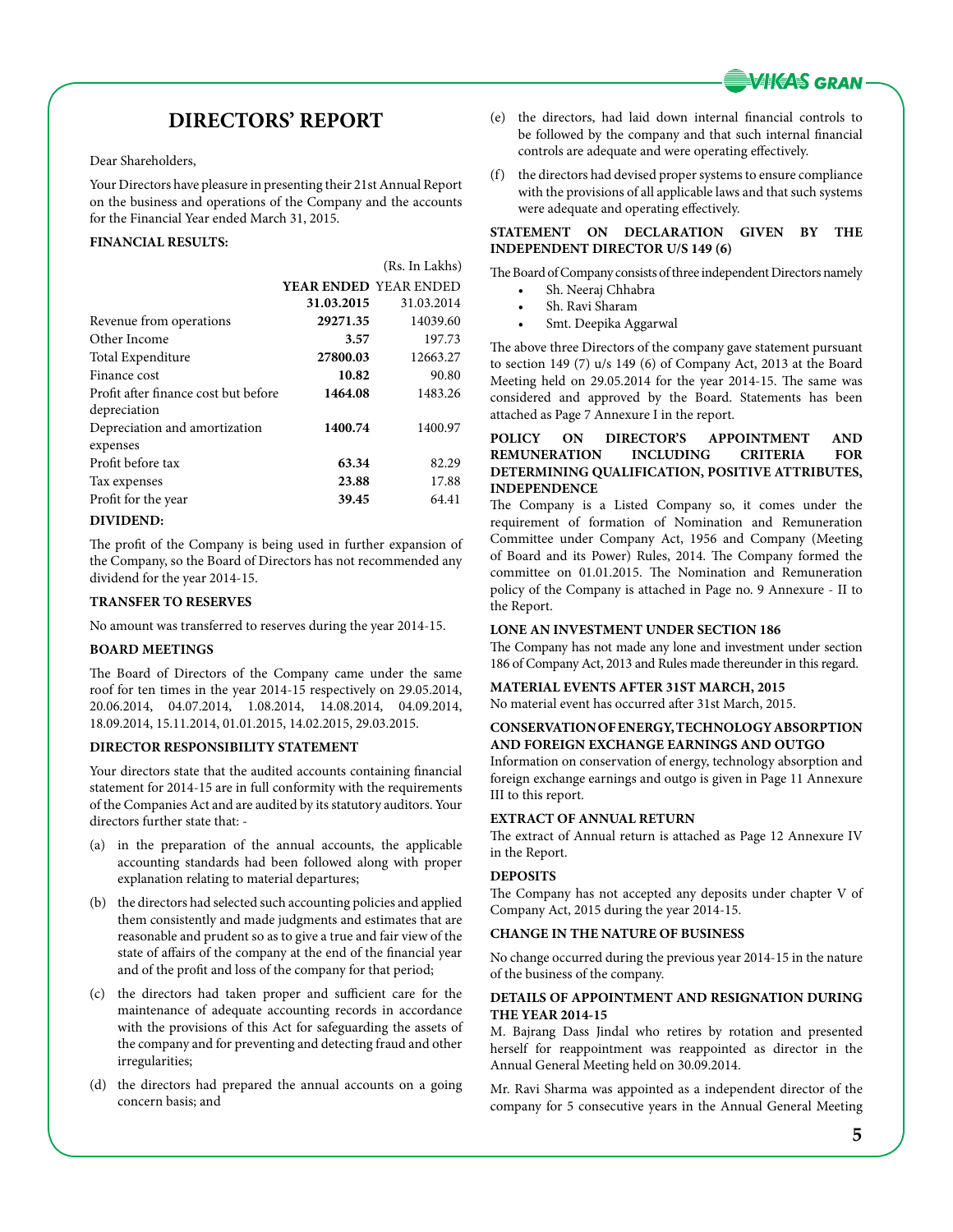

### held on 30.09.2.014.

Mr. Neeraj Chhabra was appointed as a independent director of the company for 5 consecutive years in the Annual General Meeting held on 30.09.2.014.

## **INTERNAL FINANCIAL Control mentioned following:-**

M/S Sanjay Goyal & Associates has been appointed as an internal auditor of the company to review and strengthen the Internal Financial Control System of the Company. The Board of Directors timely review the internal control systems and plans company's further strategies accrodingly. Their scope of work includes review of processes for safeguarding the assets of the Company, review of operational efficiency, effectiveness of systems and processes, and assessing the internal control strengths in all areas. Internal Auditors findings are discussed with the process owners and suitable corrective actions taken as per the directions of Audit Committee on an ongoing basis to improve efficiency in operations.

### **Particulars of Employees**

Pursuant to the Companies (Appointment and Remuneration of Managerial Personnel) Rules, 2014, statement of particulars of employees is provided as Annexure V on Page 18.

### **CORPORATE SOCIAL RESPONSIBILITY**

The Company under section 135 of company act, 2013 has formed a Corporate Social Responsibility Committee. The Company believes in following this provision not in law but in spirit too. The details of the policy are available in Page-19 Annexure VI to the Report.

## **PERFORMANCE EVALUATION OF BOARD, COMMITTEES & INDIVIDUAL DIRECTORS**

A formal evaluation of the performance of the Board, its Committees, the Chairman and the individual Directors was carried out for the year 2014–15. Led by the Nomination & Remuneration Committee, the evaluation was done using individual questionnaires covering amongst others vision, strategy & role clarity of the Board, Board dynamics & processes, contribution towards development of the strategy, risk management, budgetary controls, receipt of regular inputs and information, functioning, performance & structure of Board Committees, ethics & values, skill set, knowledge & expertise of Directors, leadership etc.

As part of the evaluation process, the performance of non– independent Directors, the Chairman and the Board was done by the independent Directors. The performance evaluation of the respective Committees and that of independent and non– independent Directors was done by the Board excluding the Director being evaluated. The Directors expressed satisfaction with the evaluation process.

## **INDEPENDENT DIRECTOR FAMILARISATION PROGRAMME**

The Company has arranged a familiarization program for Independent Directors of the Company and details has been provided on company website www.vikasgranaries.inon the following link:-

## http://vikasgranaries.in/?page\_id=416

### **VIGIL MECHANISM**

The Vigil mechanism under section 177 of Company Act, 2013 and clause 49 of listed agreement has been laid down by the company. The same is provided on the website of the company www. vikasgranaries.in .

The mechanism deals with the reporting of any unfair and malaise practice in the company. The policy is also providing safe guard to the persons who are taking initiatives against the practice of unfair mean of business.

#### **RELATED PARTY TRANSACTIONS**

During the year under review, the Board has adopted a policy to regulate the transactions of the Company with its related parties. As per policy, all related party transactions require prior approval of the Audit Committee and Board of Directors of the Company. Prior approval of the shareholders of the Company is also required for certain related party transactions as prescribed under Companies Act, 2013 and listing agreement. The said policy is available on the Company's website viz. www.vikasgranaries.in .

The details of all related party transaction are provided in the annexure VII attached to the report.

## **MATERIAL CHANGES & COMMITMENTS**

No material changes and commitments, affecting the financial position of the Company have occurred after the end of the financial year 2014–15 and till the date of this report.

## **MATERIAL AND SIGNIFICANT ORDERS PASSED BY REGULATORS & COURTS**

No significant and material orders have been passed by any regulators or courts or tribunals against the Company impacting the going concern status and Company's operations in future.

## **MANAGEMENT DISCUSSION AND ANALYSIS**

The management discussion and analysis report on the operations of the Company as required under the listing agreement with stock exchanges has been given separately of this report on page 27 and forms part of this report.

### **RISK MANAGEMENT**

The Company has laid down a procedure named Risk Management Policy for identification of risk involved in the business activities. The risks are involved in our industry are Guar is a xerophytes plant and the rain pattern of the monsoons in the Indian arid zone – mainly Western desert of Rajasthan provides ideal growing conditions. The need for just the right amount of rain at the right time leaves the guar crop heavily dependent on the annual rainfall pattern and causes occasional wide swings in guar supply and prices. With the emergence of irrigated guar seeds, dependency of guar crop on monsoon has been minimized. Now its crop is irrigated with canal water at the right time that increased its per hectare yield greatly.

#### **AUDIT COMMITTEE**

The Company has an adequately qualified Audit Committee constituted in accordance with the provisions of Companies Act, 2013 and clause 49 of the listing agreement. As on 31 March, 2015, the Committee comprised

All members of the Committee are financially literate and have accounting or related financial management expertise.

## **Secretarial Audit**

In terms of Section 204 of the Act and Rules made there under, M/s. NKS & Company Practicing Company Secretary have been appointed Secretarial Auditors of the Company. The report of the Secretarial Auditors is enclosed as Page Annexure VIII to this report.

The Report contain qualification regarding non Compliance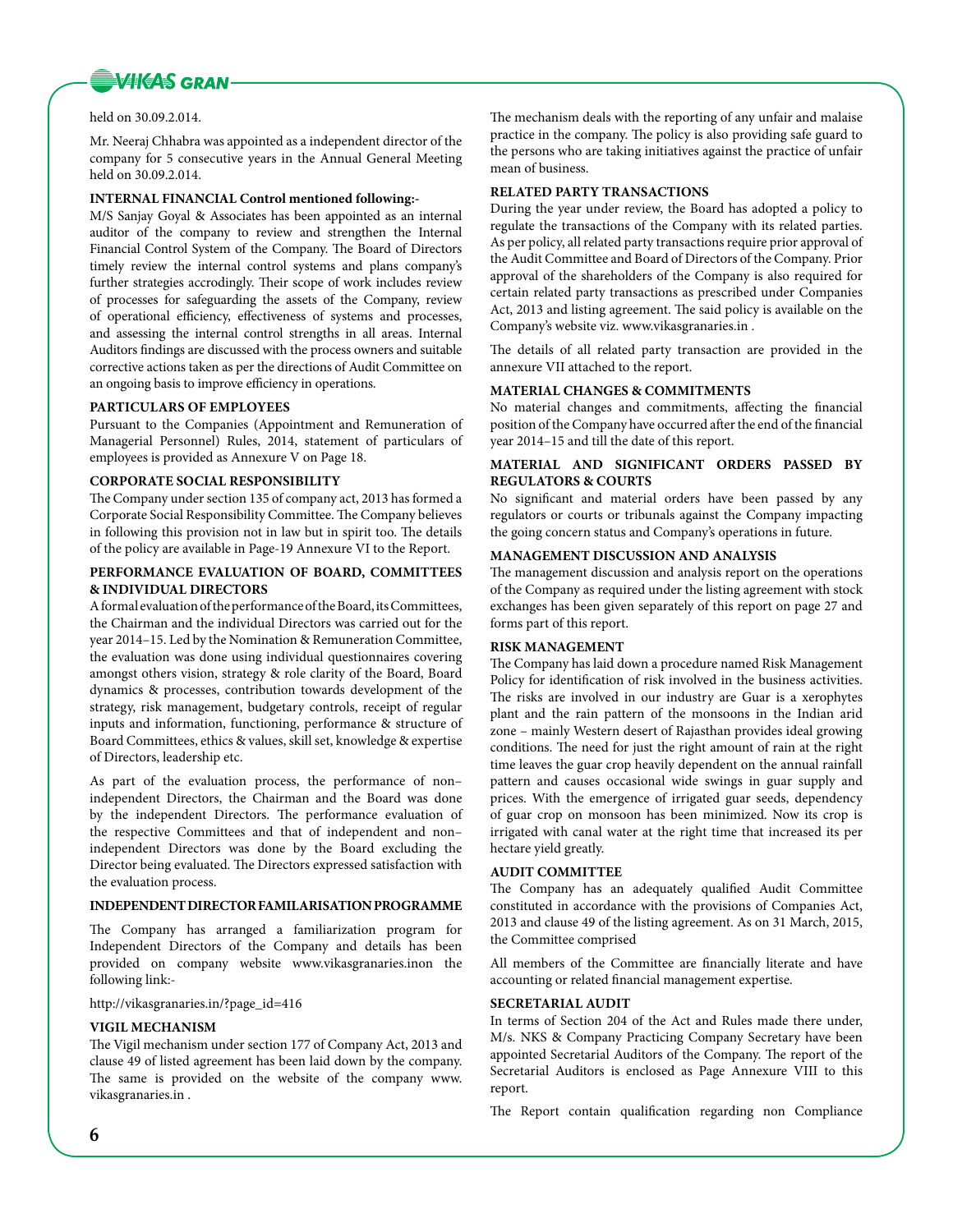

of section 203 of Company Act, 2013 i.e. appointment of Chief Financial Officer.

The Board of Directors is looking for the person appropriate and suitable for the abovesaid post. As soon as the company finds a person with required expertise, who can hold this position, the position of Chief Financial officer will be filled.

## **CORPORATE GOVERNANCE:**

We believe Corporate Governance is at the heart of Shareholder Value Creation. As per clause 49 of the Listing Agreement with the Stock Exchanges, a separate section on Corporate Governance together with a certificate from a Practicing Company Secretary confirming compliance thereto is set as Annexure on Page 22 in this report.

Your management has taken appropriate steps to ensure that all mandatory provisions of Corporate Governance as prescribed under the amended listing Agreement with the Stock Exchanges is complied with.

### **Corporate Governance Certificate**

The Compliance certificate from the auditors or practicing company secretaries regarding compliance of conditions of corporate governance as stipulated in Clause 49 of the Listing agreement shall be annexed with the report on page 26.

## **RELATION BETWEEN DIRECTORS**

Pursuant to clause 49E(2) the Directors of the company are in relation with each other as follows:-

| Sr. No | Name of Direction   | Related Director             | Relation |
|--------|---------------------|------------------------------|----------|
|        | Bajrang Dass Jindal | Bimla Devi Jindal            | Wife     |
| 2      | Bajrang Dass Jindal | Kamini Jindal                | Daughter |
| 3      | Bimla Devi Jindal   | Bajrang Dass Jindal          | Husband  |
| 4      | Bimla Devi Jindal   | Kamini Jindal                | Daughter |
| 5      | Kamini Jindal       | Bimla Devi Jindal            | Mother   |
| 6      | Kamini Jindal       | Bajrand Dass Jindal   Father |          |

### **LISTING WITH STOCK EXCHANGES:**

The Company confirms that it has paid the Annual Listing Fees for the year 2015-2016 to BSE where the Company's Shares are listed.

#### **ACKNOWLEDGMENTS**

An acknowledgement to all with whose help, cooperation and hard work the Company is able to achieve the results.

By Order of the Board,

Sd/-

Date : 14.8.2015 **(Bimla Devi Jindal)** Place : Sri Ganganagar Managing Director

## **Annexure -I**

## **DECLARATION OF INDEPENDENCE**

29 May, 2014

To

The Board of Directors Vikas Granaries Limited Siwani.

**Sub: Declaration of independence under clause 49 of the Listing Agreement and sub-section (6) of section 149 of the Companies Act, 2013.**

I, Ravi Sharma, hereby certify that I am a Non-executive Independent Director of Vikas Granaries Limited, Place and comply with all the criteria of independent director as envisaged in Clause 49 of the Listing Agreement and the Companies Act, 2013.

#### I certify that:

- I possess relevant expertise and experience to be an independent director in the Company;
- I am/was not a promoter of the company or its holding, subsidiary or associate company;
- I am not related to promoters / directors / persons occupying management position at the board level or level below the board in the company, its holding, subsidiary or associate company;
- Apart from receiving director sitting fees / remuneration, I have/had no pecuniary relationship / transactions with the company, its promoters, its directors, its senior management or its holding, subsidiary or associate company, or their promoters, or directors, during the two immediately preceding financial years or during the current financial;
- none of my relatives has or had any pecuniary relationship or transaction with the company, its holding, subsidiary or associate company, or their promoters, or directors, amounting to 2% or more of its gross turnover or total income or Rs. 50 Lacs or such higher amount as may be prescribed, whichever is lower, during the two immediately preceding financial years or during the current financial year;
- Neither me nor any of my relatives:
- holds or has held the position of a key managerial personnel or is or has been employee/executive of the company or its holding, subsidiary or associate company in any of the three financial years immediately preceding the financial year;
- is or has been an employee or proprietor or a partner, in any of the three financial years immediately preceding the financial year of;
- a firm of auditors or company secretaries in practice or cost auditors of the company or its holding, subsidiary or associate company; or
- any legal or a consulting firm that has or had any transaction with the company, its holding, subsidiary or associate company amounting to 10% or more of the gross turnover of such firm;
- holds together with my relatives 2% or more of the total votingpower of the company; or
- is a Chief Executive or director, by whatever name called, of any nonprofit organization that receives 25% or more of its receipts from the company, any of its promoters, directors or its holding, subsidiary or associate company or that holds 2% or more of the total voting power of the company; or
- I am not a material supplier, service provider or customer or a lessor or lessee of the company;
- I am not less than 21 years of age.

#### **Declaration**

I undertake that I shall seek prior approval of the Board if and when I have any such relationship / transactions, whether material or nonmaterial. If I fail to do so I shall cease to be an independent director from the date of entering in to such relationship / transactions.

Further, I do hereby declare and confirm that the above said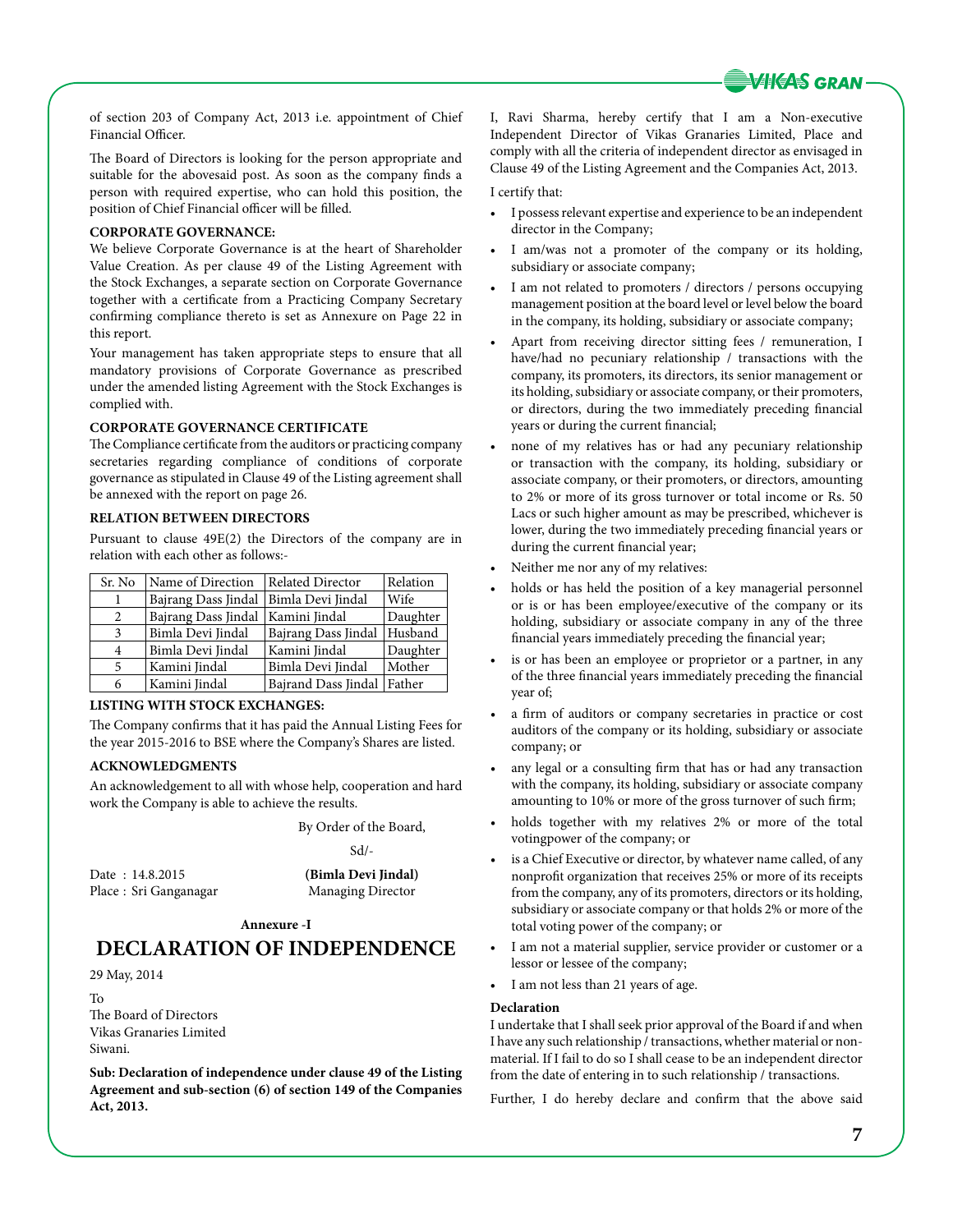## **WIGAS GRAN**

information's are true and correct to the best of my knowledge as on the date of this declaration of independence and I shall take responsibility for its correctness and shall be liable for fine if any imposed on the Company, its directors, if the same found wrong or incorrect in future.

I further undertake to intimate immediately upon changes, if any, to the Company for updating of the same.

Thanking you,

Yours faithfully, Sd/-

Ravi Sharma

29 May, 2014

To The Board of Directors Vikas Granaries Limited Siwani.

## **Sub: Declaration of independence under clause 49 of the Listing Agreement and sub-section (6) of section 149 of the Companies Act, 2013.**

I, Neeraj Chhabra, hereby certify that I am a Non-executive Independent Director of Vikas Granaries Limited, Place and comply with all the criteria of independent director as envisaged in Clause 49 of the Listing Agreement and the Companies Act, 2013.

I certify that:

- I possess relevant expertise and experience to be an independent director in the Company;
- I am/was not a promoter of the company or its holding, subsidiary or associate company;
- I am not related to promoters / directors / persons occupying management position at the board level or level below the board in the company, its holding, subsidiary or associate company;
- Apart from receiving director sitting fees / remuneration, I have/had no pecuniary relationship / transactions with the company, its promoters, its directors, its senior management or its holding, subsidiary or associate company, or their promoters, or directors, during the two immediately preceding financial years or during the current financial;
- none of my relatives has or had any pecuniary relationship or transaction with the company, its holding, subsidiary or associate company, or their promoters, or directors, amounting to 2% or more of its gross turnover or total income or Rs. 50 Lacs or such higher amount as may be prescribed, whichever is lower, during the two immediately preceding financial years or during the current financial year;
- Neither me nor any of my relatives:
- holds or has held the position of a key managerial personnel or is or has been employee/executive of the company or its holding, subsidiary or associate company in any of the three financial years immediately preceding the financial year;
- is or has been an employee or proprietor or a partner, in any of the three financial years immediately preceding the financial year of;
- a firm of auditors or company secretaries in practice or cost auditors of the company or its holding, subsidiary or associate

company; or

- any legal or a consulting firm that has or had any transaction with the company, its holding, subsidiary or associate company amounting to 10% or more of the gross turnover of such firm;
- holds together with my relatives 2% or more of the total votingpower of the company; or
- is a Chief Executive or director, by whatever name called, of any nonprofit organization that receives 25% or more of its receipts from the company, any of its promoters, directors or its holding, subsidiary or associate company or that holds 2% or more of the total voting power of the company; or
- I am not a material supplier, service provider or customer or a lessor or lessee of the company;
- I am not less than 21 years of age.

## **Declaration**

I undertake that I shall seek prior approval of the Board if and when I have any such relationship / transactions, whether material or nonmaterial. If I fail to do so I shall cease to be an independent director from the date of entering in to such relationship / transactions.

Further, I do hereby declare and confirm that the above said information's are true and correct to the best of my knowledge as on the date of this declaration of independence and I shall take responsibility for its correctness and shall be liable for fine if any imposed on the Company, its directors, if the same found wrong or incorrect in future.

I further undertake to intimate immediately upon changes, if any, to the Company for updating of the same.

Thanking you,

Yours faithfully, Sd/-

Neeraj Chhabra

29 May, 2014

To

The Board of Directors Vikas Granaries Limited Siwani.

## **Sub: Declaration of independence under clause 49 of the Listing Agreement and sub-section (6) of section 149 of the Companies Act, 2013.**

I, Deepika Agarwal, hereby certify that I am a Non-executive Independent Director of Vikas Granaries Limited, Place and comply with all the criteria of independent director as envisaged in Clause 49 of the Listing Agreement and the Companies Act, 2013.

I certify that:

- I possess relevant expertise and experience to be an independent director in the Company;
- I am/was not a promoter of the company or its holding, subsidiary or associate company;
- I am not related to promoters / directors / persons occupying management position at the board level or level below the board in the company, its holding, subsidiary or associate company;
- • Apart from receiving director sitting fees / remuneration, I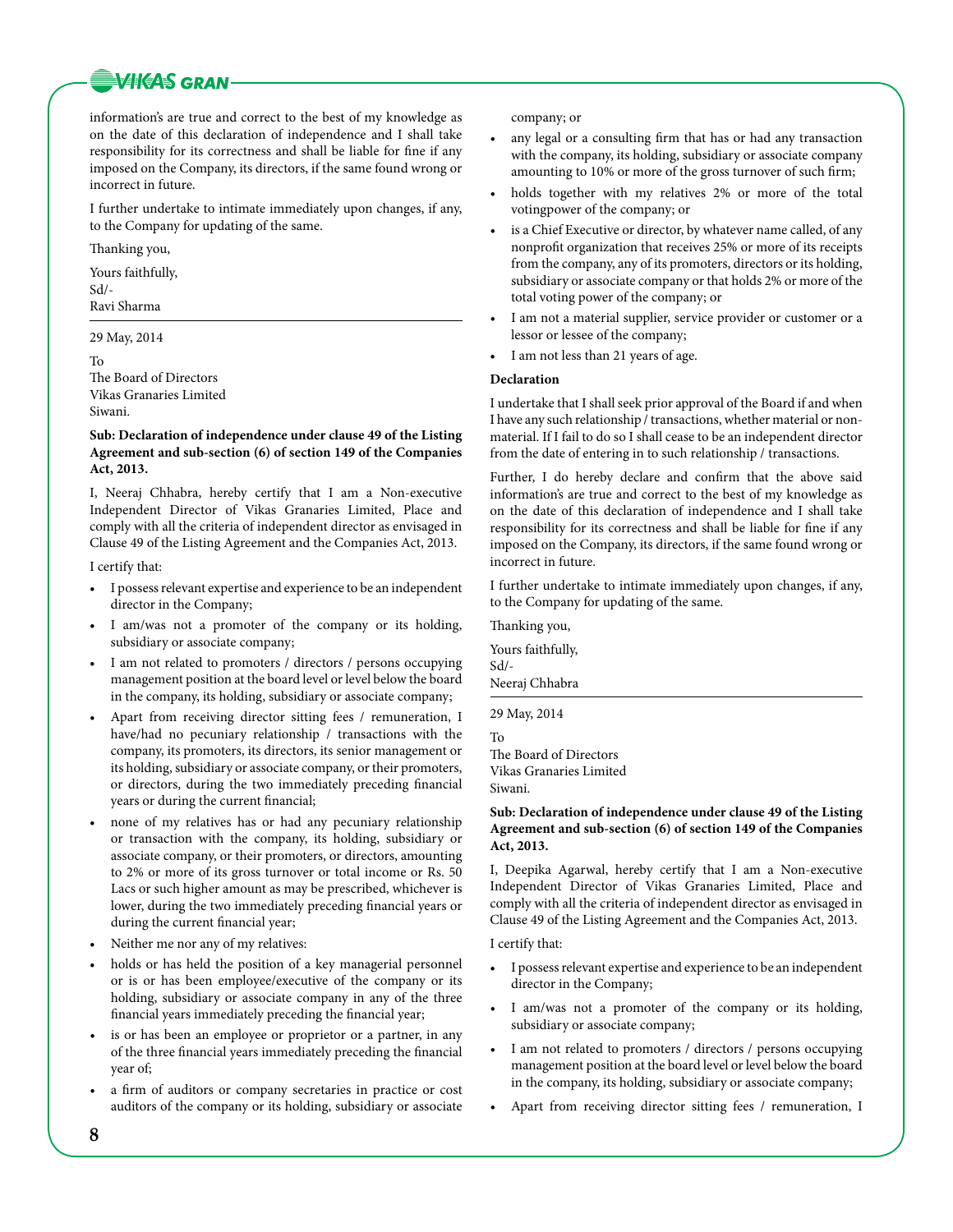

have/had no pecuniary relationship / transactions with the company, its promoters, its directors, its senior management or its holding, subsidiary or associate company, or their promoters, or directors, during the two immediately preceding financial years or during the current financial;

- none of my relatives has or had any pecuniary relationship or transaction with the company, its holding, subsidiary or associate company, or their promoters, or directors, amounting to 2% or more of its gross turnover or total income or Rs. 50 Lacs or such higher amount as may be prescribed, whichever is lower, during the two immediately preceding financial years or during the current financial year;
- Neither me nor any of my relatives:
- holds or has held the position of a key managerial personnel or is or has been employee/executive of the company or its holding, subsidiary or associate company in any of the three financial years immediately preceding the financial year;
- is or has been an employee or proprietor or a partner, in any of the three financial years immediately preceding the financial year of;
- a firm of auditors or company secretaries in practice or cost auditors of the company or its holding, subsidiary or associate company; or
- any legal or a consulting firm that has or had any transaction with the company, its holding, subsidiary or associate company amounting to 10% or more of the gross turnover of such firm;
- holds together with my relatives 2% or more of the total votingpower of the company; or
- is a Chief Executive or director, by whatever name called, of any nonprofit organization that receives 25% or more of its receipts from the company, any of its promoters, directors or its holding, subsidiary or associate company or that holds 2% or more of the total voting power of the company; or
- I am not a material supplier, service provider or customer or a lessor or lessee of the company;
- • I am not less than 21 years of age.

### **Declaration**

I undertake that I shall seek prior approval of the Board if and when I have any such relationship / transactions, whether material or nonmaterial. If I fail to do so I shall cease to be an independent director from the date of entering in to such relationship / transactions.

Further, I do hereby declare and confirm that the above said information's are true and correct to the best of my knowledge as on the date of this declaration of independence and I shall take responsibility for its correctness and shall be liable for fine if any imposed on the Company, its directors, if the same found wrong or incorrect in future.

I further undertake to intimate immediately upon changes, if any, to the Company for updating of the same.

Thanking you,

Yours faithfully, Sd/- Deepika Aggarwal

#### **Annexure-II**

## **NOMINATION AND REMUNERATION POLICY**

## **PURPOSE**

The Company has formed Nomination and Remuneration Policy u/s 178 (1) of Company Act, 2013 and under clause 49 (IV) of Listing Agreement. This policy has been formulated for determining the qualification, Positive attributes of Executive Directors, Non Executive Directors, Independent Director and Key Managerial Persons of the company.

## **DEFINATIONS**

"**ACT**" the act shall mean Company Act, 2013.

"**COMMITTEE**" the committee shall mean Nomination and Remuneration Committee under section 178 (1) of Company Act, 2013 and clause 49 (IV) of Listing agreement.

"**BOARD**" the Board shall mean Board Of Directors of Vikas Granaries Limited.

"**COMPANY**" means the Company Vikas Granaries Limited

## "**KEY MANAGERIAL PERSONNEL**" means

Chief Executive Officer or the Managing Director or the Manager; Whole-time director;

Chief Financial Officer;

Company Secretary; and

Such other officer as may be prescribed

"**SENIOR MANAGEMENT**" means Senior Management means personnel of the company who are members of its core management team excluding the Board of Directors including Functional Heads.

## **NOMINATION AND REMUNERATION COMMITTEE**

The Company has formed a committee under section 178 (1) of Company Act, 2013 and clause 49 of Listing agreement. The Committee consists of three members namely:

| Neeraj Chhabra          | Chairman |
|-------------------------|----------|
| Ravi Sharma             | Member   |
| Deepika Aggarwal Member |          |

All the Directors are independent Directors within the meaning of Company Act, 2013 and listing agreement thereto.

### **ROLE OF THE COMMITTEE**

The Committee has been formulated to perform the following works: -

- 1. The Nomination and Remuneration Committee shall identify persons who are qualified to become directors and who may be appointed in senior management in accordance with the criteria laid down in Company Act, 2013 and rules made thereunder and all other provisions applicable, if any, recommend to the Board their appointment and removal. It shall carry out evaluation of every director's performance.
- 2. The Nomination and Remuneration Committee shall formulate the criteria for determining qualifications, positive attributes and independence of a director and recommend to the Board a policy, relating to the remuneration for the directors, key managerial personnel and other employees.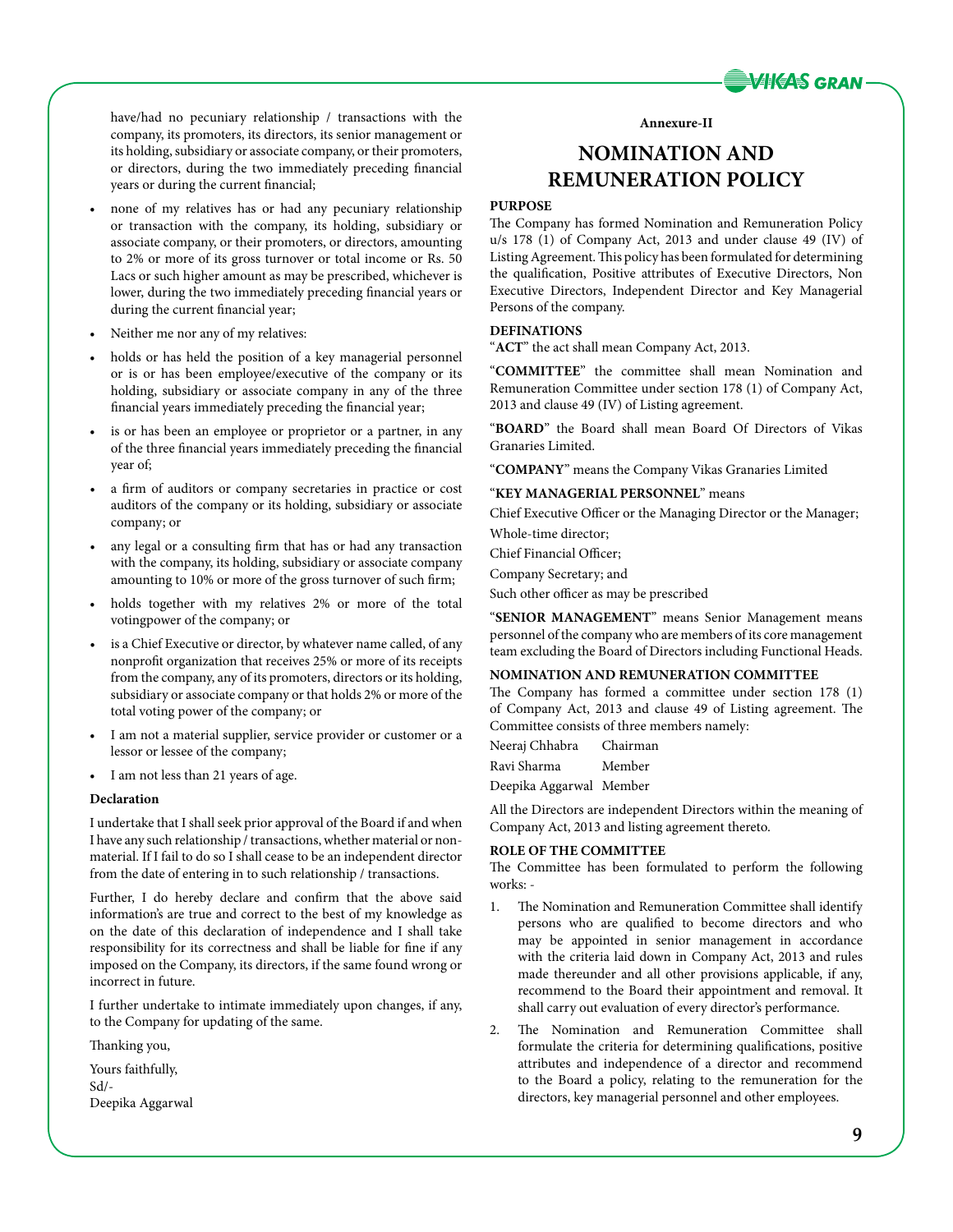## **WHEAS GRAN**

- 3. To carry out evaluation of every Director's performance.
- 4. To carry out any other function as is mandated by the Board from time to time and / or enforced by any statutory notification, amendment or modification, as may be applicable.
- 5. To perform such other functions as may be necessary or appropriate for the performance of its duties.

### **CRITERIA FOR APPOINTMENT OF DIRECTOR**

Any person who wishes to appoint as a Director of the Company needs to fulfill the following criteria: -

- His appointment must not be in Contravention of any provision of Company Act, 2013 and rules made thereunder and all the applicable laws, if any.
- 2. The appointment shall be subject to applicable clause of Listing Agreement.
- 3. The person who wishes to be appointed as a Director must have relevant experience in the industry similar to the business of the Company or hold relevant qualification in this regard. The Committee has discretion to decide whether qualification, expertise and experience possessed by a person are sufficient / satisfactory for the concerned position.
- 4. The Director will be eligible for appointment only if he has attained the age of twenty one years.

## **INDEPENDENT DIRECTOR**

The Independent Director must fulfill the following criteria:-

- His appointment must not be in Contravention of section 149 of Company Act, 2013 and rules made thereunder and all the applicable laws, if any.
- 2. The appointment shall be subject to applicable clause of Listing Agreement.
- 3. He shall possess appropriate skills, experience and knowledge in one or more fields of finance, law, management, sales, marketing, administration, research, corporate governance, technical operations, or other disciplines related to the Company's business,

## **TERM/TENURE**

- 1. Managing Director/Whole-time Director: The Company shall appoint or re-appoint any person as its Executive Chairman, Managing Director or Executive Director for a term not exceeding five years at a time. No re-appointment shall be made earlier than one year before the expiry of term
- 2. Independent Director: -
- (a) An Independent Director shall hold office for a term up to five consecutive years on the Board of the Company and will be eligible for re-appointment on passing of a special resolution by the Company and disclosure of such appointment in the Board's report.
- (b) No Independent Director shall hold office for more than two consecutive terms, but such Independent Director shall be eligible for appointment after expiry of three years of ceasing to become an Independent Director. Provided that an Independent Director shall not, during the said period of three years, be appointed in or be associated with the Company in any other capacity, either directly or indirectly. However, if a person who has already served as an Independent Director for 5 years or more in the Company as on October 1, 2014 or such other date as may be determined by the Committee

as per regulatory requirement; he/ she shall be eligible for appointment for one more term of 5 years only.

(c) At the time of appointment of Independent Director it should be ensured that number of Boards on which such Independent Director serves is restricted to seven listed companies as an Independent Director and three listed companies as an Independent Director in case such person is serving as a Whole-time Director of a listed company or such other number as may be prescribed under the Act.

## **REMOVAL**

Due to reasons for any disqualification mentioned in the Act or under any other applicable Act, rules and regulations thereunder, the Committee may recommend, to the Board with reasons recorded in writing, removal of a Director, KMP or Senior Management Personnel subject to the provisions and compliance of the said Act, rules and regulations.

## **Retirement**

The Director, KMP and Senior Management Personnel shall retire as per the applicable provisions of the Act and the prevailing policy of the Company. The Board will have the discretion to retain the Director, KMP, Senior Management in the same position / remuneration or otherwise even after attaining the retirement age, for the benefit of the Company.

## **Policy relating to the Remuneration for the Whole-time Director, KMP and Senior Management Personnel**

## **General:**

- a) The remuneration / compensation / commission etc. to the Whole-time Director, KMP and Senior Management Personnel will be determined by the Committee and recommended to the Board for approval. The remuneration / compensation / commission etc. shall be subject to the prior/post approval of the shareholders of the Company and Central Government, wherever required.
- b) The remuneration and commission to be paid to the Wholetime Director shall be in accordance with the percentage / slabs / conditions laid down in the Articles of Association of the Company and as per the provisions of the Act.
- c) Increments to the existing remuneration/ compensation structure may be recommended by the Committee to the Board which should be within the slabs approved by the Shareholders in the case of Whole-time Director.
- d) Where any insurance is taken by the Company on behalf of its Whole-time Director, Chief Executive Officer, Chief Financial Officer, the Company Secretary and any other employees for indemnifying them against any liability, the premium paid on such insurance shall not be treated as part of the remuneration payable to any such personnel.

Provided that if such person is proved to be guilty, the premium paid on such insurance shall be treated as part of the remuneration.

## **Remuneration to Whole-time / Executive / Managing Director, KMP and Senior Management Personnel:**

**a) Fixed pay**: The Whole-time Director/ KMP and Senior Management Personnel shall be eligible for a monthly remuneration as may be approved by the Board on the recommendation of the Committee. The breakup of the pay scale and quantum of perquisites including, employer's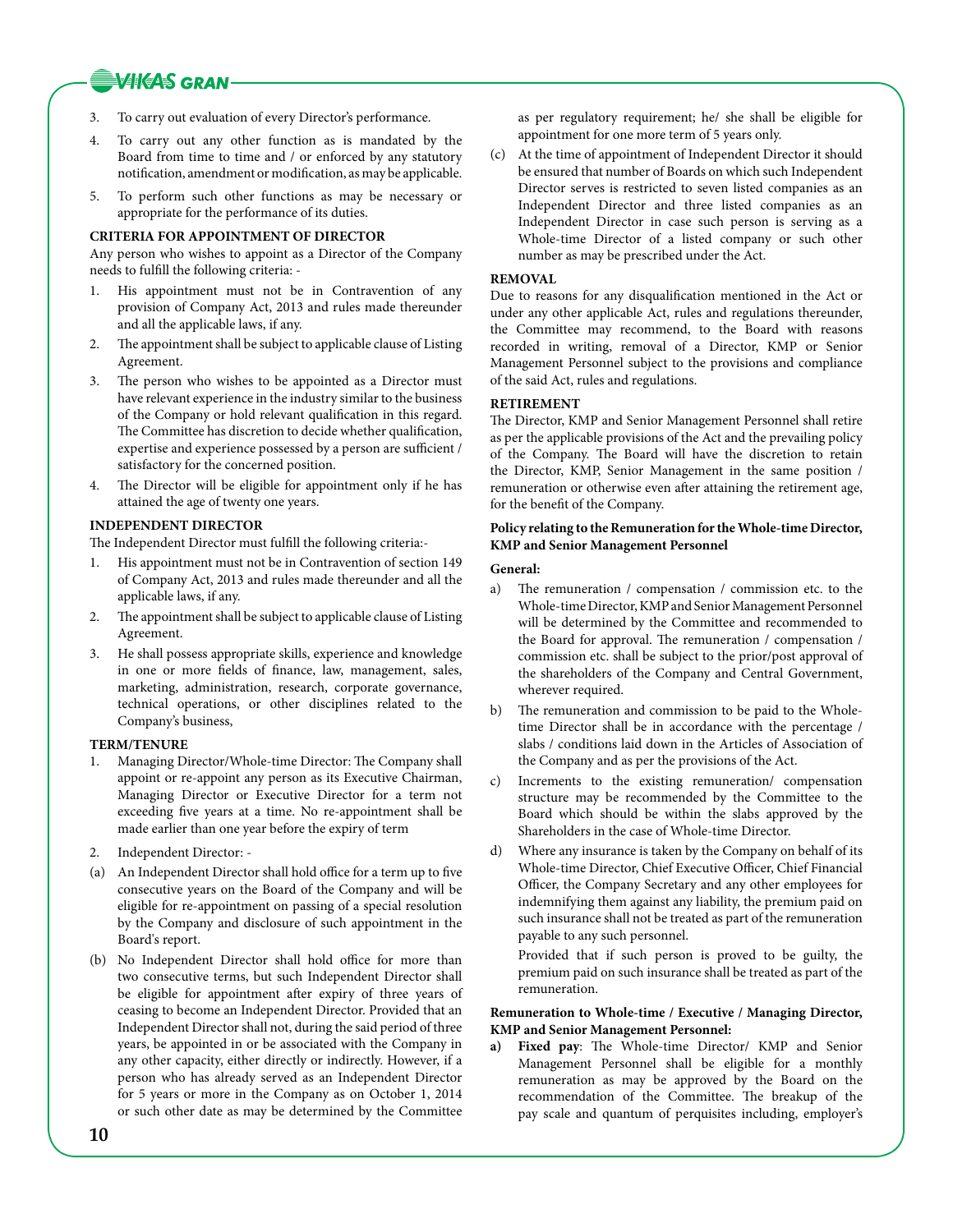

contribution to P.F, pension scheme, medical expenses, club fees etc. shall be decided and approved by the Board/ the Person authorized by the Board on the recommendation of the Committee and approved by the shareholders and Central Government, wherever required.

- **b) Minimum Remuneration**: If, in any financial year, the Company has no profits or its profits are inadequate, the Company shall pay remuneration to its Whole-time Director in accordance with the provisions of Schedule V of the Act and if it is not able to comply with such provisions, with the previous approval of the Central Government.
- **c) Provisions for excess remuneration**: If any Whole-time Director draws or receives, directly or indirectly by way of remuneration any such sums in excess of the limits prescribed under the Act or without the prior sanction of the Central Government, where required, he / she shall refund such sums to the Company and until such sum is refunded, hold it in trust for the Company. The Company shall not waive recovery of such sum refundable to it unless permitted by the Central Government.

#### **Remuneration to Non- Executive / Independent Director:**

#### **a) Remuneration / Commission:**

The remuneration / commission shall be fixed as per the slabs and conditions mentioned in the Articles of Association of the Company and the Act.

#### **b) Sitting Fees:**

The Non- Executive / Independent Director may receive remuneration by way of fees for attending meetings of Board or Committee thereof.

Provided that the amount of such fees shall not exceed Rs. One Lac per meeting of the Board or Committee or such amount as may be prescribed by the Central Government from time to time.

### **c) Stock Options:**

An Independent Director shall not be entitled to any stock option of the Company.

- d) Any remuneration paid to Non- Executive / Independent Directors for services rendered which are of professional in nature shall not be considered as part of the remuneration if the following conditions are satisfied:
	- i) The Services are rendered by such Director in his capacity as the professional; and
	- ii) In the opinion of the Committee, the director possesses the requisite qualification for the practice of that profession.

#### **IMPLEMENTATION**

- (a) The Committee may issue guidelines, procedures, formats, reporting mechanism and manuals in supplement and for better implementation of this policy as considered appropriate.
- (b) The Committee may Delegate any of its powers to one or more of its members.

Date:

Place:

#### **Annexure III**

#### **TECHNOLOGY ABSORPTION AND RESEARCH AND DEVELOPMENT**

Company's own in house development and analytical lab continuosly works on upgradation and modification of the present products to meet the requirements of the international market. Apart from this, no new technology was absorbed or adopted by the company during the year.

**A. Conservation of Energy:-**

As a part of ongoing energy saving programme your company has engaged an efficient team to examine the possibility of energy conservation at all operation levels, especially on higher load machines. Sincere efforts are being made to improve the power factor and reduce the overall energy consumption.

The company has taken the following steps towards energy conservation:-

- (1) Frequent checking of the capacitors.
- (2) Replacement of high power factor electric motors.
- (3) Timely greasing of the bearings of all the heavy machines.
- (4) Installation of servo stabilizer to boost the voltage.

Year 2014-15 **Electricity** Purchased Units **KWH** 634405.00 Total Amount Rs. (in Lakhs) 58.55 Rate/Unit Rs. 9.23 Rate per MT Rs 4125.3

By Order of the Board of Director

Date : 04.09.2014 **(Bimla Devi Jindal)** Place : Sri Ganganagar

Sd/-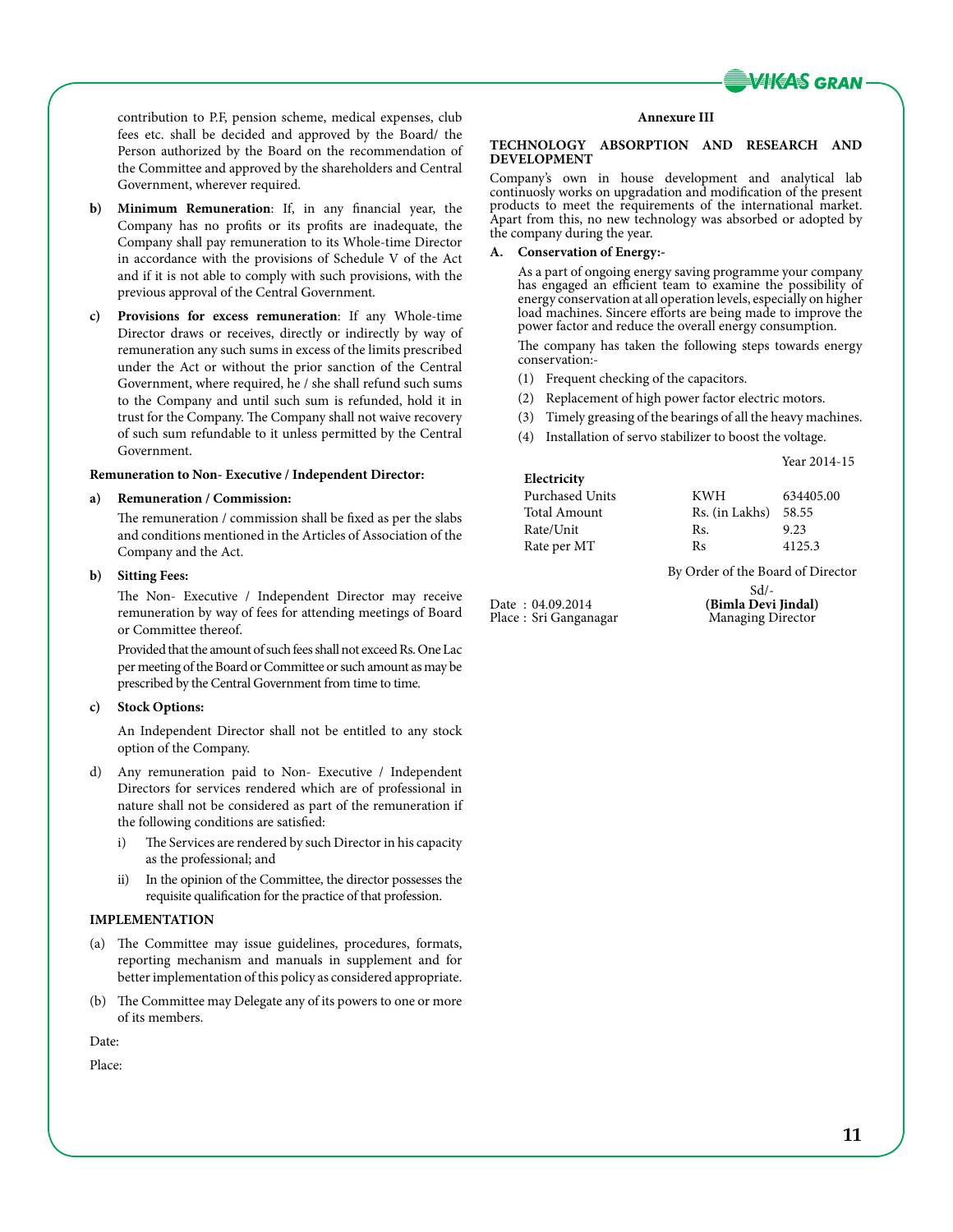

**Annexure IV**

Form No. MGT-9

## **EXTRACT OF ANNUAL RETURN**

as on the financial year ended on

[Pursuant to section 92(3) of the Companies Act, 2013 and rule 12(1) of the

Companies (Management and Administration) Rules, 2014]

## **I. REGISTRATION AND OTHER DETAILS:**

| $i)$ CIN:-                                                                        | L15400HR1994PLC036433                                                                                                                     |
|-----------------------------------------------------------------------------------|-------------------------------------------------------------------------------------------------------------------------------------------|
| ii) Registration Date                                                             | 31.10.1994                                                                                                                                |
| iii) Name of the Company                                                          | <b>VIKAS GRANARIES LIMITED</b>                                                                                                            |
| iv)Category / Sub-Category of the Company                                         | <b>LIMITED BY SHARES</b>                                                                                                                  |
| v) Address of the Registered office and contact details                           | HISAR ROAD, SIWANI, HARYANA-127046                                                                                                        |
| vi) Whether listed companyYes / No                                                | <b>YES</b>                                                                                                                                |
| vii) Name, Address and Contact details of Registrar and Transfer<br>Agent, if any | LINK INTIME (I) PVT. LIMITED<br>ADDRESS:-44, NARAINA COMMUNITY CENTRE,<br>PHASE-I, PVR CINEMA, NARAINA, NEW DELHI<br>TEL. NO. 01141410592 |

## **II. PRINCIPAL BUSINESS ACTIVITIES OF THE COMPANY**

All the business activities contributing 10 % or more of the total turnover of the company shall be stated:-

| Sl. No. | Name and Description of main<br>products / services | NIC Code of the Product/service | % to total turnover of the company |
|---------|-----------------------------------------------------|---------------------------------|------------------------------------|
|         | Guar & Polymers                                     | 13023230, 13023220              | 100%                               |
|         |                                                     |                                 |                                    |
|         |                                                     |                                 |                                    |

## **III. PARTICULARS OF HOLDING, SUBSIDIARY AND ASSOCIATE COMPANIES-**

| S. N <sub>0</sub> | NAME AND<br><b>ADDRESS OF THE</b><br><b>COMPANY</b> | CIN/GLN | HOLDING/<br>SUBSIDIARY/<br>ASSOCIATE | % of shares held | Applicable Section |
|-------------------|-----------------------------------------------------|---------|--------------------------------------|------------------|--------------------|
|                   |                                                     |         |                                      |                  |                    |
|                   |                                                     |         |                                      |                  |                    |

## **IV. SHARE HOLDING PATTERN (Equity Share Capital Breakup as percentage of Total Equity)**

## **i) Category-wise Share Holding**

| <b>Category of Shareholders</b> | No. of Shares held at the beginning of the year |          |         | No. of Shares held at the end of the year |         |          |              | % Change during the<br>vear |                         |          |
|---------------------------------|-------------------------------------------------|----------|---------|-------------------------------------------|---------|----------|--------------|-----------------------------|-------------------------|----------|
|                                 | Demat                                           | Physical | Total   | % of Total<br><b>Shares</b>               | Demat   | Physical | <b>Total</b> | % of Total<br><b>Shares</b> | No. of<br><b>Shares</b> | % change |
| A. Promoter s                   |                                                 |          |         |                                           |         |          |              |                             |                         |          |
| $(1)$ Indian                    |                                                 |          |         |                                           |         |          |              |                             |                         |          |
| Individual/HUF<br>g)            | 1070000                                         | 0.00     | 1070000 | 5.91                                      | 1070000 | 0.00     | 1070000      | 5.91                        | 0.00                    | 0.00     |
| h) Central Govt                 | 0.00                                            | 0.00     | 0.00    | 0.00                                      | 0.00    | 0.00     | 0.00         | 0.00                        | 0.00                    | 0.00     |
| i)<br><b>State Govt</b>         | 0.00                                            | 0.00     | 0.00    | 0.00                                      | 0.00    | 0.00     | 0.00         | 0.00                        | 0.00                    | 0.00     |
| j)<br>Bodies Corp.              | 0.00                                            | 0.00     | 0.00    | 0.00                                      | 0.00    | 0.00     | 0.00         | 0.00                        | 0.00                    | 0.00     |
| k)<br>Banks / FI                | 0.00                                            | 0.00     | 0.00    | 0.00                                      | 0.00    | 0.00     | 0.00         | 0.00                        | 0.00                    | 0.00     |
| Any Other                       | 0.00                                            | 0.00     | 0.00    | 0.00                                      | 0.00    | 0.00     | 0.00         | 0.00                        | 0.00                    | 0.00     |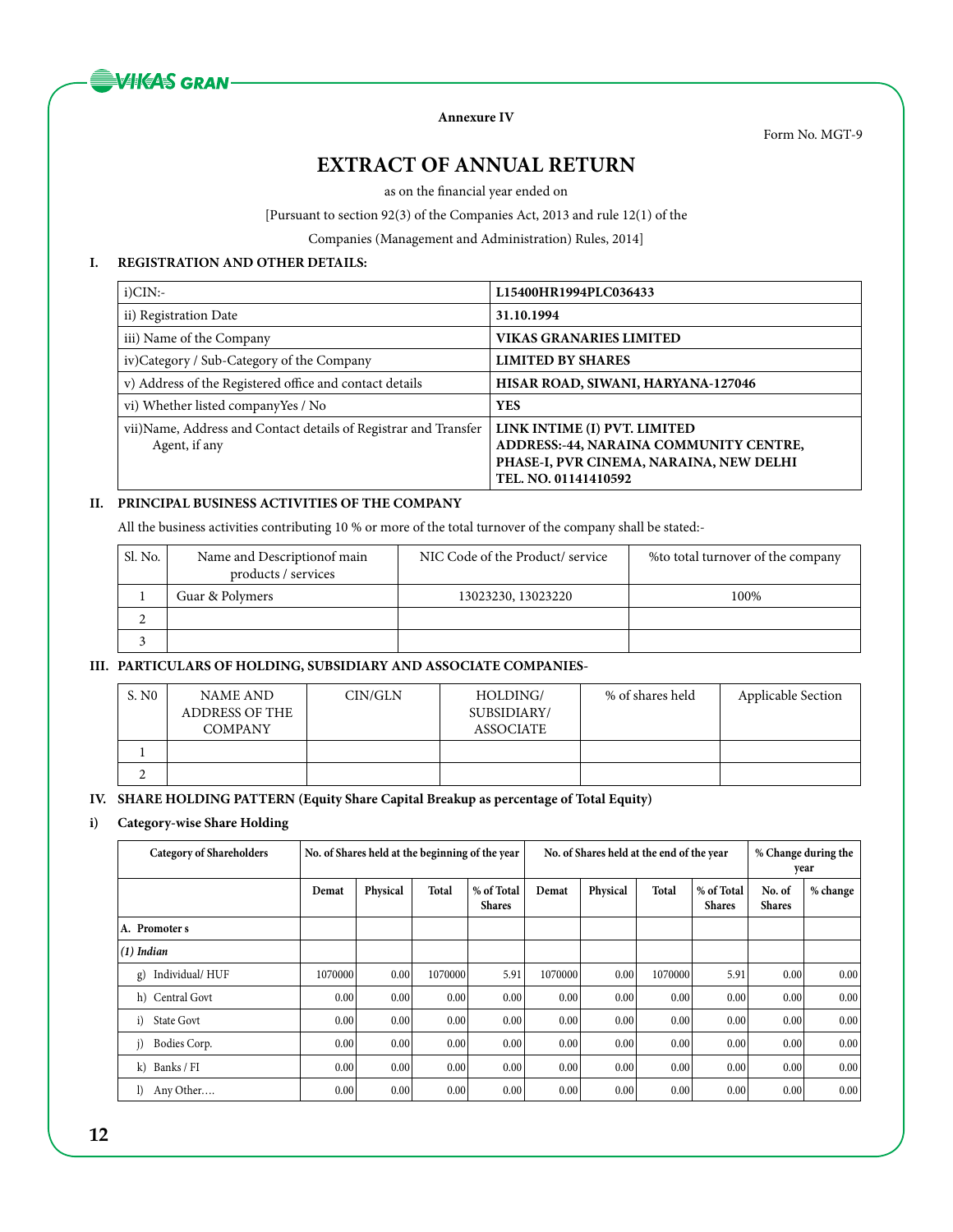| Sub-total $(A)$ $(1)$ :-                                                               | 1070000          | $\bf{0}$         | 1070000          | 5.91            | 1070000          | 0                | 1070000          | 5.91         | 0.00            | 0.00             |
|----------------------------------------------------------------------------------------|------------------|------------------|------------------|-----------------|------------------|------------------|------------------|--------------|-----------------|------------------|
| (2) Foreign                                                                            |                  |                  |                  |                 |                  |                  |                  |              |                 |                  |
| a) NRIs - Individuals b) Other -<br>Individuals c) Bodies Corp.                        | 0.00             | 0.00             | 0.00             | 0.00            | 0.00             | 0.00             | 0.00             | 0.00         | 0.00            | 0.00             |
| d) Banks / FI e) Any Other                                                             | 0.00             | 0.00             | 0.00             | 0.00            | 0.00             | 0.00             | 0.00             | 0.00         | 0.00            | 0.00             |
| Sub-total $(A)$ $(2)$ :-                                                               | 0.00             | 0.00             | 0.00             | 0.00            | 0.00             | 0.00             | 0.00             | 0.00         | 0.00            | 0.00             |
| Total shareholdin g of Promoter $(A)$ =<br>$(A)(1)+(A)(2)$                             | 1070000          | $\bf{0}$         | 1070000          | 5.91            | 1070000          | $\bf{0}$         | 1070000          | 5.91         | 0.00            | 0.00             |
| <b>B.</b> Public Shareholding                                                          |                  |                  |                  |                 |                  |                  |                  |              |                 |                  |
| 1. Institutions                                                                        |                  |                  |                  |                 |                  |                  |                  |              |                 |                  |
| a) Mutual Funds                                                                        | 0.00             | 0.00             | 0.00             | 0.00            | 0.00             | 0.00             | 0.00             | 0.00         | 0.00            | 0.00             |
| Banks / FI<br>b)                                                                       | 0.00             | 0.00             | 0.00             | 0.00            | 0.00             | 0.00             | 0.00             | 0.00         | 0.00            | 0.00             |
| Central Govt<br>c)                                                                     | 0.00             | 0.00             | 0.00             | 0.00            | 0.00             | 0.00             | 0.00             | 0.00         | 0.00            | 0.00             |
| d) State Govt                                                                          | 0.00             | 0.00             | 0.00             | 0.00            | 0.00             | 0.00             | 0.00             | 0.00         | 0.00            | 0.00             |
| e) Venture Capital Funds                                                               | 0.00             | 0.00             | 0.00             | 0.00            | 0.00             | 0.00             | 0.00             | 0.00         | 0.00            | 0.00             |
| <b>Insurance Companies</b><br>f)                                                       | 0.00             | 0.00             | 0.00             | 0.00            | 0.00             | 0.00             | 0.00             | 0.00         | 0.00            | 0.00             |
| FIIs<br>g)                                                                             | 0.00             | 0.00             | 0.00             | 0.00            | 0.00             | 0.00             | 0.00             | 0.00         | 0.00            | 0.00             |
| h) Foreign Venture Capital Funds                                                       | 0.00             | 0.00             | 0.00             | 0.00            | 0.00             | 0.00             | 0.00             | 0.00         | 0.00            | 0.00             |
| i) Others (specify)                                                                    | 0.00             | 0.00             | 0.00             | 0.00            | 0.00             | 0.00             | 0.00             | 0.00         | 0.00            | 0.00             |
| Sub-total $(B)(1)$ :-                                                                  | 0.00             | 0.00             | 0.00             | 0.00            | 0.00             | 0.00             | 0.00             | 0.00         | 0.00            | 0.00             |
| 2. Non-Institutions                                                                    |                  |                  |                  |                 |                  |                  |                  |              |                 |                  |
| a) Bodies Corps                                                                        |                  |                  |                  |                 |                  |                  |                  |              |                 |                  |
| Indian<br>i)                                                                           | 561950           | 14400            | 576350           | 3.18            | 649666           | 14400            | 664066           | 3.67         | 87716           | 0.49             |
| ii) Overseas                                                                           | $\mathbf{0}$     | $\boldsymbol{0}$ | $\mathbf{0}$     | $\mathbf{0}$    | 1950             | $\mathbf{0}$     | 1950             | 0.01         | 1950            | 0.01             |
| Individuals<br>b)                                                                      |                  |                  |                  |                 |                  |                  |                  |              |                 |                  |
| Individual shareholders<br>i)<br>holding nominal share<br>capital upto Rs. 1 lakh      | 2459114          | 609515           | 3068629          | 16.94           | 2482715          | 617615           | 3100330          | 17.11        | 31701           | 0.17             |
| ii) Individual shareholders<br>holding nominal share<br>capital in excess of Rs 1 lakh | 13099773         | 19300            | 13119073         | 72.41           | 12916298         | 19300            | 12935598         | 71.4         | 183475          | 1.01             |
| c) Others (specify)                                                                    | 178948           | 104500           | 283448           | 1.56            | 239056           | 106500           | 345556           | 1.9          | 62108           | 0.34             |
| Sub-total $(B)(2)$ :-                                                                  | 16299785         | 747715           | 17047500         | 94.09           | 16289685         | 757815           | 17047500         | 94.09        | 366950          | 2.02             |
| Total Public Shareholding (B)=(B)<br>$(1)+(B)(2)$                                      | 16299785         | 747715           | 17047500         | 94.09           | 16289685         | 757815           | 17047500         | 94.09        | 366950          | 2.02             |
| C. Shares held by Custodian for GDRs<br>& ADRs                                         | $\boldsymbol{0}$ | $\boldsymbol{0}$ | $\boldsymbol{0}$ | $\vert 0 \vert$ | $\boldsymbol{0}$ | $\boldsymbol{0}$ | $\boldsymbol{0}$ | $\mathbf{0}$ | $\vert 0 \vert$ | $\boldsymbol{0}$ |
| Grand Total (A+B+C)                                                                    | 17369785         | 747715           | 18117500         | 100             | 17359685         | 757815           | 18117500         | 100          | 366950          | 2.02             |

## **(ii) Shareholding of Promoters**

| $SIN$ o. | <b>Shareholder's Name</b> |                      | Shareholding at the beginning of the year |                                                           | Share holding at the end of the year |                                         |                                                           | % change in                         |
|----------|---------------------------|----------------------|-------------------------------------------|-----------------------------------------------------------|--------------------------------------|-----------------------------------------|-----------------------------------------------------------|-------------------------------------|
|          |                           | <b>No. of Shares</b> | % of total<br>Shares of the<br>compa ny   | %of Shares<br>Pledged /<br>encumbe red<br>to total shares | No. of Shares                        | % of total<br>Shares of the<br>compa ny | %of Shares<br>Pledged /<br>encumbe red<br>to total shares | share holding<br>during the<br>year |
|          | Bajrang Dass Agarwal      | 1070000              | 5.91                                      | U.                                                        | 1070000                              |                                         | 0                                                         | $\mathbf{0}$                        |
|          |                           |                      |                                           |                                                           |                                      |                                         |                                                           |                                     |
|          |                           |                      |                                           |                                                           |                                      |                                         |                                                           |                                     |

**WIGAS GRAN-**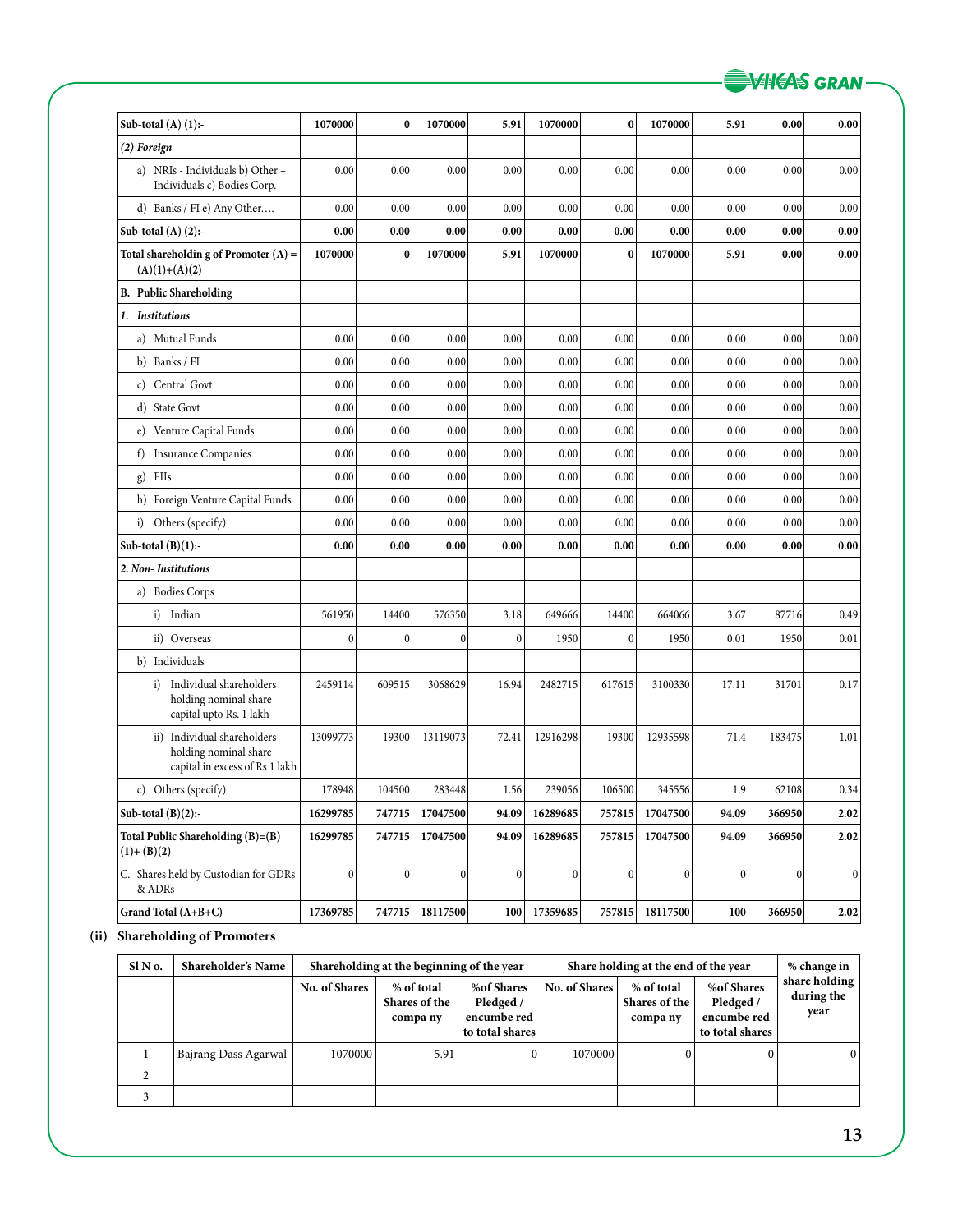## **WIKAS GRAN**

Total

**(iii) Change in Promoters' Shareholding ( please specify, if thereis no change)**

| <b>Sl. No.</b> |                                                                                                                                                                                           | Shareholding at the beginning of<br>the year         |      | <b>Cumulative Shareholding during</b><br>the year |                                     |
|----------------|-------------------------------------------------------------------------------------------------------------------------------------------------------------------------------------------|------------------------------------------------------|------|---------------------------------------------------|-------------------------------------|
|                |                                                                                                                                                                                           | No. of shares<br>% of total shares<br>of the company |      | No. of shares                                     | % of total shares<br>of the company |
|                | At the beginning of the year                                                                                                                                                              | 1070000                                              | 5.91 | 1070000                                           | 5.91                                |
| $\mathfrak{D}$ | Date wise Increase / Decrease in<br>Promoters Share holding during the<br>year specifying the reasons for increase/<br>decrease (e.g. allotment / transfer /<br>bonus/ sweat equity etc): | $\Omega$                                             | 0    | 0                                                 | 0                                   |
|                | At the End of the year                                                                                                                                                                    | 1070000                                              | 5.91 | 1070000                                           | 5.91                                |

**(iv) Shareholding Pattern of top tenShareholders (other thanDirectors, Promoters and Holders of GDRs and ADRs):**

| Sl. No.        | For Each of the Top 10 Shareholders                                           | <b>DATE</b> | Shareholding at the<br>beginning of the year |                                        | <b>Cumulative Shareholding</b><br>during the year |                                        |
|----------------|-------------------------------------------------------------------------------|-------------|----------------------------------------------|----------------------------------------|---------------------------------------------------|----------------------------------------|
|                |                                                                               |             | No. of shares                                | % of total<br>shares of the<br>company | No. of shares                                     | % of total<br>shares of the<br>company |
| $\mathbf{1}$   | At the beginning of the year                                                  | 01/04/2014  | 10632382                                     | 58.6858                                | 10632382                                          | 58.6858                                |
| $\overline{c}$ | Date wise Increase / Decrease in Share holding                                | 04/04/2014  | $-141$                                       | $-0.0007$                              | $-141$                                            | $-0.0007$                              |
|                | during the year specifying the reasons for                                    | 11/04/2014  | $-2562$                                      | $-0.0142$                              | $-2562$                                           | $-0.0142$                              |
|                | increase /decrease (e.g. allotment / transfer /<br>bonus / sweat equity etc): | 18/04/2014  | $\boldsymbol{0}$                             | $\mathbf{0}$                           | $\boldsymbol{0}$                                  | $\Omega$                               |
|                |                                                                               | 25/04/2014  | 50                                           | 0.0002                                 | 50                                                | 0.0002                                 |
|                |                                                                               | 02/05/2014  | $-1700$                                      | $-0.0093$                              | $-1700$                                           | $-0.0093$                              |
|                |                                                                               | 09/05/2014  | $-1165$                                      | $-0.0064$                              | $-1165$                                           | $-0.0064$                              |
|                |                                                                               | 16/05/2014  | $-9800$                                      | $-0.0541$                              | $-9800$                                           | $-0.0541$                              |
|                |                                                                               | 23/05/2014  | 713                                          | 0.0039                                 | 713                                               | 0.0039                                 |
|                |                                                                               | 30/05/2014  | $-99$                                        | $-0.0006$                              | -99                                               | $-0.0006$                              |
|                |                                                                               | 06/06/2014  | 1500                                         | 0.0083                                 | 1500                                              | 0.0083                                 |
|                |                                                                               | 13/06/2014  | 90                                           | 0.0006                                 | 90                                                | 0.0006                                 |
|                |                                                                               | 20/06/2014  | $-3000$                                      | $-0.0166$                              | $-3000$                                           | $-0.0166$                              |
|                |                                                                               | 30/06/2014  | $-7605$                                      | $-0.042$                               | $-7605$                                           | $-0.042$                               |
|                |                                                                               | 04/07/2014  | 3000                                         | 0.0166                                 | 3000                                              | 0.0166                                 |
|                |                                                                               | 11/07/2014  | $-506$                                       | $-0.0028$                              | $-506$                                            | $-0.0028$                              |
|                |                                                                               | 18/07/2014  | 5875                                         | 0.0324                                 | 5875                                              | 0.0324                                 |
|                |                                                                               | 25/07/2014  | $-9972$                                      | $-0.0551$                              | $-9972$                                           | $-0.0551$                              |
|                |                                                                               | 01/08/2014  | $-2475$                                      | $-0.0136$                              | $-2475$                                           | $-0.0136$                              |
|                |                                                                               | 08/08/2014  | $-2099$                                      | $-0.0116$                              | $-2099$                                           | $-0.0116$                              |
|                |                                                                               | 15/08/2014  | 300                                          | 0.0017                                 | 300                                               | 0.0017                                 |
|                |                                                                               | 22/08/2014  | $-475$                                       | $-0.0027$                              | $-475$                                            | $-0.0027$                              |
|                |                                                                               | 29/08/2014  | 2990                                         | 0.0166                                 | 2990                                              | 0.0166                                 |
|                |                                                                               | 05/09/2014  | -39080                                       | $-0.2159$                              | -39080                                            | $-0.2159$                              |
|                |                                                                               | 12/09/2014  | 3015                                         | 0.1747                                 | 3015                                              | 0.1747                                 |
|                |                                                                               | 19/09/2014  | 31634                                        | 0.1747                                 | 31634                                             | 0.1747                                 |
|                |                                                                               | 30/09/2014  | 6399                                         | 0.0352                                 | 6399                                              | 0.0352                                 |
|                |                                                                               | 03/10/2014  | $\mathbf{0}$                                 | $\Omega$                               | $\mathbf{0}$                                      | $\mathbf{0}$                           |

**14**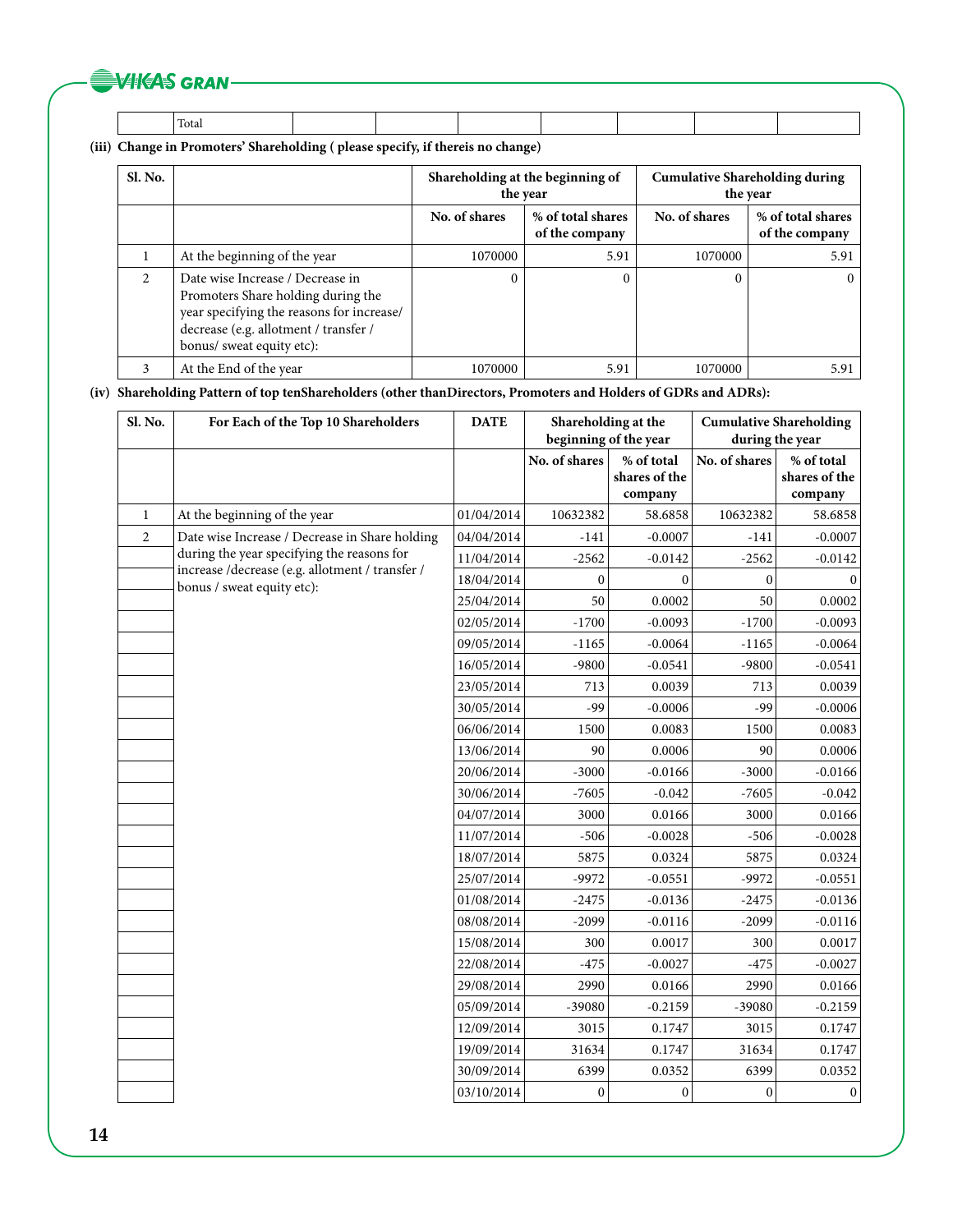

|   |                                                                                       | 10/10/2014 | $\mathbf{0}$ | $\Omega$  | $\mathbf{0}$ | $\Omega$  |
|---|---------------------------------------------------------------------------------------|------------|--------------|-----------|--------------|-----------|
|   |                                                                                       |            |              |           |              |           |
|   |                                                                                       | 17/10/2014 | 500          | 0.0028    | 500          | 0.0028    |
|   |                                                                                       | 24/10/2014 | $-500$       | $-0.0028$ | $-500$       | $-0.0028$ |
|   |                                                                                       | 31/10/2014 | $\mathbf{0}$ | $\Omega$  | $\mathbf{0}$ | $\Omega$  |
|   |                                                                                       | 07/11/2014 | 1100         | 0.0062    | 1100         | 0.0062    |
|   |                                                                                       | 14/11/2014 | 5650         | 0.0311    | 5650         | 0.0311    |
|   |                                                                                       | 21/11/2014 | 23012        | 0.127     | 23012        | 0.127     |
|   |                                                                                       | 28/11/2014 | $-30350$     | $-0.1675$ | $-30350$     | $-0.1675$ |
|   |                                                                                       | 05/12/2014 | $-2994$      | $-0.0165$ | $-2994$      | $-0.0165$ |
|   |                                                                                       | 12/12/2014 | 450          | 0.0024    | 450          | 0.0024    |
|   |                                                                                       | 19/12/2014 | 700          | 0.0039    | 700          | 0.0039    |
|   |                                                                                       | 31/12/2014 | $-5170$      | $-0.0285$ | $-5170$      | $-0.0285$ |
|   |                                                                                       | 02/01/2015 | $-17178$     | $-0.0948$ | $-17178$     | $-0.0948$ |
|   |                                                                                       | 09/01/2015 | 28000        | 0.1545    | 28000        | 0.1545    |
|   |                                                                                       | 16/01/2015 | $-900$       | $-0.0049$ | $-900$       | $-0.0049$ |
|   |                                                                                       | 23/01/2015 | 225          | 0.0012    | 225          | 0.0012    |
|   |                                                                                       | 30/01/2015 | $\mathbf{0}$ | $\Omega$  | $\mathbf{0}$ | $\Omega$  |
|   |                                                                                       | 06/02/2015 | 140463       | $-0.0238$ | 140463       | $-0.0238$ |
|   |                                                                                       | 13/02/2015 | 629          | 0.0035    | 629          | 0.0035    |
|   |                                                                                       | 20/02/2015 | $-100$       | $-0.0006$ | $-100$       | $-0.0006$ |
|   |                                                                                       | 27/02/2015 | 100          | 0.0005    | 100          | 0.0005    |
|   |                                                                                       | 06/03/2015 | 100          | 0.0006    | 100          | 0.0006    |
|   |                                                                                       | 13/03/2015 | $-30424$     | $-0.1679$ | $-30424$     | $-0.1679$ |
|   |                                                                                       | 20/03/2015 | $-3931$      | $-0.0217$ | $-3931$      | $-0.0217$ |
|   |                                                                                       | 27/03/2015 | 17000        | 0.0939    | 17000        | 0.0939    |
| 3 | At the Endof the year (or on the date of<br>separation, if separated during the year) | 31/03/2015 | 10588874     | 58.4457   | 10588874     | 58.4457   |

## **(v) Shareholding of Directors and Key Managerial Personnel:**

| Sl. No. | For Each of the Directors and KMP                                                                                                                                              | Shareholding at the beginning of<br>the year |                                     | <b>Cumulative Shareholding during</b><br>the year |                                     |
|---------|--------------------------------------------------------------------------------------------------------------------------------------------------------------------------------|----------------------------------------------|-------------------------------------|---------------------------------------------------|-------------------------------------|
|         |                                                                                                                                                                                | No. of shares                                | % of total shares<br>of the company | No. of shares                                     | % of total shares<br>of the company |
|         | At the beginning of the year                                                                                                                                                   | 1070000                                      | 5.91                                | 1070000                                           | 5.91                                |
| 2       | Date wise Increase / Decrease in Share<br>holding during the year specifying<br>the reasons for increase/ decrease(e.g.<br>allotment / transfer / bonus/ sweat<br>equity etc): |                                              | 0                                   |                                                   |                                     |
| 3       | At the End of the year                                                                                                                                                         | 1070000                                      | 5.91                                | 1070000                                           | 5.91                                |

**V. INDEBTEDNESS**

**Indebtednessof the Companyincludinginterest outstanding/accrued but not due for payment**

|      |                                                | Secured Loans<br>excluding deposits | Unsecured Loans | Deposits | Total Indebtedness |
|------|------------------------------------------------|-------------------------------------|-----------------|----------|--------------------|
| year | Indebtedness at the beginning of the financial |                                     |                 |          |                    |
|      | Principal Amount                               | 0                                   | 1055000000      |          | 1055000000         |
| ii)  | Interest due but not paid                      |                                     |                 | $\alpha$ |                    |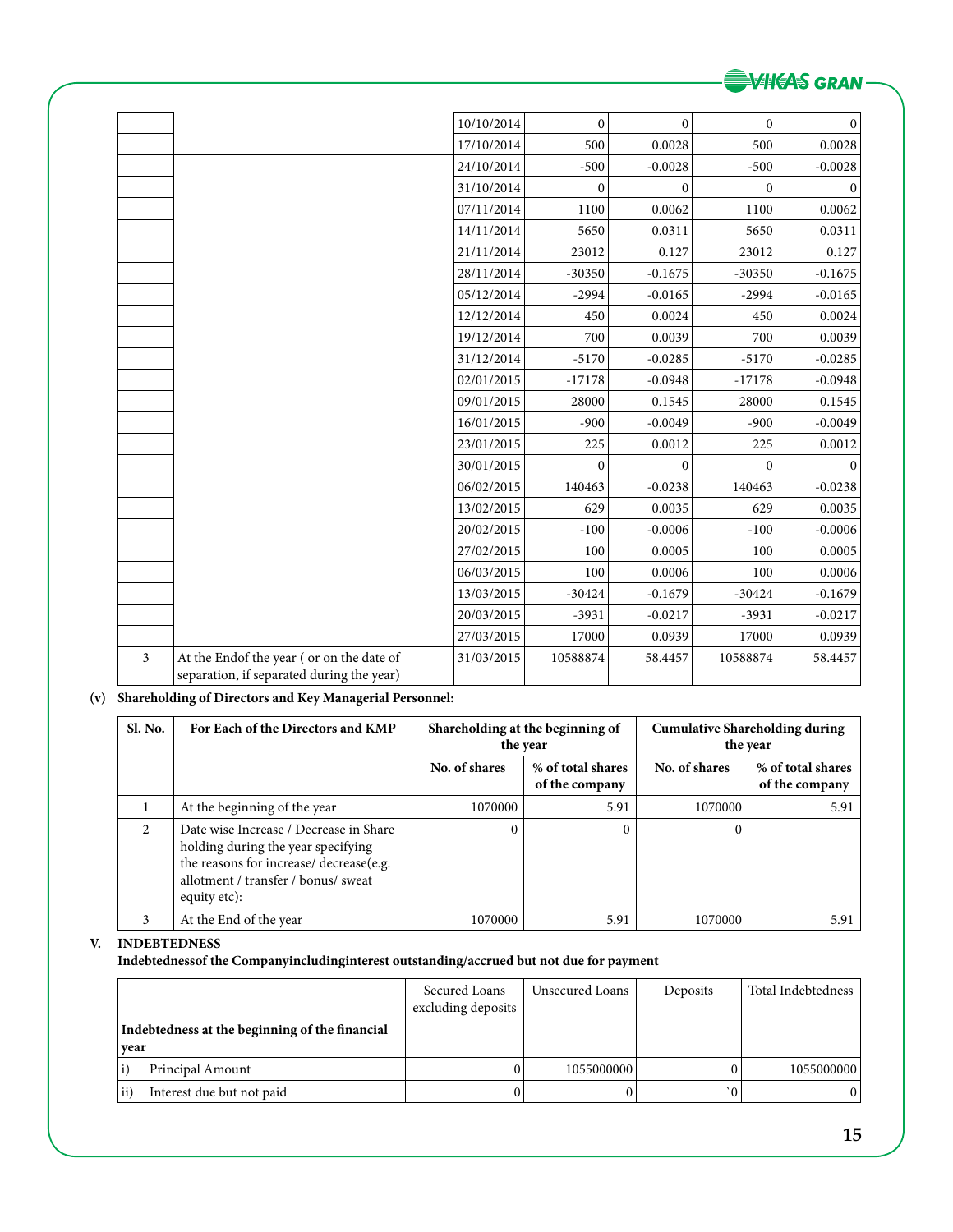## WHEAS GRAN-

| $\vert$ iii)<br>Interest accrued but not due        |            |              |            |
|-----------------------------------------------------|------------|--------------|------------|
| Total $(i+ii+iii)$                                  | 1055000000 | 0            | 1055000000 |
| Change in Indebtedness during the financial<br>vear |            |              |            |
| Addition<br>$\bullet$                               |            | 0            | $\theta$   |
| Reduction<br>$\bullet$                              |            |              | 0          |
| Net Change                                          |            |              | 0          |
| Indebtednessat the endof the financial year         |            |              |            |
| $\vert i)$<br>Principal Amount                      | 1055000000 |              | 1055000000 |
| $\vert$ ii)<br>Interest due but not paid            |            | $^{\circ}$ 0 |            |
| Interest accrued but not due<br>$\vert$ iii)        |            |              |            |
| Total (i+ii+iii)                                    | 1055000000 | $\mathbf{0}$ | 1055000000 |

| Sl. no. | <b>Particulars of Remuneration</b>                                                             |                   | Name of MD/WTD/Manager |               | <b>Total Amount</b> |
|---------|------------------------------------------------------------------------------------------------|-------------------|------------------------|---------------|---------------------|
| 1       | Gross salary                                                                                   | Bimla Devi Jindal | Bajarag Dass Jindal    | Kamini Jindal |                     |
|         | Salary as per provisions<br>(a)<br>contained in section $17(1)$<br>of the Income-tax Act, 1961 | <b>NIL</b>        | <b>NIL</b>             | <b>NIL</b>    | <b>NIL</b>          |
|         | (b)<br>Value of perquisites u/s<br>17(2) Income-tax Act, 1961                                  | <b>NIL</b>        | <b>NIL</b>             | <b>NIL</b>    | <b>NIL</b>          |
|         | Profits in lieu of salary<br>(c)<br>under section 17(3)<br>Income-tax Act, 1961                | <b>NIL</b>        | <b>NIL</b>             | <b>NIL</b>    | <b>NIL</b>          |
| 2       | <b>Stock Option</b>                                                                            |                   |                        |               |                     |
| 3       | Sweat Equity                                                                                   |                   |                        |               |                     |
| 4       | Commission                                                                                     |                   |                        |               |                     |
|         | as % of profit<br>$\overline{\phantom{a}}$                                                     |                   |                        |               |                     |
|         | others, specify<br>$\overline{\phantom{a}}$                                                    |                   |                        |               |                     |
| 5       | Others, please specify                                                                         |                   |                        |               |                     |
|         | Total (A)                                                                                      |                   |                        |               |                     |
|         | Ceiling as per the Act                                                                         |                   |                        |               |                     |

| Sl. no. | <b>Particulars of Remuneration</b>                         |                          | <b>Name of Directors</b>   |                                 |                          |  |  |
|---------|------------------------------------------------------------|--------------------------|----------------------------|---------------------------------|--------------------------|--|--|
|         | <b>Independent Directors</b><br>3.                         | RAVI SHARMA              | <b>DEEPIKA</b><br>AGGARWAL | <b>NEERAJ</b><br><b>CHHABRA</b> |                          |  |  |
|         | Fee for attending board<br>$\bullet$<br>committee meetings |                          |                            |                                 | $\overline{\phantom{a}}$ |  |  |
|         | Commission<br>$\bullet$                                    | $\overline{\phantom{0}}$ | -                          | $\overline{\phantom{0}}$        | $\overline{\phantom{a}}$ |  |  |
|         | Others, please specify<br>$\bullet$                        | $\overline{\phantom{a}}$ | -                          |                                 | $\overline{\phantom{a}}$ |  |  |
|         | Total $(1)$                                                |                          |                            |                                 |                          |  |  |
|         | Other Non-Executive<br>4.<br>Directors                     |                          |                            |                                 |                          |  |  |
|         | Fee for attending board<br>$\bullet$<br>committee meetings |                          |                            |                                 |                          |  |  |
|         | Commission<br>$\bullet$                                    | $\overline{\phantom{a}}$ | -                          | $\qquad \qquad \blacksquare$    | $\overline{\phantom{a}}$ |  |  |
|         | Others, please specify<br>$\bullet$                        | $\overline{\phantom{a}}$ | ۰                          |                                 | $\overline{\phantom{a}}$ |  |  |
|         | Total $(2)$                                                | $\overline{\phantom{a}}$ | -                          | $\qquad \qquad \blacksquare$    | $\overline{\phantom{a}}$ |  |  |
|         | Total $(B)=(1+2)$                                          |                          |                            |                                 | $\overline{\phantom{a}}$ |  |  |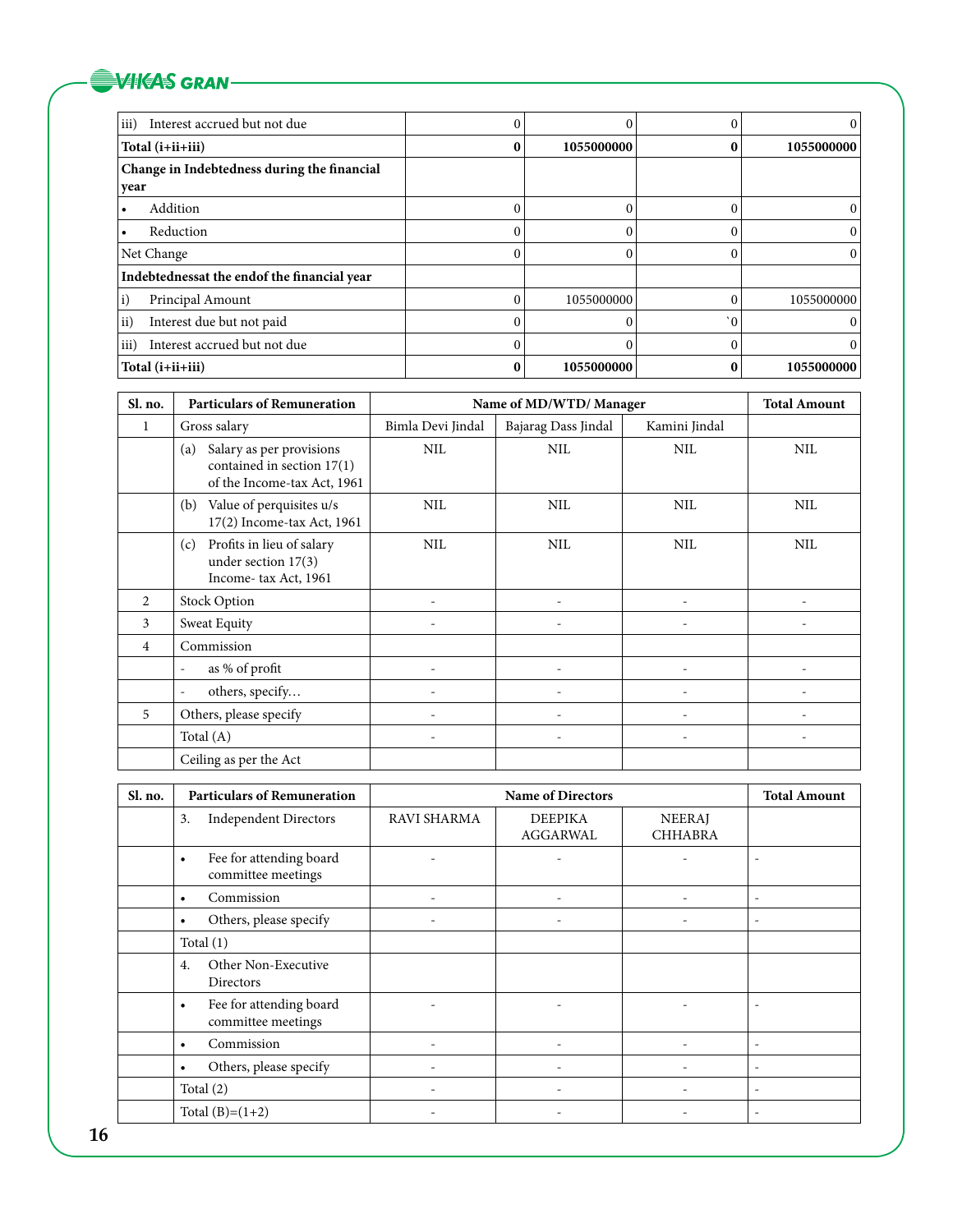

| Total Managerial Remuneration  |  |  |
|--------------------------------|--|--|
| Overall Ceiling as per the Act |  |  |

## **C. REMUNERATION TO KEY MANAGERIAL PERSONNEL OTHER THAN MD/MANAGER/WTD**

| Sl. no.        | <b>Particulars of Remuneration</b>                                                          | <b>Key Managerial Personnel</b> |                          |                          |              |  |
|----------------|---------------------------------------------------------------------------------------------|---------------------------------|--------------------------|--------------------------|--------------|--|
|                |                                                                                             | <b>CEO</b>                      | <b>Company Secretary</b> | <b>CFO</b>               | <b>Total</b> |  |
| $\mathbf{1}$   | Gross salary                                                                                |                                 |                          |                          |              |  |
|                | Salary as per provisions contained in section<br>(a)<br>$17(1)$ of the Income-tax Act, 1961 |                                 | 1,44,000                 |                          | 1,44,000     |  |
|                | Value of perquisites u/s 17(2) Income-tax Act,<br>(b)<br>1961                               |                                 |                          |                          |              |  |
|                | Profits in lieu of salary under section 17(3)<br>(c)<br>Income-tax Act, 1961                |                                 |                          |                          |              |  |
| 2              | <b>Stock Option</b>                                                                         | $\overline{\phantom{0}}$        |                          | $\overline{\phantom{0}}$ |              |  |
| 3              | Sweat Equity                                                                                | $\overline{\phantom{0}}$        |                          | $\overline{\phantom{0}}$ |              |  |
| $\overline{4}$ | Commission                                                                                  |                                 |                          |                          |              |  |
|                | as % of profit<br>$\overline{\phantom{a}}$                                                  | $\qquad \qquad -$               |                          | $\overline{\phantom{0}}$ |              |  |
|                | others, specify                                                                             |                                 |                          |                          |              |  |
| 5              | Others, please specify                                                                      | $\overline{\phantom{0}}$        |                          | $\overline{\phantom{a}}$ |              |  |
|                | <b>Total</b>                                                                                |                                 | 1,44,000                 |                          | 1,44,000     |  |

## **VII. PENALTIES / PUNISHMENT/ COMPOUNDING OF OFFENCES:**

| <b>TYPE</b>                                            | <b>SECTION OF</b><br><b>COMPANY ACT</b> | <b>BRIEF</b><br><b>DISCRIPTION</b> | <b>DETAILS OF PENALITIES/</b><br>PUNISHMENT/<br><b>COUMPONDING FEES</b><br><b>IMPOSED</b> | <b>AUTHORITY</b><br>[ RD/ NCLT/<br><b>COURT</b> | <b>APPEAL MADE</b><br>(IF ANY) GIVE<br><b>DETAILS</b> |
|--------------------------------------------------------|-----------------------------------------|------------------------------------|-------------------------------------------------------------------------------------------|-------------------------------------------------|-------------------------------------------------------|
| A. COMPANY                                             |                                         |                                    |                                                                                           |                                                 |                                                       |
| Penalty                                                | NA                                      | NA                                 | NA.                                                                                       | <b>NA</b>                                       | NA.                                                   |
| Punishment                                             |                                         |                                    |                                                                                           |                                                 |                                                       |
| Compounding                                            |                                         |                                    |                                                                                           |                                                 |                                                       |
| <b>B. DIRECTORS</b>                                    |                                         |                                    |                                                                                           |                                                 |                                                       |
| Penalty                                                | NA                                      | NA                                 | NA                                                                                        | NA                                              | NA                                                    |
| Punishment                                             |                                         |                                    |                                                                                           |                                                 |                                                       |
| Compounding                                            |                                         |                                    |                                                                                           |                                                 |                                                       |
| <b>C.OTHER</b><br><b>OFFICERS IN</b><br><b>DEFAULT</b> |                                         |                                    |                                                                                           |                                                 |                                                       |
| Penalty                                                | NA                                      | NA                                 | NA.                                                                                       | <b>NA</b>                                       | NA                                                    |
| Punishment                                             |                                         |                                    |                                                                                           |                                                 |                                                       |
| Compounding                                            |                                         |                                    |                                                                                           |                                                 |                                                       |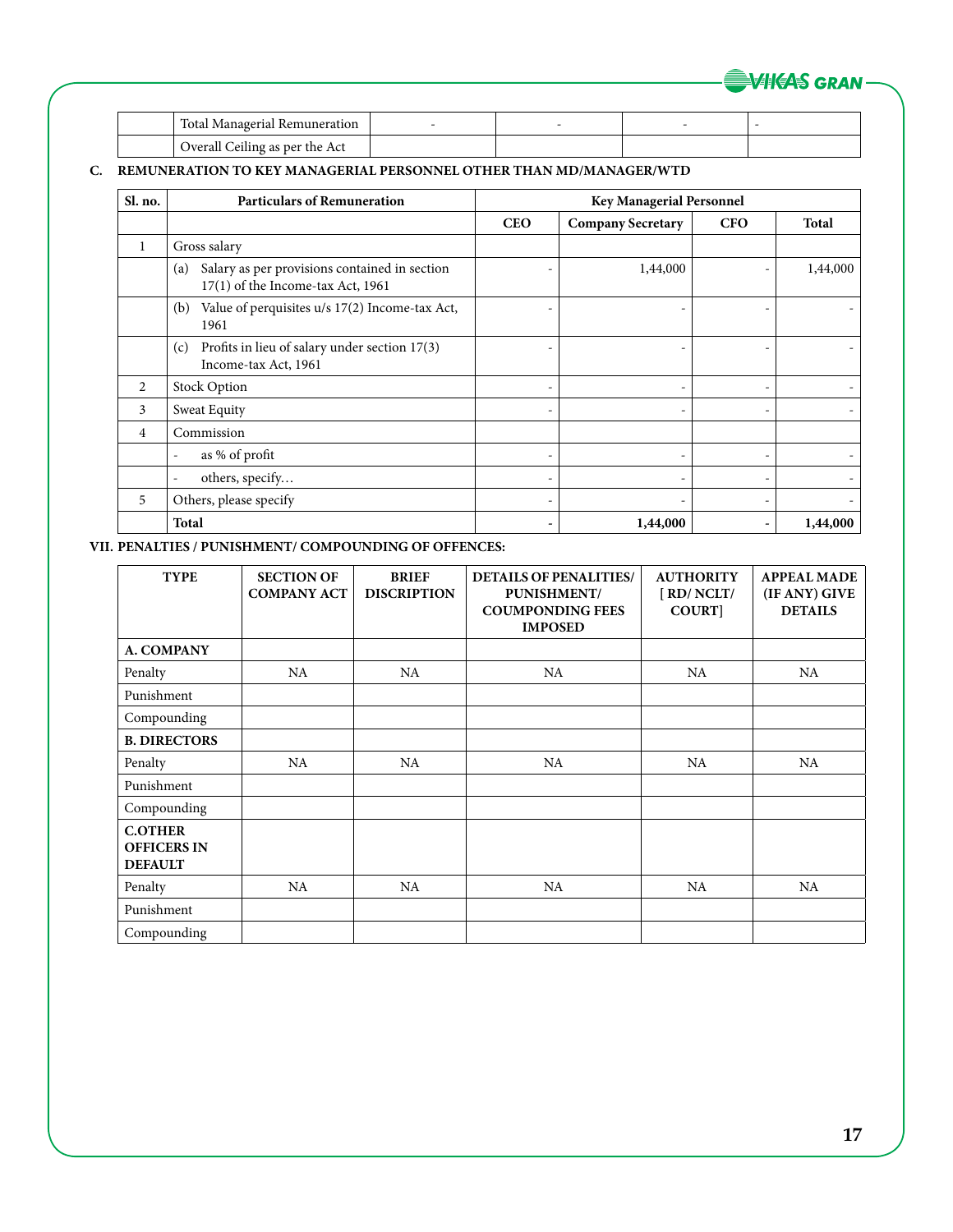

## ANNEXURE- V

## **Remuneration under section 197(12) of Company Act, 2013**

| Sr. No.        | Particulars                                                                                                                                                                                                                                                                                                                                                                           | Detail                                                                                                                                                                            |
|----------------|---------------------------------------------------------------------------------------------------------------------------------------------------------------------------------------------------------------------------------------------------------------------------------------------------------------------------------------------------------------------------------------|-----------------------------------------------------------------------------------------------------------------------------------------------------------------------------------|
| $\mathbf{1}$   | the ratio of the remuneration of each director to the median remuneration of<br>the employees of the company for the financial year;                                                                                                                                                                                                                                                  | No remuneration is paid to any Director.                                                                                                                                          |
| 2              | the percentage increase in remuneration of each director, Chief Financial<br>Officer, Chief Executive Officer, Company Secretary or Manager, if any, in the<br>financial year;                                                                                                                                                                                                        | No increment has taken place during the<br>year 2014-15.                                                                                                                          |
| 3              | the percentage increase in the median remuneration of employees in the<br>financial year;                                                                                                                                                                                                                                                                                             | No increment has taken place during the<br>year 2014-15.                                                                                                                          |
| $\overline{4}$ | the number of permanent employees on the rolls of company;                                                                                                                                                                                                                                                                                                                            | 39                                                                                                                                                                                |
| 5              | the explanation on the relationship between average increase in remuneration<br>and company performance                                                                                                                                                                                                                                                                               | The company has not increased any<br>remuneration during the year 2014-15.                                                                                                        |
| 6              | comparison of the remuneration of the Key Managerial Personnel against the<br>performance of the company                                                                                                                                                                                                                                                                              | The company has not increased the any<br>remuneration of KMP's during the year<br>2014-15, but company profit has decreased<br>from 6,441,345 to 3,945,583 in the year<br>2014-15 |
| $\overline{7}$ | variations in the market capitalization of the company, price earnings ratio<br>as at the closing date of the current financial year and previous financial year<br>and percentage increase over decrease in the market quotations of the shares<br>of the company in comparison to the rate at which the company came out<br>with the last public offer in case of listed companies. | The PE Ratio of the company was increased<br>from 22.63 to 38.09. The Market price of the<br>share was 8.38 on 31.03.2015, which was 83.8<br>% of Public issue price.             |
| 8              | average percentile increase already made in the salaries of employees other<br>than the managerial personnel in the last financial year and its comparison<br>with the percentile increase in the managerial remuneration and justification<br>thereof and point out if there are any exceptional circumstances for increase<br>in the managerial remuneration;                       | There is no increase either in managerial<br>remuneration or in salaries of the employees.                                                                                        |
| 9              | comparison of the each remuneration of the Key Managerial Personnel<br>against the performance of the company;                                                                                                                                                                                                                                                                        | Not Applicable                                                                                                                                                                    |
| 10             | the key parameters for any variable component of remuneration availed by<br>the directors                                                                                                                                                                                                                                                                                             | $\text{NIL}$                                                                                                                                                                      |
| 11             | the ratio of the remuneration of the highest paid director to that of the<br>employees who are not directors but receive remuneration in excess of the<br>highest paid director during the year                                                                                                                                                                                       | Not Applicable                                                                                                                                                                    |
| 12             | affirmation that the remuneration is as per the remuneration policy of the<br>company.                                                                                                                                                                                                                                                                                                | Yes, The remuneration is as per the<br>remuneration policy of the company.                                                                                                        |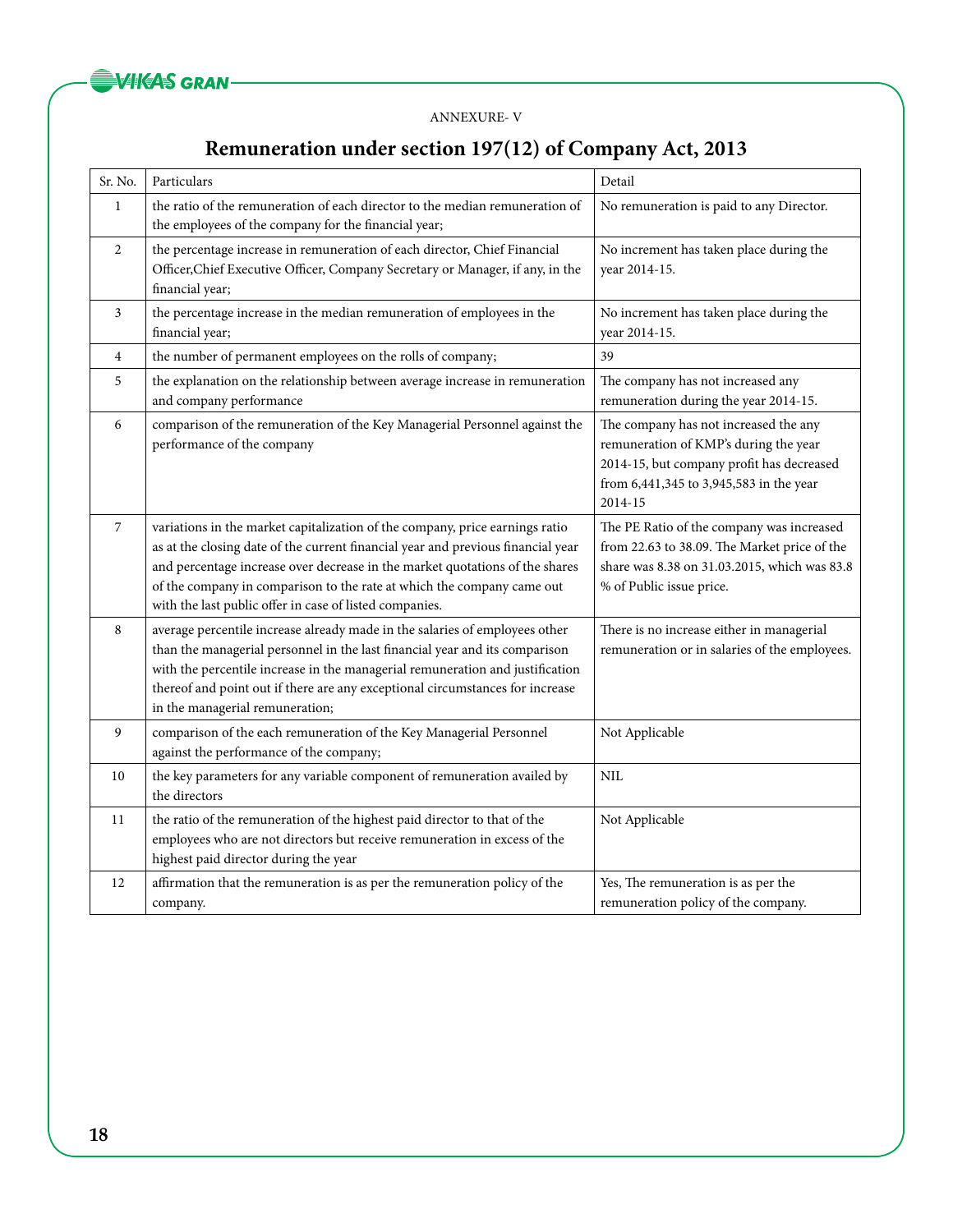

## **Annexure - VI**

## **Corporate Society Responsibility**

## **1. A BRIEF OUTLINE OF THE COMPANY'S CSR POLICY.**

The Company has been actively participating in Social activities. The Company believes in giving to the society in which it operates. We believe that to succeed, an organization must maintain highest standards of corporate behavior towards its employees, consumers and societies. We are of the opinion that CSR underlines the objective of bringing about a difference and adding value in our stakeholders' lives.

## **OVERVIEW OF PROJECTS OR PROGRAMS PROPOSED TO BE UNDERTAKEN**

CSR activities of the Company will have the following thrust areas:

- To promote the education of the children, the Company is actively participating and holding programmes for motivating the students about their education. The Company is currently distributing the scholarship for their basic as well as higher education and these will also be continued in the upcoming years. To promote medical education, the company is also undertaking a project of establishing Medical College.
- To reduce the poverty and to encourage the cultivation basic resources like seeds are provided to the farmers for giving them economical support.
- To promote healthcare by increasing medical facilities by the mean of establishing Medical College.
- To promote gender equality, empowering women, and facilitate the old age.
- To take initiatives for the protection of environment and to maintain the ecological balance.
- To protect the national heritage and take steps for its development.
- To practice all the works that will help in eradicating hunger, poverty, and malnutrition.

## **REFERENCE TO THE WEB-LINK TO THE CSR POLICY**

The Company's policy on CSR is available on company website www.vikasgranaries.in . The web link is as follows:-

http://vikasgranaries.in/?page\_id=386

## **2. THE COMPOSITION OF THE CSR COMMITTEE**

The Company has formulated a CSR Committee under section 135 (1) and Rules made thereunder a committee on 29.05.2015. Its composition is as follows:-

- 1. B.D. Agarwal Member
- 2. Ravi Sharma Member
- 3. Bimla Devi Jindal Member
- 3. Average net profit of the company for last three financial years74429284.33
- 4. Prescribed CSR Expenditure (two per cent. of 1488585.68 the amount as in item 3 above)
- 5. Details of CSR spent during the financial year.

(a) Total amount to be spent 1488585.68 for the financial year;

NA

- (b) Amount unspent 1488585.68
- (c) Manner in which the amount spent during the Financial year is detailed below
- (d) Reason for not spending the amount:-

The Company did not spend the amount during the previous year i.e. 2014-15 on CSR activity, because the company wanted to spend the amount on Health and Education under the activity mentioned under schedule VI to promote the education of the children in local area, but the matter is under management discussion.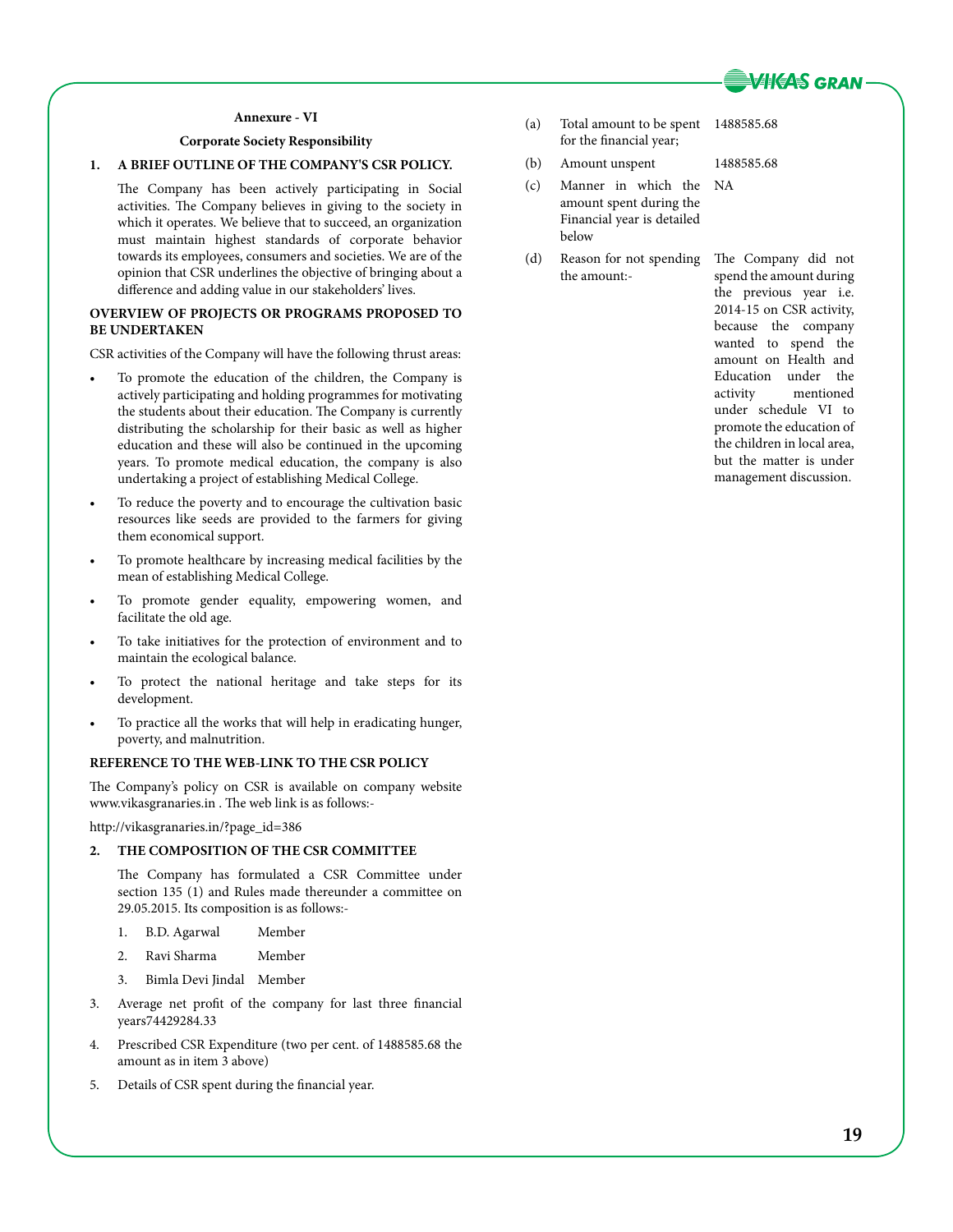

Annextue-VII

## **Related party transation**

## **FORM NO. AOC -2**

(Pursuant to clause (h) of sub-section (3) of section 134 of the Act and Rule 8(2) of the Companies (Accounts) Rules, 2014.

Form for Disclosure of particulars of contracts/arrangements entered into by the company with related parties referred to in sub section (1) of section 188 of the Companies Act, 2013 including certain arms length transaction under third proviso thereto.

### **1. Details of contracts or arrangements or transactions not at Arm's length basis.**

|  | SL. Name (s) of the Nature of<br>NO. related party<br>8x nature of<br>relationship | contracts/<br>arrangements/<br>transaction | Duration of<br>the contracts /<br>arrangements /<br>transaction | Salient terms of   Justification<br>the contracts or for entering<br>arrangements<br>or transaction<br>including the<br>value, if any | into such<br>contracts or<br>arrangements<br>or transactions' | Date of<br>approval by the $ $ as advances,<br>Board | Amount paid<br>if any | Date on which the special<br>resolution was passed<br>in General meeting as<br>required under first proviso<br>to section 188 |
|--|------------------------------------------------------------------------------------|--------------------------------------------|-----------------------------------------------------------------|---------------------------------------------------------------------------------------------------------------------------------------|---------------------------------------------------------------|------------------------------------------------------|-----------------------|-------------------------------------------------------------------------------------------------------------------------------|
|  | <b>NA</b>                                                                          | NA                                         | <b>NA</b>                                                       | <b>NA</b>                                                                                                                             | <b>NA</b>                                                     | NA                                                   | <b>NA</b>             | <b>NA</b>                                                                                                                     |

### **2. Details of contracts or arrangements or transactions at Arm's length basis.**

| SL. Name (s) of the related<br>NO $\vert$ party & nature of<br>relationship | Nature of contracts/<br>arrangements/<br>Itransaction | Duration of the<br>contracts/arrangements/ the contracts or<br><i>transaction</i> | Salient terms of<br>arrangements or<br>transaction including<br>the value, if any | Date of approval by the Amount paid as<br> Board | advances, if any |
|-----------------------------------------------------------------------------|-------------------------------------------------------|-----------------------------------------------------------------------------------|-----------------------------------------------------------------------------------|--------------------------------------------------|------------------|
| İNA                                                                         | <b>NA</b>                                             | 'NA                                                                               | NA                                                                                | NA                                               | <b>NA</b>        |

Annexure VIII

Form No. MR-3

## **SECRETARIAL AUDIT REPORT**

For the Financial Year ended on 31st March,2015

[Pursuant to section 204(1) of the Companies Act, 2013 and rule No.9 of the Companies

(Appointment and Remuneration Personnel) Rules, 2014]

## **SECRETARIAL AUDIT REPORT**

For the Financial Year ended on 31st March,2015

To, The Members, Vikas Granaries Limited Hisar Road, Siwani, Haryana-127046

We have conducted the secretarial audit of the compliance of applicable statutory provisions and the adherence to good corporate practices by Vikas Granaries Limited (hereinafter called the company). Secretarial Audit was conducted in a manner that provided us a reasonable basis for evaluating the corporate conducts/statutory compliances and expressing my opinion thereon.

Based on our verification of the company's books, papers, minute books, forms and returns filed and other records maintained by the company and also the information provided by the Company, its officers, agents and authorized representatives during the conduct of secretarial audit, We hereby report that in our opinion, the company has, during the audit period covering the financial year ended on 31st March,2015 complied with the statutory provisions listed hereunder and also that the Company has proper Boardprocesses and compliance-mechanism in place to the extent, in the manner and subject to the reporting made hereinafter:

We have examined the books, papers, minute books, forms and returns filed and other records maintained by Vikas Granaries Limited for the financial year ended on 31st March,2015according to the provisions of:

- (i) The Companies Act, 2013 (the Act) and the rules made there under;
- (ii) The Securities Contracts (Regulation) Act, 1956 ('SCRA') and the rules made there under;
- (iii) The Depositories Act, 1996 and the Regulations and Byelaws framed there under;
- (iv) Foreign Exchange Management Act, 1999 and the rules and regulations made there under.
- 2. The following Regulations and Guidelines prescribed under the Securities and Exchange Board of India Act, 1992 ('SEBI Act'):-
	- (a) The Securities and Exchange Board of India (Substantial Acquisition of Shares and Takeovers) Regulations, 2011;
	- (b) The Securities and Exchange Board of India (Prohibition of Insider Trading) Regulations, 1992;
	- (c) The Securities and Exchange Board of India (Issue of Capital and Disclosure Requirements) Regulations, 2009;
	- (d) The Securities and Exchange Board of India (Employee Stock Option Scheme and Employee Stock Purchase Scheme) Guidelines, 1999.Not Applicable as the Company.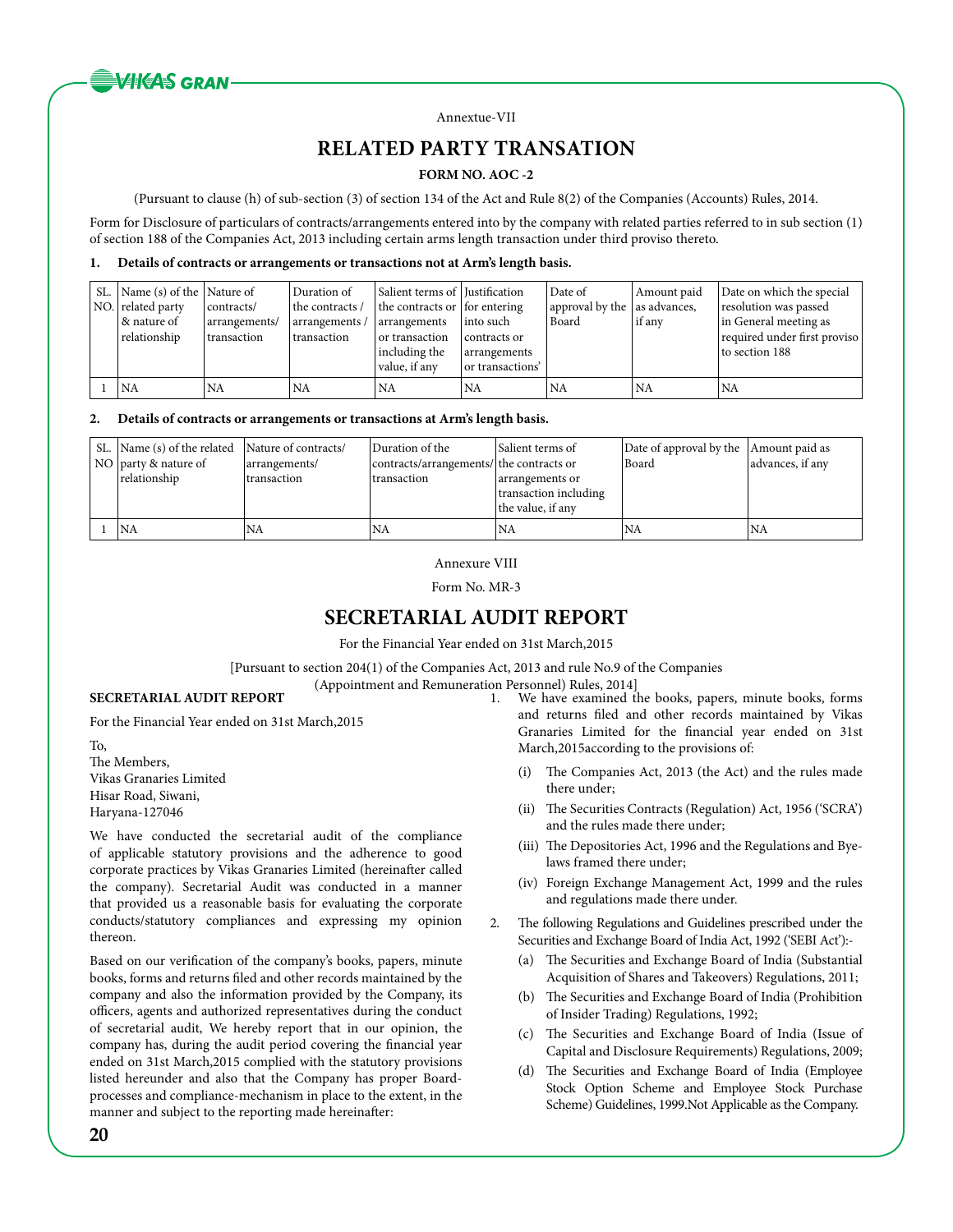

- (e) The Securities and Exchange Board of India (Issue and Listing of Debt Securities) Regulations, 2008; Not Applicable as the Company has not issued any debt securities.
- (f) The Securities and Exchange Board of India (Registrars to an Issue and Share Transfer Agents) Regulations, 1993 regarding the Companies Act and dealing with client;
- (g) The Securities and Exchange Board of India (Delisting of Equity Shares) Regulations, 2009; Not Applicable as the Company has not delisted/propose to delist its equity shares from any stock exchange during the financial year under review; and
- (h) The Securities and Exchange Board of India (Buyback of Securities) Regulations, 1998; Not Applicable as the Company has not bought back/propose to buyback any of its securities during the financial year under review;
- (3) We have also examined Compliance with the other applicable Acts.
	- (a) Payment Of Wages Act, 1936, and rules made there under,
	- (b) The Minimum Wages Act, 1948, and rules made there under,
	- (c) Employees' State Insurance Act, 1948, and rules made there under,
	- (d) The Employees' Provident Fund and Miscellaneous Provisions Act, 1952, and rules made there under,
	- (e) The Payment of Bonus Act, 1965, and rules made there under,
	- (f) Payment of Gratuity Act, 1972, and rules made there under,
	- (g) Factory Act, 1948
- 4. We have also examined compliance with the applicable clauses of the following:
	- (i) Secretarial Standards issued by The Institute of Company Secretaries of India under the Provisions of Companies Act, 1956(Not Notified hence not applicable to the Company during the audit period).
	- (ii) The Listing Agreements entered into by the Company with Bombay Stock Exchange, where the equity shares of the Company are Listed.

During the financial year under report, the Company has complied with the provisions of the New Companies Act, 2013, Old Companies Act, 1956 to the extent applicable and the Rules, Regulations, Guidelines, Standards, etc. mentioned below:

- 1. CFO Appointment is Compulsory according to Section 203 of the Companies Act, 2013.
- 5. We have relied on the information and representation made by the Company and its Officers for Systems and mechanism formed by the Company for Compliances under applicable Acts, Laws, and regulations to the Company.
- 6. We further report that
	- (a) The Board of Directors of the Company is duly constituted with proper balance of Executive Directors, Non-Executive Directors and Independent Directors. The changes in the composition of the Board of Directors that took place during the period under review were carried out in compliance with the provisions of the Act.
	- (b) Adequate notice is given to all directors to schedule the Board Meetings, agenda and detailed notes on agenda

were sent at least seven days in advance, and a system exists for seeking and obtaining further information and clarifications on the agenda items before the meeting and for meaningful participation at the Meeting.

- (c) Majority decision is carried through while the dissenting members' views are captured and recorded as part of the minutes.
- 7. We further report that there are adequate systems and processes in the company commensurate with the size and operations of the company to monitor and ensure compliance with applicable laws, rules, regulations and guidelines.

| Place : Vaishali | Date: 10-08-2015 | For NKS & Company<br>(Nitesh Kumar Sinha)<br><b>Practicing Company Secretary</b> |
|------------------|------------------|----------------------------------------------------------------------------------|
|                  |                  | FCS No.-7536                                                                     |
|                  |                  | C P No.:7648                                                                     |

Note: This report is to be read with our letter of even date by the Secretarial Auditor, which is annexed as 'ANNEXURE A' and forms an integral part of this report, which is available on the website of the Company.

'ANNEXURE A'

To, The Members, Vikas Granaries Limited Hisar Road, Siwani, Haryana- 127046

Our report of even date is to be read along with this letter.

- 1. Maintenance of secretarial record is the responsibility of the management of the company. Our responsibility is to express an opinion on these secretarial records based on our audit.
- 2. We have followed the audit practices and processes as were appropriate to obtain reasonable assurance about the correctness of the contents of the Secretarial records. The verification was done on test basis to ensure that correct facts are reflected in secretarial records. We believe that the processes and practices, we followed provide a reasonable basis for our opinion.
- 3. We have not verified the correctness and appropriateness of financial records and Books of Accounts of the company.
- 4. Where ever required, we have obtained the Management representation about the compliance of laws, rules and regulations and happening of events etc.
- 5. The compliance of the provisions of Corporate and other applicable laws, rules, regulations, standards is the responsibility of management. Our examination was limited to the verification of procedures on test basis.
- 6. The Secretarial Audit report is neither an assurance as to the future viability of the company nor of the efficacy or effectiveness with which the management has conducted the affairs of the company.

For NKS & Company Place : Vaishali (Nitesh Kumar Sinha)<br>Date : 10-08-2015 Practicing Company Secretary Practicing Company Secretary FCS No.-7536 C P No.:7648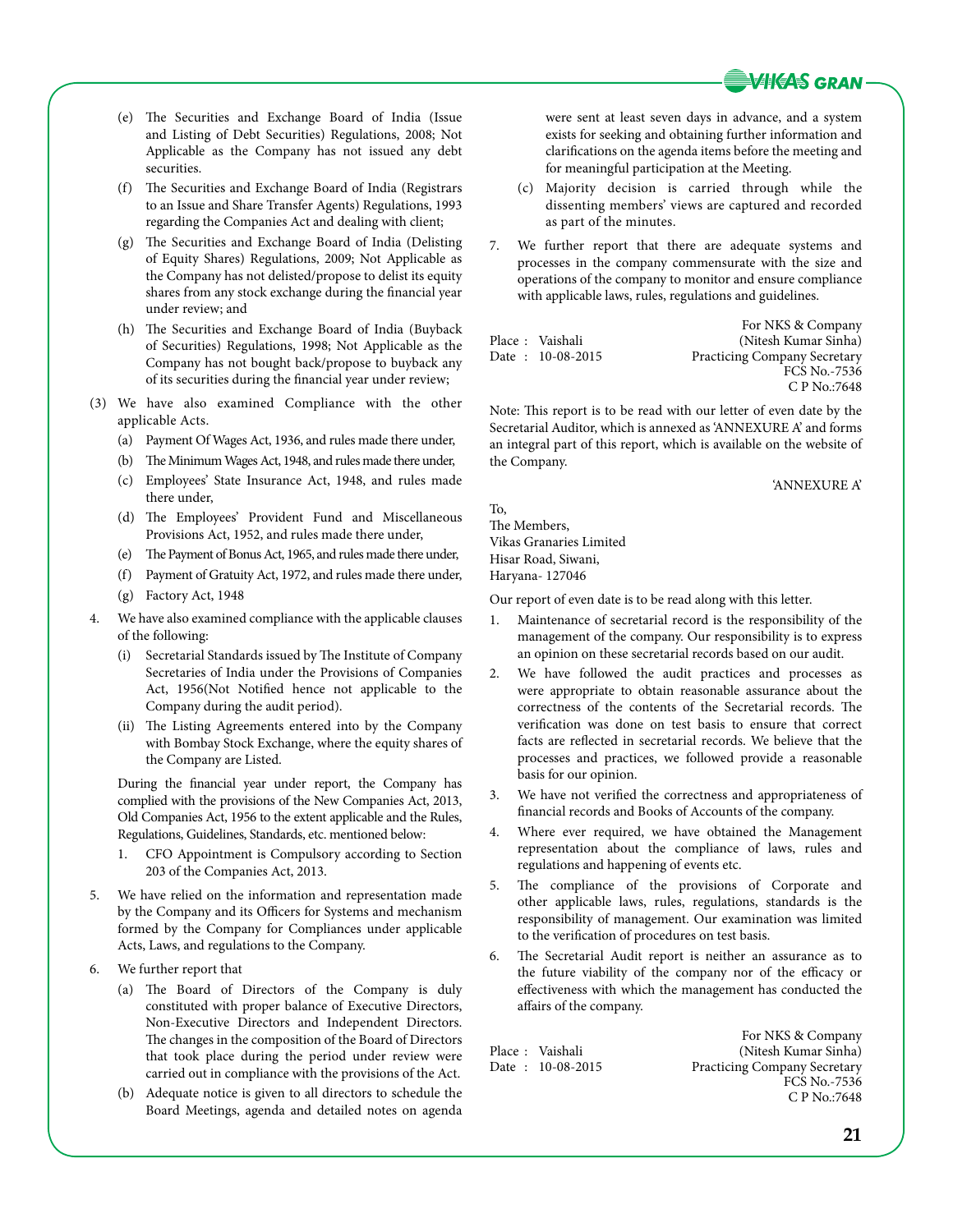

## **CORPORATE GOVERNANCE**

The Directors of the company are pleased to present the report on corporate governance for the year ended March 31, 2015.

## **Company's philosophy on code of Corporate Governance**

The Company is part of the 28 year old VIKAS Group which has established a reputation for honesty, integrity and sound governance.

The Company's philosophy on Corporate Governance envisages attainment of the highest levels of transparency, accountability and equity in all facets of its operations and in all of its interactions with its stakeholders. The company is committed to achieve and maintain the highest standards of corporate governance. The company believes that all its actions must serve the underlying goal of enhancing overall stakeholder's value over a sustained period of time.

The Company's Philosophy on Code of Corporate Governance as adopted by the company is as under:

- Ensure that the quantity, quality and frequency of financial and managerial information, which management shares with the Board, fully places the board members in control of the company affairs;
- ensure that the Board exercise its fiduciary responsibilities towards shareholders and creditors, thereby ensuring high accountability;
- ensure that decision-making is transparent and documentary evidence is traceable through the minutes of the meetings of the Board/Committee thereof;
- the board, the employees and all concerned are fully committed towards maximizing long-term value to the shareholders and the company;
- ensure that the core values of the company are protected, and;
- ensure that the company upgrades itself from time to time to be at par with any other world class company in Guar Gum Polymers (GGP) Sector.

## **BOARD OF DIRECTORS**: -

The Board is the highest governing authority with the management of the company and the company operates under their directions and guidance. The board is responsible for providing guidance and supervision regarding the strategy, operations and management of the company. The board possesses requisite skills, experience and expertise required to discharge their responsibilities of managing the affairs which are in the best interest of the company.

### **a. Composition**

As on the year ended 31st March 2015, the company consists of 6 directors including 3 independent directors. The brief profile of directors is given below.

b. Attendance of each director up to 31st March, 2015 at the Board meetings and at last Annual General Meeting:-

| S.No. | Name of the Director | No. of board<br>meetings | Attendance at<br>the AGM held on |
|-------|----------------------|--------------------------|----------------------------------|
|       |                      | attended                 | September 30, 2014               |
|       | Bimla Devi Jindal    | 10                       | Yes                              |
| 2.    | B.D. Aggarwal        |                          | Yes                              |
| 3.    | Kamini Jindal        |                          |                                  |
| 4.    | Ravi Sharma          |                          | Yes                              |
| 5.    | Deepika Aggarwal     |                          |                                  |

|  | ١ | --------- |  | . |
|--|---|-----------|--|---|
|--|---|-----------|--|---|

 $\overline{\phantom{a}}$ 

| C.             |                              |                                         |                                         |                                                                       |                                      |                                                                                    |                                          |
|----------------|------------------------------|-----------------------------------------|-----------------------------------------|-----------------------------------------------------------------------|--------------------------------------|------------------------------------------------------------------------------------|------------------------------------------|
| S. No.         | Name of the<br>Director      | Category                                | Total<br>number of<br>director-<br>ship |                                                                       | of the Board Committees              | Total number of membership Total number of chairmanship<br>of the Board Committees |                                          |
|                |                              |                                         |                                         | Membership<br>in Audit/<br>Stakeholders<br>Relationship<br>Committees | Membership<br>in other<br>Committees | Chairmanship<br>in Audit/<br>Investor<br>Grievance<br>Committees                   | Chairman-<br>ship in other<br>Committees |
| $\mathbf{1}$   | Sh. B.D.<br>Agarwal          | Chairman<br>cum<br>Managing<br>Director | 6                                       |                                                                       | $\overline{\mathbf{3}}$              |                                                                                    |                                          |
| 2.             | Smt. Bimla<br>Devi           | Executive<br>Director                   | 6                                       | 1                                                                     | 3                                    |                                                                                    | $\mathbf{1}$                             |
| 3.             | Smt. Kamini<br><b>Iindal</b> | Executive<br>Director                   | $\overline{4}$                          | 1                                                                     | $\overline{c}$                       |                                                                                    |                                          |
| $\overline{4}$ | Sh. Neeraj<br>Chhabra        | Independent<br>Director                 | $\overline{c}$                          | $\overline{c}$                                                        |                                      |                                                                                    |                                          |
| 5              | Sh. Ravi<br>Sharma           | Independent<br>Director                 | $\mathbf{1}$                            | $\overline{c}$                                                        | $\overline{c}$                       | 1                                                                                  |                                          |
| 6.             | Sh. Deepika<br>Aggarwal      | Independent<br>Director                 | 1                                       | 1                                                                     |                                      | $\mathbf{1}$                                                                       |                                          |

None of the directors of the company holds membership of more than 10 board committees or hold chairmanship of more than 5 board committees.

- d. The company has held ten Board Meetings during the year. The meetings were held on 29.05.2014, 20.06.2014, 04.07.2014, 1.08.2014, 14.08.2014, 04.09.2014, 18.09.2014, 15.11.2014, 01.01.2015, 14.02.2015, 29.03.2015.
- e. No payments were made during the year to Non Executive Directors towards sitting fees.
- f. The necessary quorum was present for all the meetings.

## **Brief Profile Of Directors**

The Board of Directors comprises of highly renowned professionals drawn from diverse fields. They bring with them wide range of skills and experience to the Board, which enhances the quality of the Board's decision making process.

Brief profile of the Company's Board of directors is as under:

**• Mrs. Bimla Devi Jindal (Executive Director)**

Mrs. Bimla Devi Jindal, wife of Mr. B.D. Aggarwal belonging to the promoter group is the current Chairman and Managing Director in the company. She has been appointed by the Board in 2007. She holds a Bachelor's Degree in Commerce from the University of Haryana. She belongs to a leading Guar Gum Industrialist family. Her long term experience and association with Guar Gum industry is helping and enlightening the glory paths of the company.

### **• Mr. B.D. Aggarwal (Executive Director)**

Mr. B.D. Aggarwal is a well known and trusted name for Guar Gum Industry. He is one of the most respected business personalities in India. Not only for guar crop harvesting farmers he is a helping hand but also to others, may it be on farming end or educational end. He has introduced new standards in management, efficiency and corporate social responsibility to an industry he has helped transform.

Under his leadership, the company has achieved significant improvements in the areas of guar gum manufacturing may be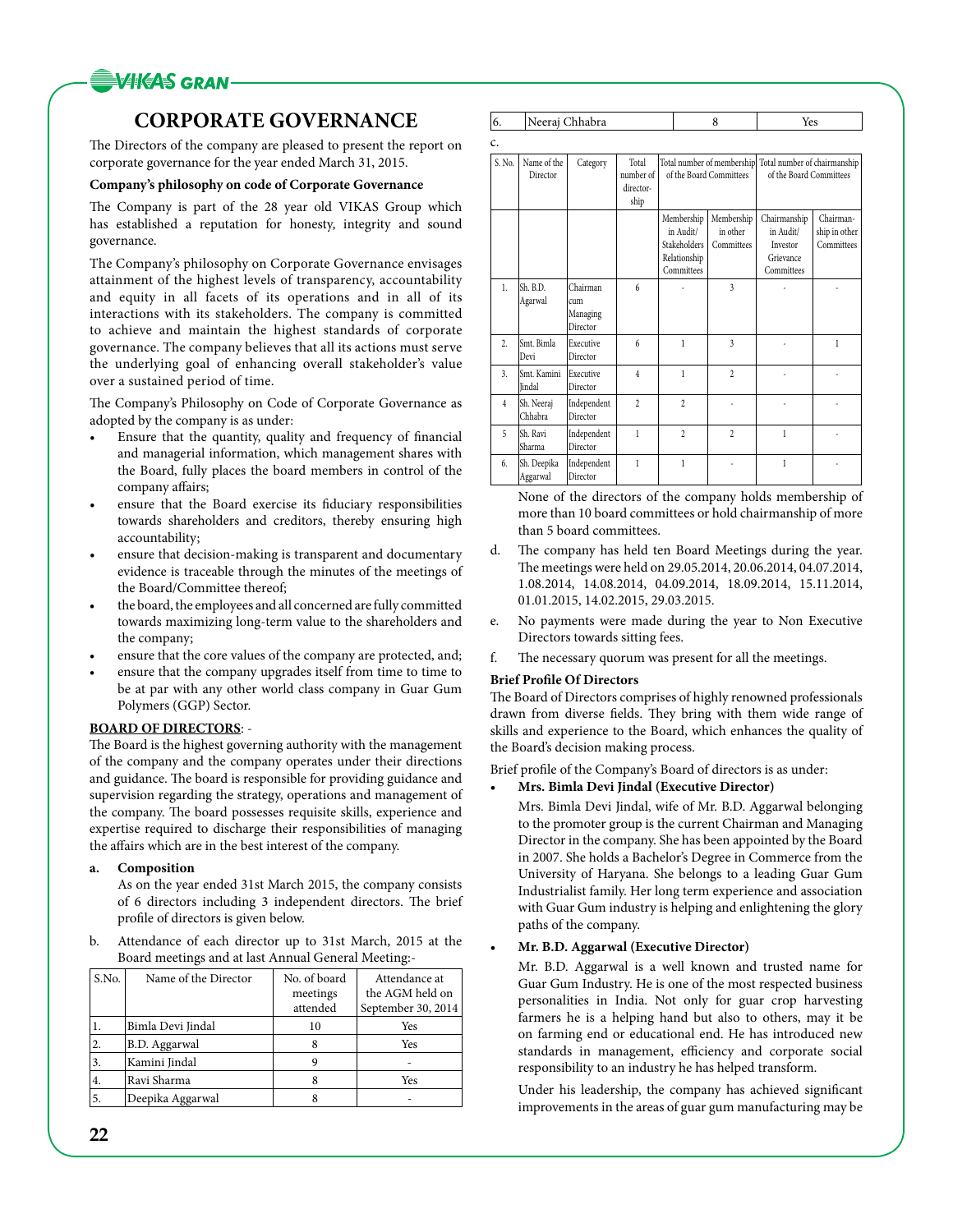![](_page_24_Picture_0.jpeg)

it at organic end or quality end.

#### **• Mrs. Kamini Jindal (Executive Director)**

Mrs. Kamini Jindal, belonging to promoter group is an Executive Director in the company. She has been appointed by the Board in 2012. Ms. Kamini Jindal is a person with excellent academic background and possesses good educational qualifications. She is Master of Art and Master of Philosophy. She is the youth diva in the board of the company. She is the daughter of Mr. B.D. Aggarwal and Bimla Devi Jindal, from her childhood she has taken keen interest in the working of the company. Her long term association with Guar Gum Industry has brought immense value to the board.

#### **• Mr. Neeraj Chhabra (Independent Director)**

Mr. Neeraj Chhabra, Independent Director of the company has been appointed by the Board in 2013. Mr. Neeraj Chhabra is a person with excellent academic background and possesses good educational qualifications. He is post graduate in Pharmacy. Having vast knowledge about chemical aspects, his expertise is leading company on high quality manufacturing guar gum powder.

#### **• Mrs. Deepika Aggarwal (Independent Director)**

Mrs. Deepika Aggarwal, Independent Director of the company has been appointed by the Board in 2013. Mrs. Deepika Aggarwal is a person with excellent academic background and possesses good educational qualifications. She is Master of Art. Board has gained highest level of managerial efficiencies as the management capabilities of efficient personnel are utilized by the board.

**• Mr. Ravi Sharma (Independent Director)**

Mr. Ravi Sharma, Independent Director of the company has been appointed by the board in 2006. Mr. Sharma is a person with excellent academic background and possesses good educational qualifications. He is Master in Commerce and Master in Business Administration. He is having vast knowledge of accountancy and taxation. His expertise is leading company to gain new heights.

### **COMMITTEES OF THE BOARD**

To deal with urgent or special issues/matters and to manage the work of the board, the board has constituted various committees. The committees have adequate delegation of powers to discharge respective functions as well as to meet the requirements of the business of the company. The execution of the responsibilities by the committees is supervised by the board who is also responsible for their action. The minutes of the meetings of all the Committees are placed before the Board for review. At present, the board has following committees:

**• Stakeholders Relationship Committee: -**

The Company had existing Investor Grievance Committee as per company act 1956 and listing agreement. The name of the Committee was changed to Stakeholder Relationship Committee as per new Company Act, 2013 and listing agreement on 01.01.2015.

Stakeholders Relationship Committee is entrusted with the responsibility of redressal of all the shareholder's/investors complaints related to transfer of shares, non-receipt of annual reports etc. The Committee also oversees the performance of the Registrar & Transfer Agents of the company and suggests measures for betterment in the quality of investor services. The share transfer and Investors grievance committee of the

company comprises of Smt. Deepika Aggarwal, Smt. Kamini Jindal & Neeraj Chhabra Jindal & Sh. Ravi Sharma.

- (a) Name of the Non-Executive Director heading the Committee: Smt. Deepika Aggarwal.
- (b) Name and Designation of Compliance officer: Ms. Jyoti Kocher (Company Secretary)

The company's shares are traded in dematrialised form at all Stock Exchanges where it is listed. To expedite the transfer in physical mode, share transfer committee has been delegated with necessary powers.

| Sr.            | Name of             | Designation |     |                                            | Attended   |     |
|----------------|---------------------|-------------|-----|--------------------------------------------|------------|-----|
| No.            | Director            |             |     |                                            |            |     |
|                |                     |             |     | 5.06.2014 08.09.2014 24.12.2014 20.03.2015 |            |     |
| 1.             | Deepika<br>Aggarwal | lChairman   | Yes | Yes                                        | Yes        | Yes |
| 2.             | Neeraj<br>Chhabra   | Member      | Yes | Yes                                        | Yes        | Yes |
| 3.             | Kamini<br>Jindal    | Member      | Yes | Yes                                        | <b>Yes</b> | Yes |
| $\overline{4}$ | Ravi<br>Sharma      | Member      | Yes | Yes                                        | <b>Yes</b> | Yes |

**Corporate Social Responsibility Committee:-**

#### **Formation** of Committee

Pursuant to Section 135 of the Companies Act, 2013 the Company has constituted the Corporate Social Responsibility (CSR) Committee of the Board of Directors on 29.05.2014. The terms of reference of the CSR Committee are as per the provisions of the Companies Act, 2013. Details of meetings held during the year was as follows

| Sr. | Name of      | Designation |     | Attended |                                             |     |
|-----|--------------|-------------|-----|----------|---------------------------------------------|-----|
|     | No. Director |             |     |          |                                             |     |
|     |              |             |     |          | 29.05.2014 10.09.2014 15.12.2014 12.03.2015 |     |
|     | Sh. Bimla    | Chairman    | Yes | Yes      | Yes                                         | Yes |
|     | Devi Jindal  |             |     |          |                                             |     |
| 2.  | Sh. B D      | Member      | Yes | Yes      | Yes                                         | Yes |
|     | Agarwal      |             |     |          |                                             |     |
| 3.  | Sh. Ravi     | Member      | Yes | Yes      | Yes                                         | Yes |
|     | Sharma       |             |     |          |                                             |     |

#### **Audit Committee:-**

The Audit Committee is entrusted with the responsibility to oversee the quality and integrity of auditing and accounting policies, legal and statutory compliances and the overall financial health of the company. The Audit committee comprises of three directors viz. Sh. Ravi Sharma, Smt. Neeraj Chhabra and Smt. Bimla Devi Jindal. The committee is headed by Sh. Ravi Sharma, Independent Director of the company.

The constitution of Audit committee also meets with the requirements under Section 177 of The Companies Act, 2013. The terms of reference stipulated by the Board to the Audit

committee are, as contained under Clause 49 of the listing Agreement, as follows:

## **Financial Reporting and Related Processes**

Oversight of the Company's financial reporting process and financial information submitted to the Stock Exchanges, regulatory authorities or the public.

Reviewing with the Management the quarterly unaudited financial statements and the Auditors' Limited Review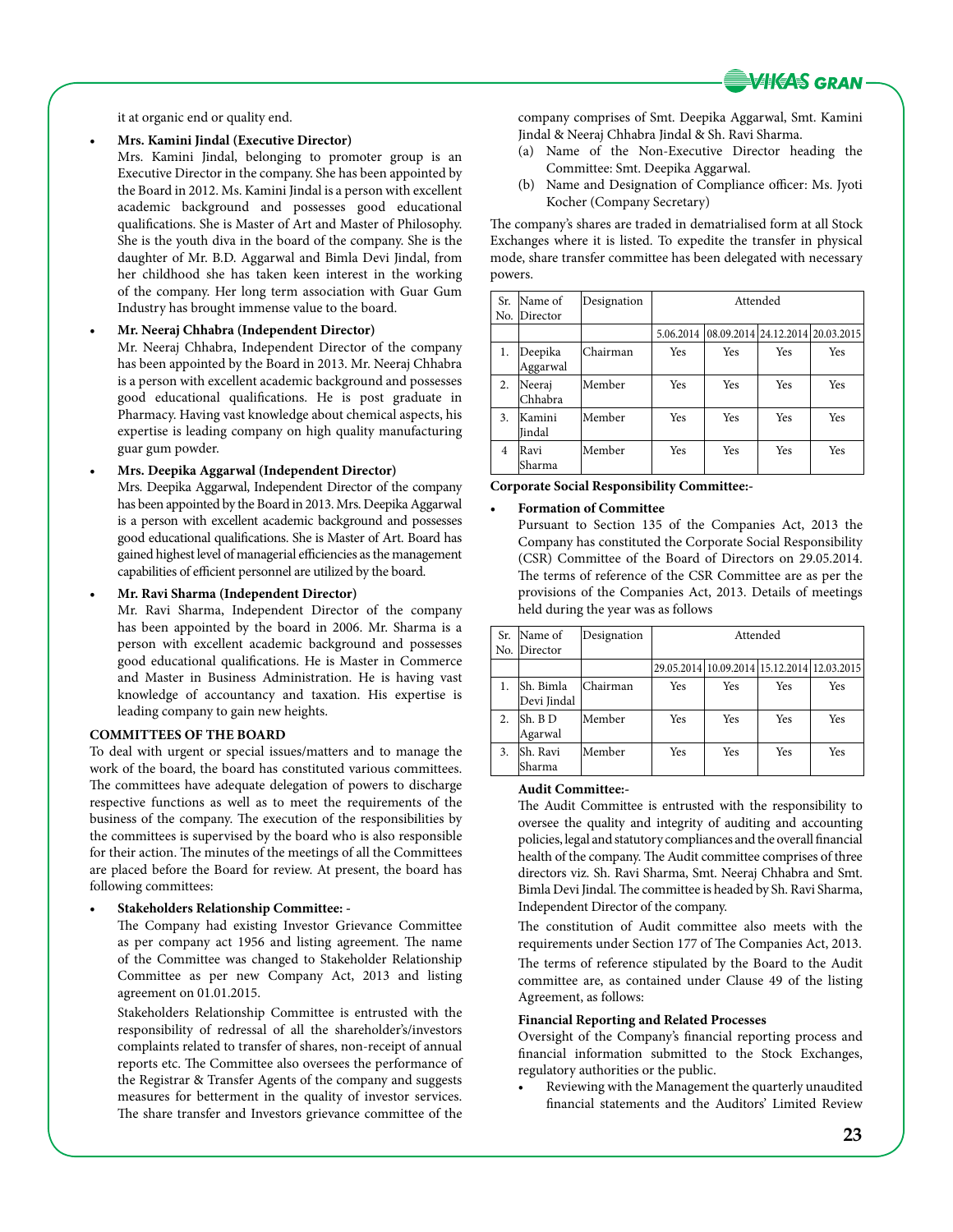## **WIGAS GRAN**

Report thereon/audited annual financial statements and Auditors' Report thereon before submission to the Board for approval. This would, inter alia, include reviewing changes in the accounting policies and reasons for the same, major accounting estimates based on exercise of judgement by the Management, significant adjustments made in the financial statements and / or recommendation, if any, made by the Statutory Auditors in this regard.

- Review the Management Discussion & Analysis of financial and operational performance.
- Discuss with the Statutory Auditors its judgement about the quality and appropriateness of the Company's accounting principles with reference to the Generally Accepted Accounting Principles in India (IGAAP).
- Review the investments made by the Company.

During the year, the Committee has met four times. The meetings were held on 29.05.2014, 14.08.204, 15.112014, 14.02.2015. All the committee members were present at all the meetings.

| Sr. | Name of            | Designation |     |     | Attended                                    |     |
|-----|--------------------|-------------|-----|-----|---------------------------------------------|-----|
| No. | Director           |             |     |     |                                             |     |
|     |                    |             |     |     | 29.05.2014 14.08.2014 15.11.2014 14.02.2015 |     |
|     | <b>Ravi</b>        | Member      | Yes | Yes | Yes                                         | Yes |
|     | Sharma             |             |     |     |                                             |     |
|     | Smt. Bimla  Member |             | Yes | Yes | Yes                                         | Yes |
|     | Devi Jindal        |             |     |     |                                             |     |
| 3.  | Sh. Neeraj         | Member      | Yes | Yes | Yes                                         | Yes |
|     | Chhabra            |             |     |     |                                             |     |

The Company Secretary of the company acts as a Secretary to the Committee.

## **• Nomination and Remuneration Committee**

The company changed the name of existing compensation committee to nomination and remuneration committee on 1.1.2015 to comply with the provision of Section 178 of Company Act, 2103. The committee consist Neeraj Chhabra as Chairperson and Ravi Sharma and Kamini Jindal as other members. The company secretary will act as secretary of committee.

The Remuneration of the directors is decided by the board of directors subject to the shareholders' approval, therefore the company has not constituted remuneration committee.

The remuneration given to Managing Director and Executive director in the F.Y. 2014-15 is as under:

| <b>Name</b> | Designation                               | Total Remuneration |
|-------------|-------------------------------------------|--------------------|
|             | Mrs. Bimla Devi   Managing Director   NIL |                    |
| Jindal      |                                           |                    |

## **Risk Management Committee**

The Company has formed a risk management committee under clause 49 of listing agreement. The Committee is required to identify the risks involved in the company and to ensure a proper reporting of the risks to the Board of Directors, so that they can form their business strategies as per that. The Committee consist of three members namely:-

| B D Agarwal       | Member |
|-------------------|--------|
| Bimla Devi Jindal | Member |
| Kamini Jindal     | Member |
|                   |        |

The Committee has laid down a policy known as Risk Management policy for identification of risk involved.

## **• Independent Directors' Meeting**

During the year under review, the Independent Directors met on March 28, 2015, inter alia, to discuss:

- 1. Evaluation of the performance of Non-independent Directors and the Board of Directors as a whole.
- 2. Evaluation of the performance of the chairman of the Company, taking into account the views of the Executive and Non-executive directors.
- 3. Evaluation of the quality, content and timelines of flow of information between the Management and the Board that is necessary for the Board to effectively and reasonably perform its duties.

All the Independent Directors were present at the Meeting.

### **• General Body Meetings**

The last three Annual General Meetings of the company were held as under:

| Year | Location                     | <b>Date</b>                 | Time |
|------|------------------------------|-----------------------------|------|
|      | 2011-2012 Hisar Road, Siwani | 30th Sept., 2011 01.00 p.m. |      |
|      | 2012-2013 Hisar Road, Siwani | 29th Sept., 2012 11.30 a.m. |      |
|      | 2013-2014 Hisar Road, Siwani | 30th Sept., 2013 11.00 a.m. |      |

## **Means** of **Communication**

The company recognizes the prompt, continuous and effective communication of information is the core of good corporate governance practice. Therefore, the company shares information and data through below mentioned multiple channels of communication:-

- (a) Half-Yearly results: As the results of the company are published in the Newspapers.
- (b) Quarterly results: Quarterly results are published in Western Times, English and Gujarati edition and Financial Express.
- (c) Website: www. vikasgranaries.in
- (d) Shareholder's information section forms part of the Annual Report.
- (e) There is no separate annexure in addition to Directors' report on Management's discussion and Analysis except incorporated in the Directors report itself.

No banker or Financial Institutions have direct or indirect role in appointment of the Directors of the Company.

#### **Disclosures**

- (a) Disclosures on materially significant related party transactions i.e. transactions of the company of material nature, with its promoters, the directors or the management, their subsidiaries or relatives, etc. that may have potential conflict with the interests of the company at large.- None
- (b) Details of non-compliance by the Company, penalties, strictures imposed on the Company by Stock Exchanges or SEBI, on any matter related to capital markets, during the last three years: - None

A separated section on Corporate Governance forms part of the Annual Report and a Certificate from Statutory Auditors confirming the compliance of the conditions, forms the part of this report.

#### **General Share holders' Information**

1. Annual General Meeting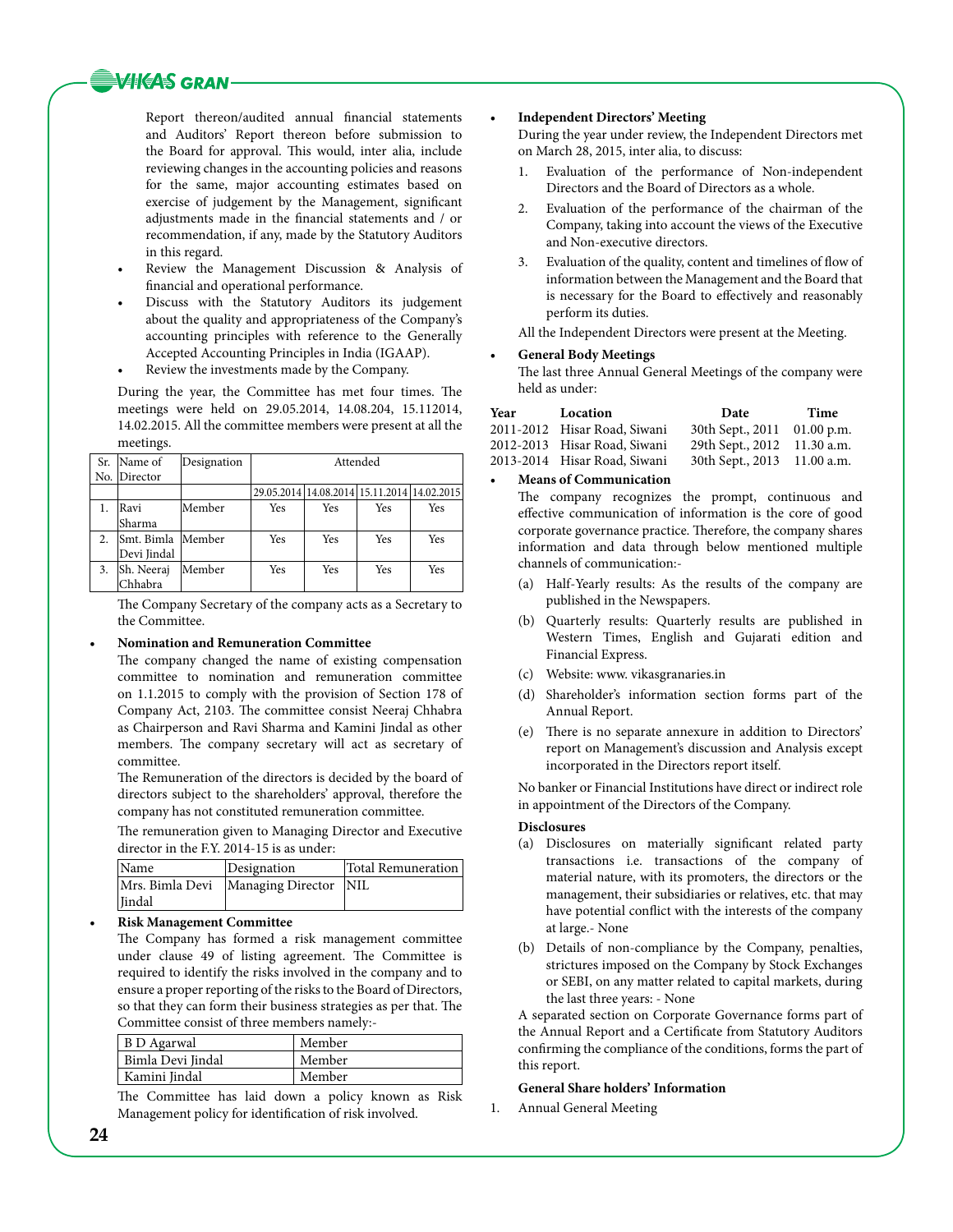![](_page_26_Picture_0.jpeg)

|    |       | Date and Time            |                      | : 30th September, 2015 at 12:00<br>p.m      |
|----|-------|--------------------------|----------------------|---------------------------------------------|
|    | Venue |                          | $\ddot{\phantom{a}}$ | Hisar Road, Siwani<br>(Harayana)            |
|    |       | Book closure date        |                      | $: 17th$ Sept., 2015 to<br>25th Sept., 2015 |
| 3. |       | Dividend payment date    |                      | $\cdot$ N.A.                                |
| 4. |       | Registered Office        |                      | : Hisar Road, Siwani                        |
|    |       |                          |                      | (Harayana)                                  |
| 5. | a.    | Equity shares Listed on: |                      | 1. The Stock Exchange,                      |
|    |       | stock Exchanges at       |                      | Mumbai, (Code No.                           |
|    |       |                          |                      | 531518)                                     |

- b. Demat ISIN Numbers : ISIN 767B01014 in NSDL & CDSL
- 6. Stock Market Date on BSE (in Rs. / per Share):

| Month Apr. May Jun. Jul. Aug. Sept. Oct. Nov. Dec. Jan. Feb. Mar. |  |                                                                       |  |  |  |  |
|-------------------------------------------------------------------|--|-----------------------------------------------------------------------|--|--|--|--|
|                                                                   |  | 14   14   14   14   14   14   14   14   15   15   15                  |  |  |  |  |
| High                                                              |  |                                                                       |  |  |  |  |
| price                                                             |  | 11.81 12.75 12.25 17.43 14.9 17.74 13.9 13.85 13.79 13.62 11.99 10.35 |  |  |  |  |
| Low                                                               |  |                                                                       |  |  |  |  |
| price 8.01 9.5 9.01 8.5 11 11.9 11.02 11 10.58 9.7 9.1 7.00       |  |                                                                       |  |  |  |  |

![](_page_26_Figure_5.jpeg)

7. Registrar and Transfer Agents

**Link Intime India Pvt. Limited.** 44-Community Centre, 2nd Floor, Naraina Industrial Area, Phase – I, Near PVR, Naraina, New Delhi - 110028

8. Distribution of shareholding Pattern as on 31st March 2015

| Share or          | Share /   | $%$ to | Share /    | % to total |
|-------------------|-----------|--------|------------|------------|
| Debenture         | Debenture | total  | Debenture  |            |
| holding of        | Holders   |        | Amount     |            |
| nominal value Rs. | Number    |        | Amount in  |            |
|                   |           |        | Rs.        |            |
| Upto 500          | 4,332     | 75.854 | 817,668    | 4.513      |
| $501 - 1,000$     | 568       | 9.946  | 481,338    | 2.657      |
| $1,001 - 2,000$   | 359       | 6.286  | 572,821    | 3.162      |
| $2,001 - 3,000$   | 137       | 2.399  | 348,989    | 1.926      |
| $3,001 - 4,000$   | 56        | 0.981  | 199,190    | 1.099      |
| $4,001 - 5,000$   | 56        | 0.981  | 270,084    | 1.491      |
| $5,001 - 10,000$  | 88        | 1.541  | 660,129    | 3.644      |
| 10,001 - & Above  | 115       | 2.014  | 14,767,281 | 81.508     |
| Total             | 5.711     | 100    | 18,117,500 | 100        |

## Shareholding pattern as on 31st March 2015

| Category                    | Nos. of shares held % to Total |      |
|-----------------------------|--------------------------------|------|
| Promoters                   | 1070000                        | 5.91 |
| Financial Institutions /    | 0.00                           | 0.00 |
| Nationalized Banks & Mutual |                                |      |
| Fund                        |                                |      |
| Non-Resident Individuals/   | 260350                         | 1.44 |
| OCBs/Fll's                  |                                |      |

| Bodies Corporate     | 576350   |       |
|----------------------|----------|-------|
| Resident Individuals | 16139349 | 89.47 |
| ' TOTAL              | 18117500 | 10C   |

- 9. Dematerialisation of Share :Approximately 95.79% of the equity shares have been dematerialized upto 31th March 2015.
- 10. Outstanding GDRs/ ADRs/ Warrants or any convertible : The company has not issued any GDRs/ ADRs/ Warrants instruments, conversion date and likely impact on equity of any convertible instrument.
- 11. Buy Back of shares : The Company has no plan to buy-back its equity shares.
- 12. Plant location : 229, G.I.D.C., Chandisar (B.K.) 385510. Gujarat
- 13. Address for Correspondence : Hisar Road ,Siwani (Harayana) **Certification under Clause 49 (I) (D) of the Listing Agreement**

All the Board Members and Senior Management personnel have affirmed compliance with the Codes of Conduct for Vikas Granaries Limited for the financial year ended 31st March, 2015.

## For VIKAS GRANARIES LIMITED

Sd/-

Place : Sri Ganganagar Managing Director

Date : 14.08.2015 **(Bimla Devi Jindal)**

## **Statement of Disclosure by Audit Committee to the Shareholders**

To, The Shareholders of

## **Vikas Granaries Limited**

In terms of Clause 49 of the Listing Agreement regarding Corporate Governance, we the members of the Audit Committee disclose in respect of the Financial Year 2014-2015 that:

- 1) the Audit Committee has reviewed the Audited Financial Statement of the Company and held discussion on the quality of the accounting principles as applied and significant judgments affecting Company's financial statements;
- 2) the Audit Committee has discussed the quality of those principles as applied and judgments referred on (1) above under the circumstances;
- 3) the Chairman of the Audit Committee and its members after initial discussion amongst themselves, invited the Chairman and Executive Directors of the Company along with the Internal Auditor to discuss the various issues related to Audited Financial Statements of the Company. The Members of the Audit Committee discussed with the Management on the various issues pertaining to the Audited Financial Statements;

4) the Audit Committee, in reliance on the review and discussion conducted with Management in (1), (2) and (3) above, believed that the Company's financial statements are fairly presented in conformity with the generally accepted accounting principles in all material respects.

 For and on Behalf of Audit Committee of For VIKAS GRANARIES LIMITED Sd/-

Date : 14.08.2015 Ravi Sharma

Place : Sri Ganganagar Chairman, Audit Committee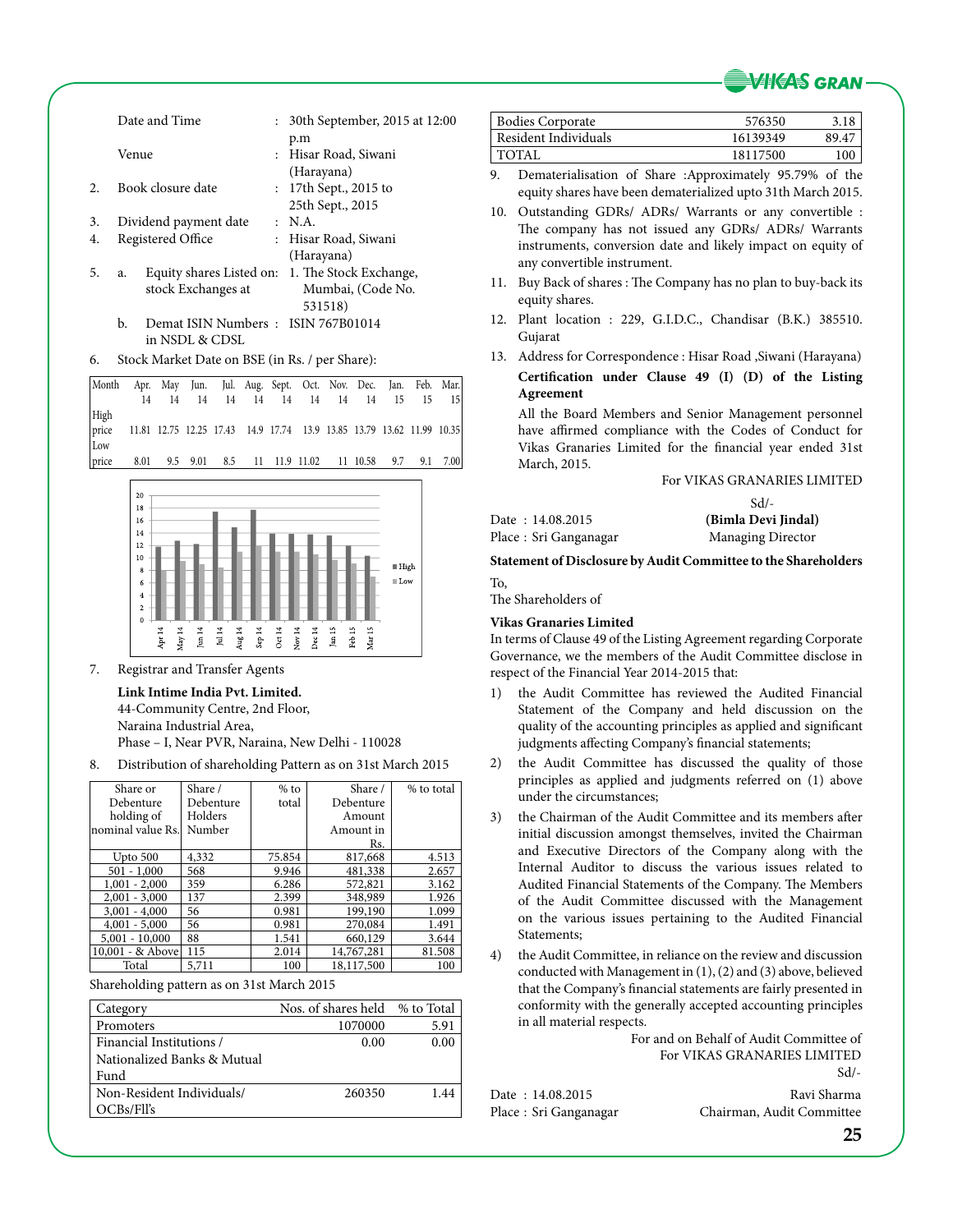## **WIGAS GRAN**

## **CERTIFICATION BY CEO/CFO UNDER CLAUSE 49 V OF THE LISTING AGREEMENT**

## The Board of Directors,

## Vikas Granaries Ltd.

We have reviewed the financial statements and the cash flow statement of Vikas Granaries Ltd. for the year ended March 31, 2015 and to the best of our knowledge and belief:

- (a) (i) these statements do not contain any materially untrue statement or omit any material fact or contain statements that might be misleading;
	- (ii) these statements together present a true and fair view of the Company's affairs and are in compliance with existing Accounting Standards, applicable laws and regulations.
- (b) There are, to the best of our knowledge and belief, no transactions entered into by the Company during the year which are fraudulent, illegal or violative of the Company's Code of Conduct.
- (c) We accept responsibility for establishing and maintaining internal controls for financial reporting and that we have evaluated the effectiveness of the internal control systems of the Company pertaining to financial reporting and have disclosed to the Auditors and the Audit Committee, deficiencies in the design or operation of such internal controls, if any, of which we are aware and the steps we have taken or propose to take for rectifying these deficiencies.
- (d) We have indicated to the Auditors and the Audit Committee:
	- (i) significant changes in internal control over financial reporting during the year;
	- (ii) significant changes in accounting policies made during the year and the same have been disclosed in the notes to the financial statements; and
	- (iii) instances of significant fraud of which we have become aware and the involvement therein, if any, of the management or an employee having a significant role in the Company's internal control system over financial reporting.

## Sd/-

Date : 14.08.2015 **Bimla Devi Jindal** Place : Sri Ganganagar (Managing Director & CFO)

## **CERTIFICATE ON CORPORATE GOVERNANCE**

To

The Members

VIKAS GRANARIES LIMITED,

- 1. We have examined the compliance of conditions of Corporate Governance by VIKAS GRANARIES LIMITED, for the year ended on March 31, 2015, as stipulated in clause - 49 of the listing agreement of the said Company with the stock exchanges.
- 2. The compliance of conditions of corporate governance is the responsibility of the management. Our examination was limited to procedures and implementation thereof, adopted by the Company, for ensuring the compliance of the conditions of corporate governance as stipulated in above mentioned Clause of the listing agreement. It is neither an audit nor an expression of opinion on the financial statements of the Company.
- 3. In our opinion and to the best of our information and according to the explanations given to us, we certify that the Company has generally complied with the conditions of corporate governance as stipulated in Clause -49 of the listing agreement.
- 4. However, as per Clause 49 of the listing agreement Audit Committee should meet at least four times in a year and not more than four months shall elapse between two meetings.
- 5. The company has held four meetings of the Audit Committee during the financial year 2014-2015 on 29.05.2014, 14.08.2014, 15.11.2014 and 14.02.2015.
- 6. The Stakeholders Relationship Committee was functioning according to the Listing Agreement.
- 7. As per the records maintained by the company, no Investor's Grievances were pending for a period exceeding one month as on 31.03.2015.
- We further state that such compliance is neither an assurance as to the future viability of the Company nor the efficiency or effectiveness with which the management has conducted the affairs of the Company.

For NKS & Company Company Secretaries  $Sd$  /-Nitesh Kumar Sinha Place : Vaishali Company Secretary C P No. 7648

Date:  $10-08-2015$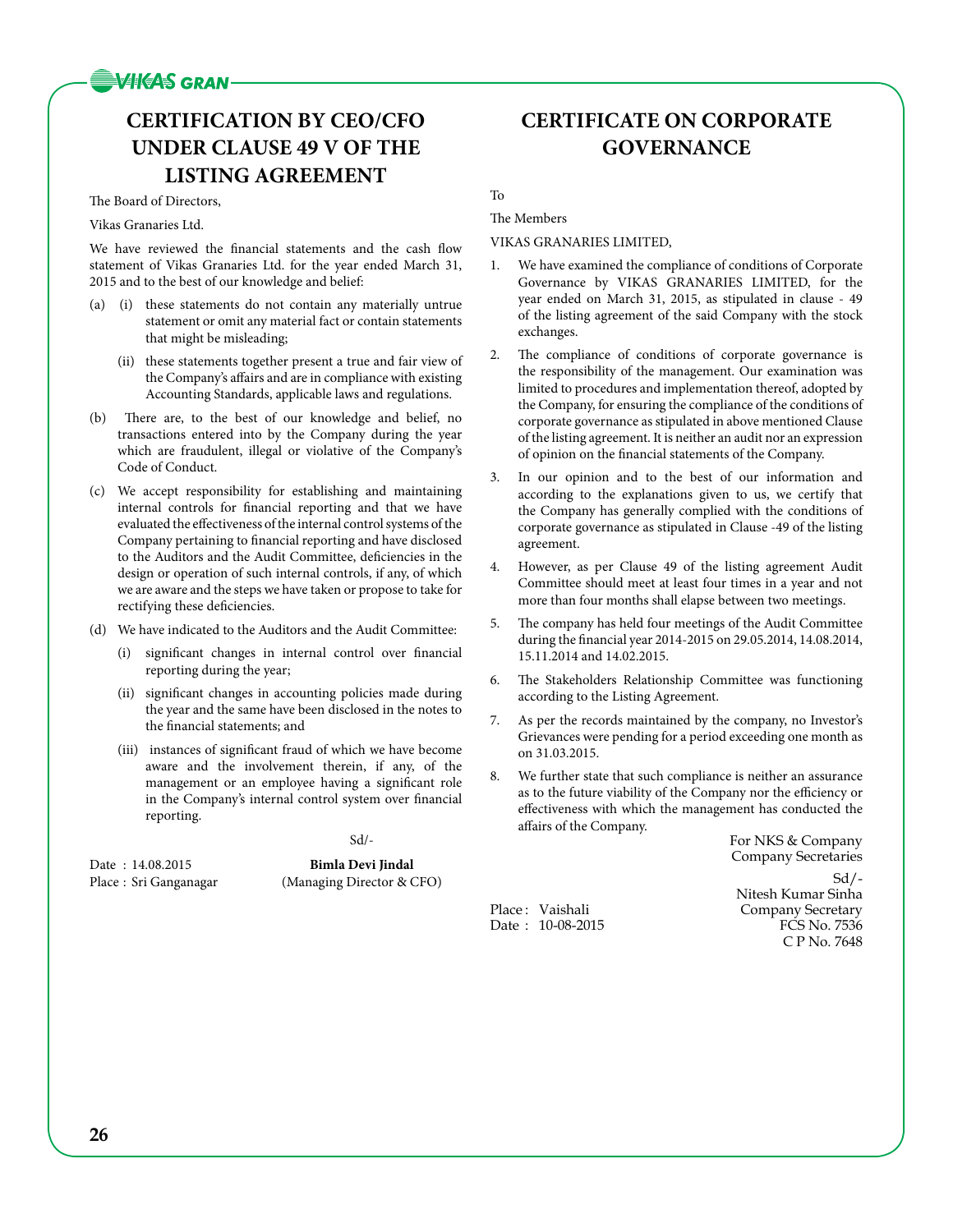![](_page_28_Picture_0.jpeg)

## **MANAGEMENT DISCUSSION AND ANALSYS REPORT**

## **INDUSTRY STRUCTURE AND DEVELOPMENT**

Vikas Granaries Limited (formerly known as Adarsh Derivatives Limited), a Company with Public interest, was incorporated in 1995 and established an integrated Guar Gum Powder Manufacturing plant with 4050 MT capacity at Chandisar in Gujarat (India). The Company produces two types of Guar Gum powder i.e. Food Grade and Industrial Grade. The Company is committed to provide its customers overall services and values that is the best. It has contributed significantly to our national output, employment and exports.

## **COMPANY OUTLOOK OPPORTUNITIES AND THREAT**

## *OPPORTUNITIES*

## **Competitive Advantages**

The guar bean is principally grown in India, Pakistan, US, Australia and Africa. India produces 2.5 - 3.5 million tons of guar annually, making it the largest producer with about 80% of world production.

## **Geographical, Economical and Industrial Advantages**

In India, Rajasthan, Gujarat and Haryana are the main producing regions, and Jodhpur, Sri Ganganagar and Hanumangarh in Rajasthan are the major Guar trading markets. The Company is situated in the area where it has geographical, economical and industrial advantages.

## *THREATS*

## **Price stabilization**

Price stabilization is one of the major challenges for the industry. Price fluctuation has created uncertainty among guar gum users. Such uncertainty may compel users to look for alternatives.

### **Continuous supply**

Production of guar depends heavily upon monsoon as the crop is grown mainly in rain-fed areas of Rajasthan.

Not only sufficient, but also timely rainfall is required for better production. Such dependence on monsoon makes it difficult to forecast its production. During recent years, the industry has built a huge inventory of guar seed. Dependency upon inventory of seeds may inflate the price of end product but at the same time ensure continuous supply. The industry has to ensure a price which is profitable to them as well as affordable to end users.

## **Technology Disadvantages**

The normal guar gum powder doesn't qualify to serve the purpose of shale gas industry effectively. Specific derivatives of guar gum powder are required. Currently, such derivatives are produced only in a few countries such as the US and China. Indian processors are yet to start supply of specific guar gum derivatives.

## **PERFORMANCE EVALUATION**

During the current year under review your company has achieved a total turnover of Rs. 2,927,135,360 as compared to Rs. 1,403,959,907 in the previous year During the year under review the company has earned a net profit of Rs.3,945,583 as compared to net profit of Rs. 6,441,345 during previous year.

## **INTERNAL CONTROL SYSTEMS AND THEIR ADEQUACY**

The Company is having adequate internal control systems and procedures which commensurate with the size of the Company. All the departments of the Company are following the established rules and regulations for internal control systems. Company established an Internal Control Audit Department which ensures that the internal control systems are properly followed by all the concerned departments of the Company.

## **HUMAN RESOURCES/INDUSTRIAL RELATIONS**

Beyond Balance Sheet, Company's singly biggest asset is its Human Resource. The Company is of firm belief that the human resources are the driving force towards progress and success. The Company continued its policy of attracting and recruiting best available talents so that it can face business challenges ahead. The Company also offers attractive compensation packages to retain and motivate its professionals so that they can infuse their best efforts. The industrial relation continues to be cordial during the year.

Though the statement and views expressed in the above said report are on the basis of certain assumptions and expectations of future events, but actual results may differ from whatever is stated in the report.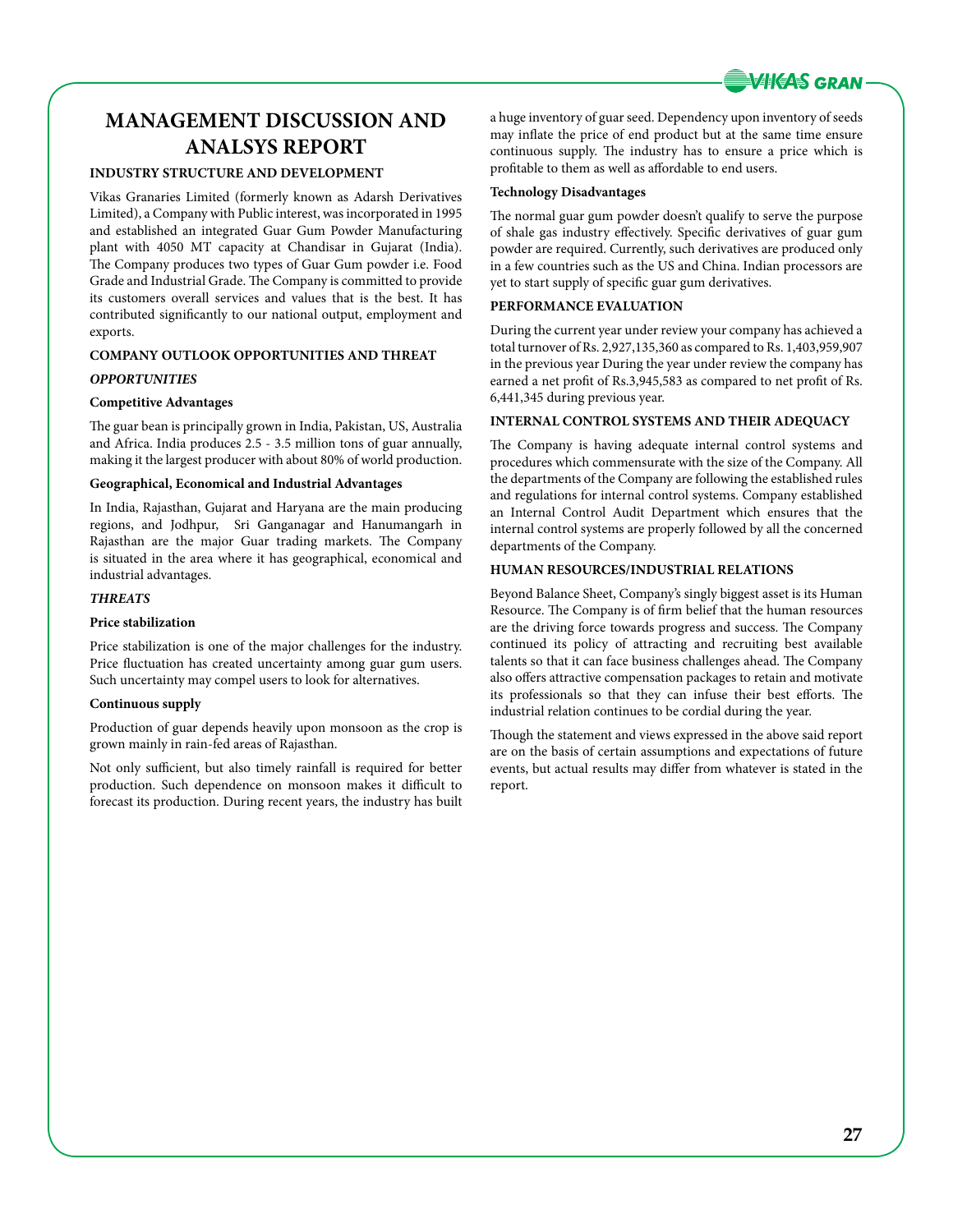![](_page_29_Picture_0.jpeg)

## **INDEPENDENT AUDITORS' REPORT**

To, The Members of

**Vikas Granaries Limited**

## **Report on the Financial Statements**

We have audited the accompanying standalone financial statements of VIKAS GRANARIES LIMITED ("the Company"), which comprise the Balance Sheet as at 31st March, 2015, the Statement of Profit and Loss, the Cash Flow Statement for the year then ended, and a summary of the significant accounting policies.

## **Management's Responsibility for the Financial Statements**

The Company's Board of Directors is responsible for the matters stated in Section 134(5) of the Companies Act, 2013 ("the Act") with respect to the preparation of these standalone financial statements that give a true and fair view of the financial position, financial performance and cash flows of the Company in accordance with the accounting principles generally accepted in India, including the Accounting Standards specified under Section 133 of the Act, read with Rule 7 of the Companies (Accounts) Rules, 2014. This responsibility also includes maintenance of adequate accounting records in accordance with the provisions of the Act for safeguarding the assets of the Company and for preventing and detecting frauds and other irregularities; selection and application of appropriate accounting policies; making judgments and estimates that are reasonable and prudent; and design, implementation and maintenance of adequate internal financial controls, that were operating effectively for ensuring the accuracy and completeness of the accounting records, relevant to the preparation and presentation of the financial statements that give a true and fair view and are free from material misstatement, whether due to fraud or error.

## **Auditors' Responsibility**

Our responsibility is to express an opinion on these financial statements based on our audit. We have taken into account the provisions of the Act, the accounting and auditing standards and matters which are required to be included in the audit report under the provisions of the Act and the Rules made there under.

We conducted our audit in accordance with the Standards on Auditing specified under Section 143(10) of the Act. Those Standards require that we comply with ethical requirements and plan and perform the audit to obtain reasonable assurance about whether the financial statements are free from material misstatement.

An audit involves performing procedures to obtain audit evidence about the amounts and the disclosures in the financial statements. The procedures selected depend on the auditor's judgment, including the assessment of the risks of material misstatement of the financial statements, whether due to fraud or error. In making those risk assessments, the auditor considers internal financial control relevant to the Company's preparation of the financial statements that give a true and fair view in order to design audit procedures that are appropriate in the circumstances, but not for the purpose of expressing an opinion on whether the Company has in place an adequate internal financial controls system over financial reporting and the operating effectiveness of such controls. An audit also includes evaluating the appropriateness of the accounting policies used and the reasonableness of the accounting estimates made by the Company's Directors, as well as evaluating the overall presentation of the financial statements.

We believe that the audit evidence we have obtained is sufficient and appropriate to provide a basis for our audit opinion on the standalone financial statements.

## **Opinion**

In our opinion and to the best of our information and according to the explanations given to us, the aforesaid standalone financial statements give the information required by the Act in the manner so required and give a true and fair view in conformity with the accounting principles generally accepted in India, of the state of affairs of the Company as at 31st March, 2015, and its profit/loss and its cash flows for the year ended on that date.

## **Report on Other Legal and Regulatory Requirements**

- 1. As required by the Companies (Auditor's Report) Order, 2015 ("the Order") issued by the Central Government of India in terms of sub-section (11) of section 143 of the Act, we give in the Annexure a statement on the matters specified in the paragraph 3 and 4 of the Order, to the extent applicable.
- As required by Section 143 (3) of the Act, we report that:
	- (a) We have sought and obtained all the information and explanations which to the best of our knowledge and belief were necessary for the purposes of our audit.
	- (b) In our opinion, proper books of account as required by law have been kept by the Company so far as it appears from our examination of those books.
	- (c) The Balance Sheet, the Statement of Profit and Loss, and the Cash Flow Statement dealt with by this Report are in agreement with the books of account.
	- (d) In our opinion, the aforesaid standalone financial statements comply with the Accounting Standards specified under Section 133 of the Act, read with Rule 7 of the Companies (Accounts) Rules, 2014.
	- (e) On the basis of the written representations received from the directors as on 31st March, 2015 taken on record by the Board of Directors, none of the directors is disqualified as on 31st March, 2015 from being appointed as a director in terms of Section 164 (2) of the Act.
	- (f) With respect to the other matters to be included in the Auditor's Report in accordance with Rule 11 of the Companies (Audit and Auditors) Rules, 2014, in our opinion and to the best of our information and according to the explanations given to us:
		- i. The Company does not have any pending litigations which would impact its financial position.
		- ii. The Company did not have any long-term contracts including derivative contracts for which there were any material foreseeable losses.
		- iii. There were no amounts which were required to be transferred to the Investor Education and Protection Fund by the Company.

 For **S. Prakash Aggarwal & Co** Chartered Accountants Firm Registration No.06105C

Date : 29 May 2015 Partner Place : Sri Ganganagar Membership No. 74813

S.P. Aggarwal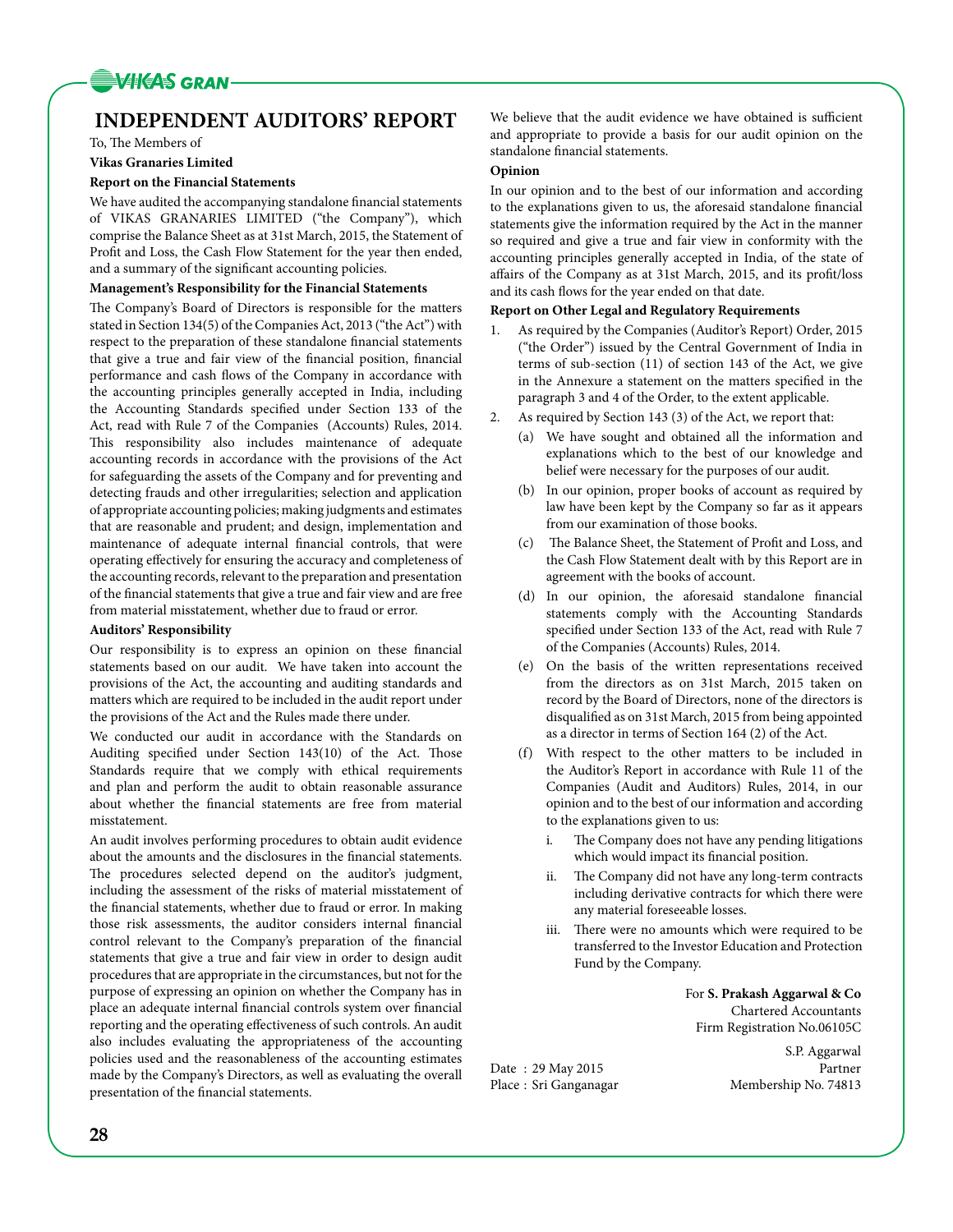![](_page_30_Picture_0.jpeg)

### **Annexure to Independent Auditors' Report to the Members of Vikas Granaries Limited**

The Annexure referred to in our Independent Auditors' Report to the members of the Company on the standalone financial statements for the year ended 31 March 2015, we report that:

- (i) a) The Company has maintained proper records showing full particulars, including quantitative details and situation of fixed assets.
	- b) A significant portion of the fixed assets has been physically verified & certified by the management during the year. In our opinion, the frequency of verification of the fixed assets is reasonable having regards to the size of the Company and nature of its assets. The material discrepancies noticed have been properly dealt with in the books of account.
- (ii) a) The inventory has been physically verified and certified during the year by the management. In our opinion, the frequency of verification is reasonable.
	- b) The procedures of physical verification of inventory followed by the management are reasonable and adequate in relation to the size of the Company and the nature of its business.
	- c) Company is maintaining proper records of inventory and no material discrepancies were noticed on physical verification.
- (iii) The Company has not granted any loan, secured or unsecured to companies, firms or other parties covered in the register maintained under section 189 of the Companies Act, 2013 ('the Act').
- (iv) In our opinion and according to the information and explanations given to us, there is an adequate internal control system commensurate with the size of the Company and the nature of its business with regard to purchase of inventory and fixed assets and for the sale of goods. The Company is not providing any services. We have not observed any major weakness in the internal control system during the course of the audit.
- (v) The Company has not accepted any deposits from the public.
- (vi) The Central Government has not prescribed the maintenance of cost records under section 148(1) of the Act, for any of the activities rendered by the Company.
- (vii) According to the information and explanations given to us and on the basis of our examination of the records of the Company, amounts deducted/ accrued in the books of account in respect of undisputed statutory dues including provident fund, income tax, sales tax, wealth tax, service tax, duty of customs, value added tax, cess and other material statutory dues have been regularly deposited during the year by the Company with the appropriate authorities. As explained to us, the Company did not have any dues on account of employees' state insurance and duty of excise. According to the information and explanations given to us, no undisputed amounts payable in respect of provident fund, income tax, sales tax, wealth tax, service tax, duty of customs, value added tax, cess and other material statutory dues were in arrears as at 31 March 2015 for a period of more than six months from the date they became payable.
- (viii) The Company does not have any accumulated losses at the end of the financial year and has not incurred cash losses in the financial year and in the immediately preceding financial year.
- (ix) In our opinion, the Company has not defaulted in repayment of dues to a bank or financial institution. There are no debenture holders.
- (x) In our opinion and according to the information and the explanations given to us, the Company has not given any guarantee for loans taken by others from banks or financial institutions.
- (xi) The Company did not have any term loans outstanding during the year.
- (xii) According to the information and explanations given to us, no material fraud on or by the Company has been noticed or reported during the course of our audit.

 For **S. Prakash Aggarwal & Co** Chartered Accountants Firm Registration No.06105C

Date:  $29$  May 2015 Place : Sri Ganganagar Membership No. 74813

S.P. Aggarwal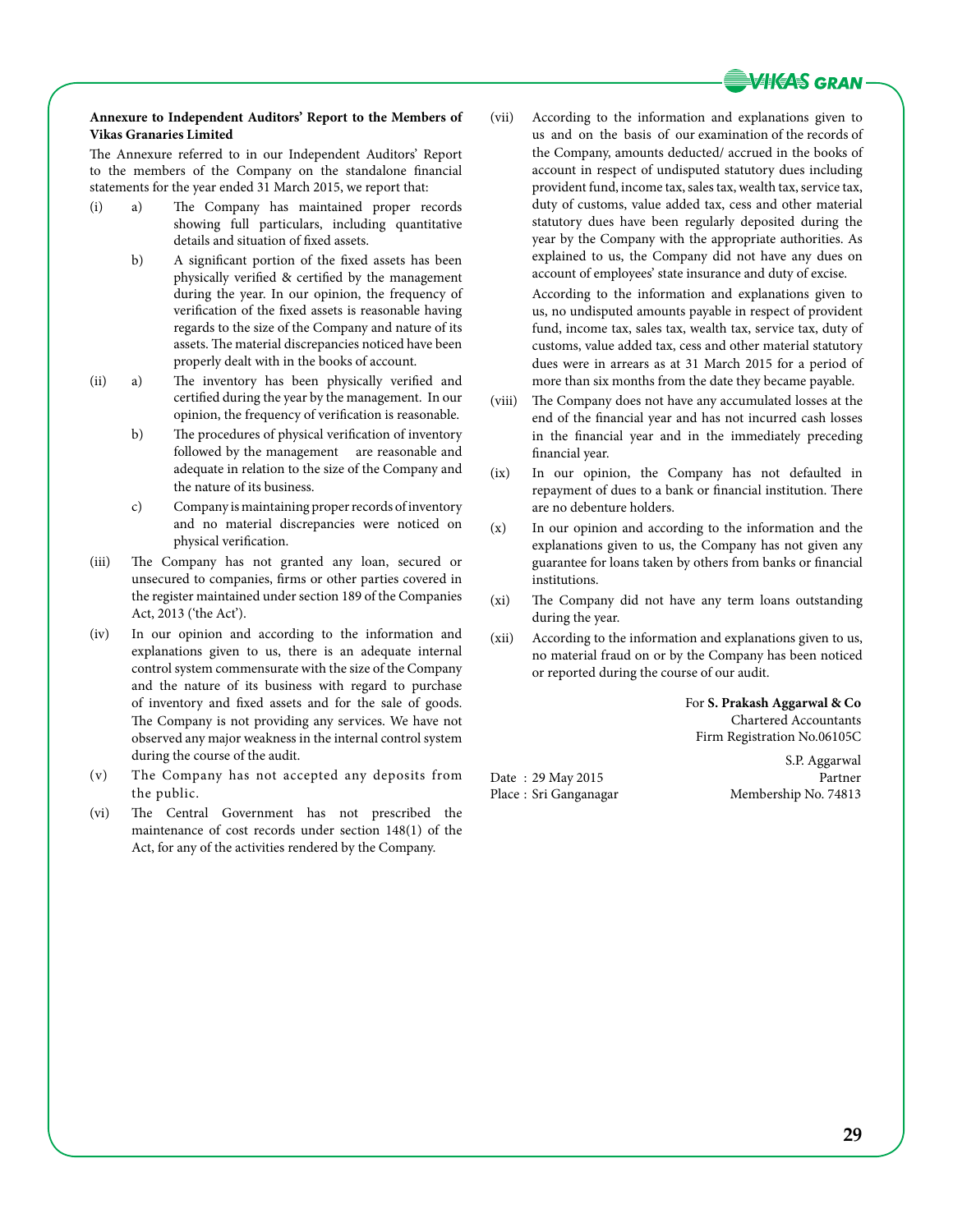![](_page_31_Picture_0.jpeg)

## **Balance Sheet as at 31 March 2015**

|                                                                          |                                             |                    |               | (Amt. in Rs.)     |
|--------------------------------------------------------------------------|---------------------------------------------|--------------------|---------------|-------------------|
|                                                                          |                                             | <b>Notes</b>       | As at         | As at             |
| <b>Equity and liabilities</b>                                            |                                             |                    | 31 March 2015 | 31 March 2014     |
| Shareholders' fund                                                       |                                             |                    |               |                   |
| Share capital                                                            |                                             | $\overline{c}$     | 181,175,000   | 181,175,000       |
| Reserves and surplus                                                     |                                             | 3                  | 777,417,303   | 773,471,720       |
|                                                                          |                                             |                    | 958,592,303   | 954,646,720       |
| Non-current liabilities                                                  |                                             |                    |               |                   |
| Long-term borrowing                                                      |                                             | 4                  | 1,055,000,000 | 1,055,000,000     |
| Deferred tax liability (net)                                             |                                             | 5                  | 92,718,497    | 90,330,310        |
|                                                                          |                                             |                    | 1,147,718,497 | 1,145,330,310     |
| <b>Current liabilities</b>                                               |                                             |                    |               |                   |
| Short-term borrowings                                                    |                                             | 6                  |               |                   |
| Trade payables                                                           |                                             | 7                  | 595,326,046   | 616,052,588       |
| Other current liabilities                                                |                                             | 7                  | 369,074       | 1,062,226         |
| Short-term provisions                                                    |                                             | 8                  | 249,129       | 187,851           |
|                                                                          |                                             |                    | 595,944,249   | 617,302,665       |
| <b>Total</b>                                                             |                                             |                    | 2,702,255,049 | 2,717,279,695     |
| Assets                                                                   |                                             |                    |               |                   |
| Non-current assets<br>Fixed assets                                       |                                             |                    |               |                   |
| Tangible assets                                                          |                                             | 9                  | 1,205,147,420 | 1,344,110,393     |
| Capital work in progress                                                 |                                             |                    | 528,045,311   | 495,462,760       |
| Non-current investments                                                  |                                             | 10                 | 33,384        | 33,384            |
|                                                                          |                                             |                    | 1,733,226,115 | 1,839,606,537     |
| <b>Current assets</b>                                                    |                                             |                    |               |                   |
| Inventories                                                              |                                             | 11                 | 143,989,675   | 203,128,686       |
| Trade receivables                                                        |                                             | 12                 | 797,168,061   | 647,887,754       |
| Short term loans and advances                                            |                                             | 13                 | 27,341,912    | 26,121,075        |
| Cash and cash equivalents                                                |                                             | 14                 | 529,286       | 535,643           |
|                                                                          |                                             |                    | 969,028,934   | 877,673,158       |
| <b>Total</b>                                                             |                                             |                    | 2,702,255,049 | 2,717,279,695     |
| Significant accounting policies                                          |                                             | $\mathbf{1}$       |               |                   |
| The accompanying notes are an integral part of the financial statements. |                                             | $2 - 27$           |               |                   |
| As per our report of even date                                           |                                             |                    |               |                   |
|                                                                          |                                             |                    |               |                   |
| For S. Prakash Aggarwal & Co                                             | For and on behalf of the Board of Directors |                    |               |                   |
| Chartered Accountants                                                    |                                             |                    |               |                   |
| Firm Registration No.06105C                                              |                                             |                    |               |                   |
| S.P. Aggarwal                                                            | <b>Bimla Devi Jindal</b>                    | <b>B</b> D Agarwal |               |                   |
| Proprietor                                                               | Managing Director                           | Director           |               | Company Secretary |
| M.No.: 74813                                                             |                                             |                    |               |                   |
|                                                                          |                                             |                    |               |                   |
| Date: 29th May 2015<br>Place: Sri Ganganagar                             |                                             |                    |               |                   |
|                                                                          |                                             |                    |               |                   |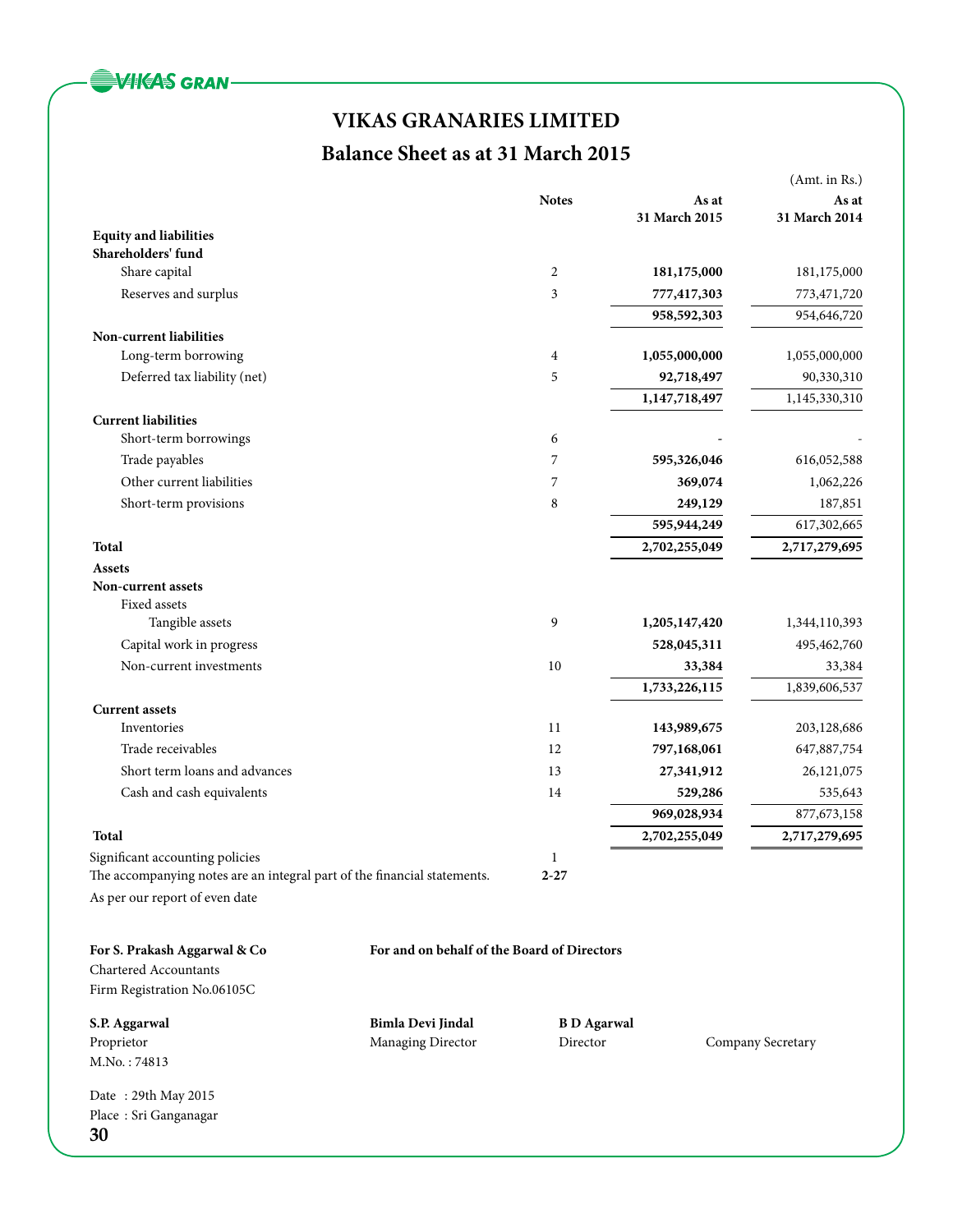![](_page_32_Picture_0.jpeg)

## **Statement of profit and loss for the year ended 31 March 2015**

|                                                                           |                                             |                    |                                        | (Amt. in Rs.)                          |
|---------------------------------------------------------------------------|---------------------------------------------|--------------------|----------------------------------------|----------------------------------------|
|                                                                           |                                             | <b>Notes</b>       | For the year<br>ended<br>31 March 2015 | For the year<br>ended<br>31 March 2014 |
| <b>INCOME</b>                                                             |                                             |                    |                                        |                                        |
| Revenue from operation                                                    |                                             | 15                 | 2,927,135,360                          | 1,403,959,907                          |
| Other income                                                              |                                             | 16                 | 356,789                                | 19,773,261                             |
| Total (I)                                                                 |                                             |                    | 2,927,492,149                          | 1,423,733,168                          |
| <b>EXPENDITURE</b>                                                        |                                             |                    |                                        |                                        |
| Cost of materials consumed                                                |                                             | 17                 | 2,730,804,069                          | 1,154,009,654                          |
| Employee benefits expenses                                                |                                             | 18                 | 5,175,165                              | 6,050,600                              |
| (Increase)/ decrease in stock of finished goods                           |                                             | 19                 | 14,825,668                             | 69,875,931                             |
| Finance cost                                                              |                                             | 20                 | 1,081,972                              | 9,080,007                              |
| Depreciation and amortization expenses                                    |                                             |                    | 140,074,663                            | 140,097,116                            |
| Other expenses                                                            |                                             | 21                 | 29,196,842                             | 36,390,697                             |
| Total (II)                                                                |                                             |                    | 2,921,158,379                          | 1,415,504,005                          |
| Profit/(loss) before tax                                                  |                                             |                    | 6,333,770                              | 8,229,163                              |
| Tax expenses                                                              |                                             |                    |                                        |                                        |
| - current tax                                                             |                                             |                    | 1,206,900                              | 2,004,508                              |
| - MAT credit entitlement                                                  |                                             |                    | (1,206,900)                            | (2,004,508)                            |
| - deferred tax                                                            |                                             |                    | 2,388,187                              | 1,787,817                              |
| Total Tax expense                                                         |                                             |                    | 2,388,187                              | 1,787,817                              |
| Profit/(loss) for the year                                                |                                             |                    | 3,945,583                              | 6,441,345                              |
| Earnings per share (basic and diluted) - Rs.                              |                                             | 23                 | 0.22                                   | 0.36                                   |
| Significant accounting policies                                           |                                             | $\mathbf{1}$       |                                        |                                        |
| The accompanying notes are an intergral part of the financial statements. |                                             | $2 - 27$           |                                        |                                        |
| As per our report of even date                                            |                                             |                    |                                        |                                        |
| For S. Prakash Aggarwal & Co<br><b>Chartered Accountants</b>              | For and on behalf of the Board of Directors |                    |                                        |                                        |
| Firm Registration No.06105C                                               |                                             |                    |                                        |                                        |
| S.P. Aggarwal                                                             | Bimla Devi Jindal                           | <b>B</b> D Agarwal |                                        |                                        |
| Proprietor                                                                | <b>Managing Director</b>                    | Director           |                                        | Company Secretary                      |

Date : 29th May 2015 Place : Sri Ganganagar

M.No. : 74813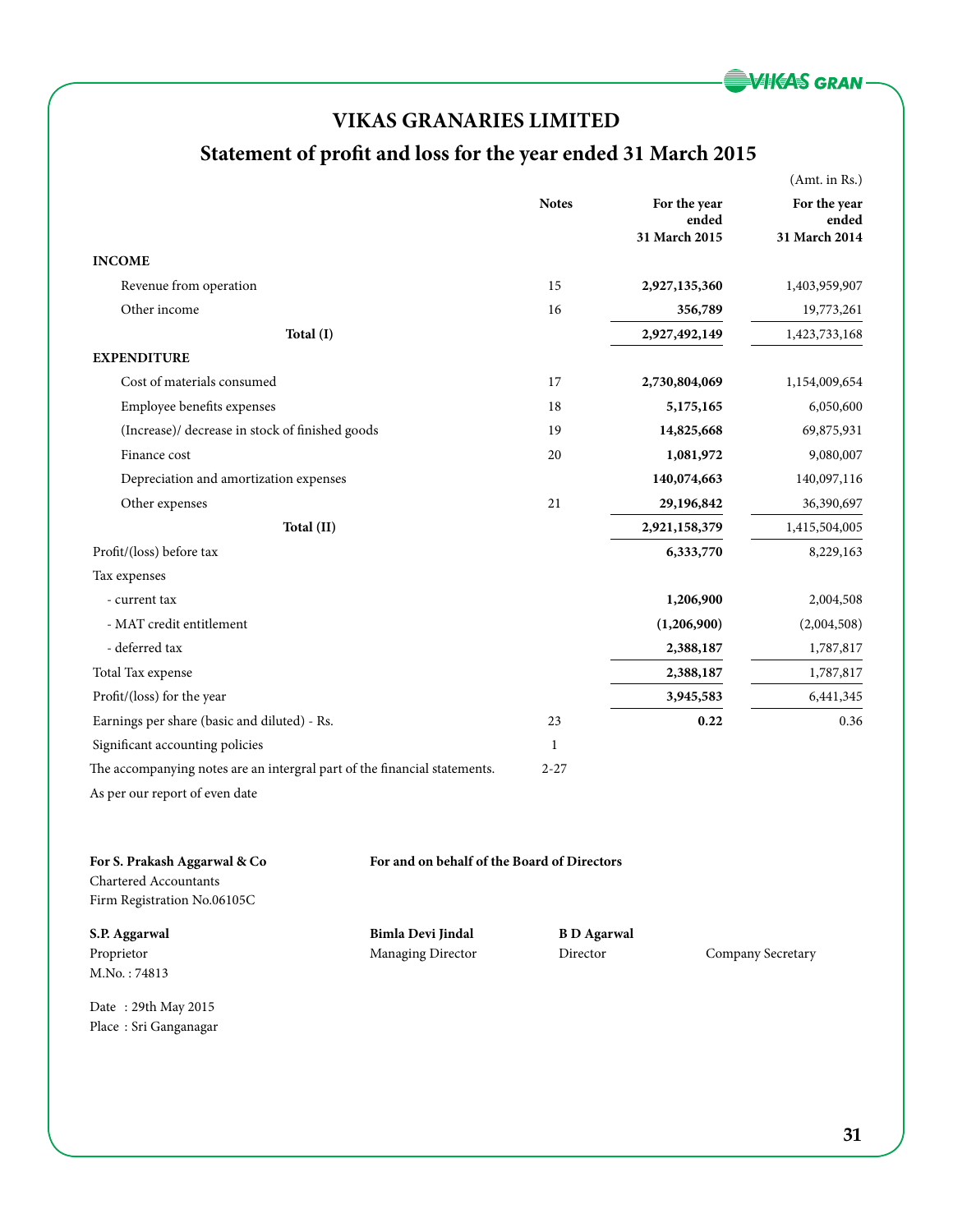![](_page_33_Picture_0.jpeg)

## **Cash flow statement for the year ended 31 March 2015**

|                                                                      |                                             |                    |                        | (Amt. in Rs.)          |
|----------------------------------------------------------------------|---------------------------------------------|--------------------|------------------------|------------------------|
| Particulars                                                          |                                             |                    | As at<br>31 March 2015 | As at<br>31 March 2014 |
| Cash Flow From operating activities                                  |                                             |                    |                        |                        |
| Profit before tax from operations                                    |                                             |                    | 6,333,770              | 8,229,163              |
| Non-cash adjustment to reconcile profit before tax to net cash flows |                                             |                    |                        |                        |
| Depreciation and amortization                                        |                                             |                    | 140,074,663            | 140,097,116            |
| Misc. expenditure written off                                        |                                             |                    |                        |                        |
| Interest expenses                                                    |                                             |                    | 1,081,972              | 9,080,007              |
| Interest income                                                      |                                             |                    | (261, 249)             | (244, 735)             |
| Operating profit before working capital changes                      |                                             |                    | 147,229,156            | 157, 161, 550          |
| Movements in working capital                                         |                                             |                    |                        |                        |
| Increase/(decrease) in trade payables                                |                                             |                    | (20,726,542)           | 373,755,206            |
| Increase/(decrease) in short term provisions                         |                                             |                    | (119, 498)             | (20, 294)              |
| Increase/(decrease) in other current liabilities                     |                                             |                    | (693, 152)             | (1,031,813)            |
| Decrease/(increase) in trade receivables                             |                                             |                    | (149, 280, 307)        | (367, 293, 369)        |
| Decrease/(increase) in inventories                                   |                                             |                    | 59,139,011             | 134,234,714            |
| Decrease/(increase) in short term loans and advances                 |                                             |                    | (13, 937)              | (60, 644)              |
| Cash generated from / (used in) operations                           |                                             |                    | 35,534,732             | 296,745,351            |
| Direct taxes paid (net of refunds)                                   |                                             |                    | (1,026,125)            | (19,081,180)           |
| Net cash flow from / (used in) operating activities (A)              |                                             |                    | 34,508,607             | 277,664,171            |
| Cash flows from investing activities                                 |                                             |                    |                        |                        |
| Purchase of fixed assets, CWIP and capital advance                   |                                             |                    | (33,694,241)           | (45,744,447)           |
| Proceed from sale of fixed assets                                    |                                             |                    |                        |                        |
| Payment for non current investment                                   |                                             |                    |                        |                        |
| Interest received                                                    |                                             |                    | 261,249                | 244,735                |
| Net cash flow from / (used in) investing activities (B)              |                                             |                    | (33, 432, 992)         | (45, 499, 712)         |
| Cash flows from financing activities                                 |                                             |                    |                        |                        |
| Proceeds from long term borrowings                                   |                                             |                    |                        |                        |
| Repayment of long term borrowing                                     |                                             |                    |                        |                        |
| Proceeds from short term borrowings                                  |                                             |                    |                        |                        |
| Repayment of short term borrowing                                    |                                             |                    |                        | (223,360,264)          |
| Interest paid                                                        |                                             |                    | (1,081,972)            | (9,080,007)            |
| Net cash flow from / (used in) in financing activities ('C)          |                                             |                    | (1,081,972)            | (232, 440, 271)        |
| Net increase / (decrease) in cash and cash equivalents (A+B+C)       |                                             |                    | (6,357)                | (275, 812)             |
| Cash and cash equivalents at the beginning of the year               |                                             |                    | 535,643                | 811,455                |
| Cash and cash equivalents at the end of the year                     |                                             |                    | 529,286                | 535,643                |
| Components of cash and cash equivalents                              |                                             |                    |                        |                        |
| Cash on hand                                                         |                                             |                    | 239,873                | 313,719                |
| With banks on current account                                        |                                             |                    |                        |                        |
| -on deposit account                                                  |                                             |                    | 289,413                | 221,924                |
| Total cash and cash equivalents                                      |                                             |                    | 529,286                | 535,643                |
| As per our report of even date                                       |                                             |                    |                        |                        |
| For S. Prakash Aggarwal & Co                                         | For and on behalf of the Board of Directors |                    |                        |                        |
| Chartered Accountants                                                |                                             |                    |                        |                        |
|                                                                      |                                             |                    |                        |                        |
| Firm Registration No.06105C                                          |                                             |                    |                        |                        |
| S.P. Aggarwal                                                        | <b>Bimla Devi Jindal</b>                    | <b>B</b> D Agarwal |                        |                        |
| Proprietor                                                           | Managing Director                           | Director           |                        | Company Secretary      |
| M.No.: 74813                                                         |                                             |                    |                        |                        |
| Date: 29th May 2015                                                  |                                             |                    |                        |                        |
| Place: Sri Ganganagar                                                |                                             |                    |                        |                        |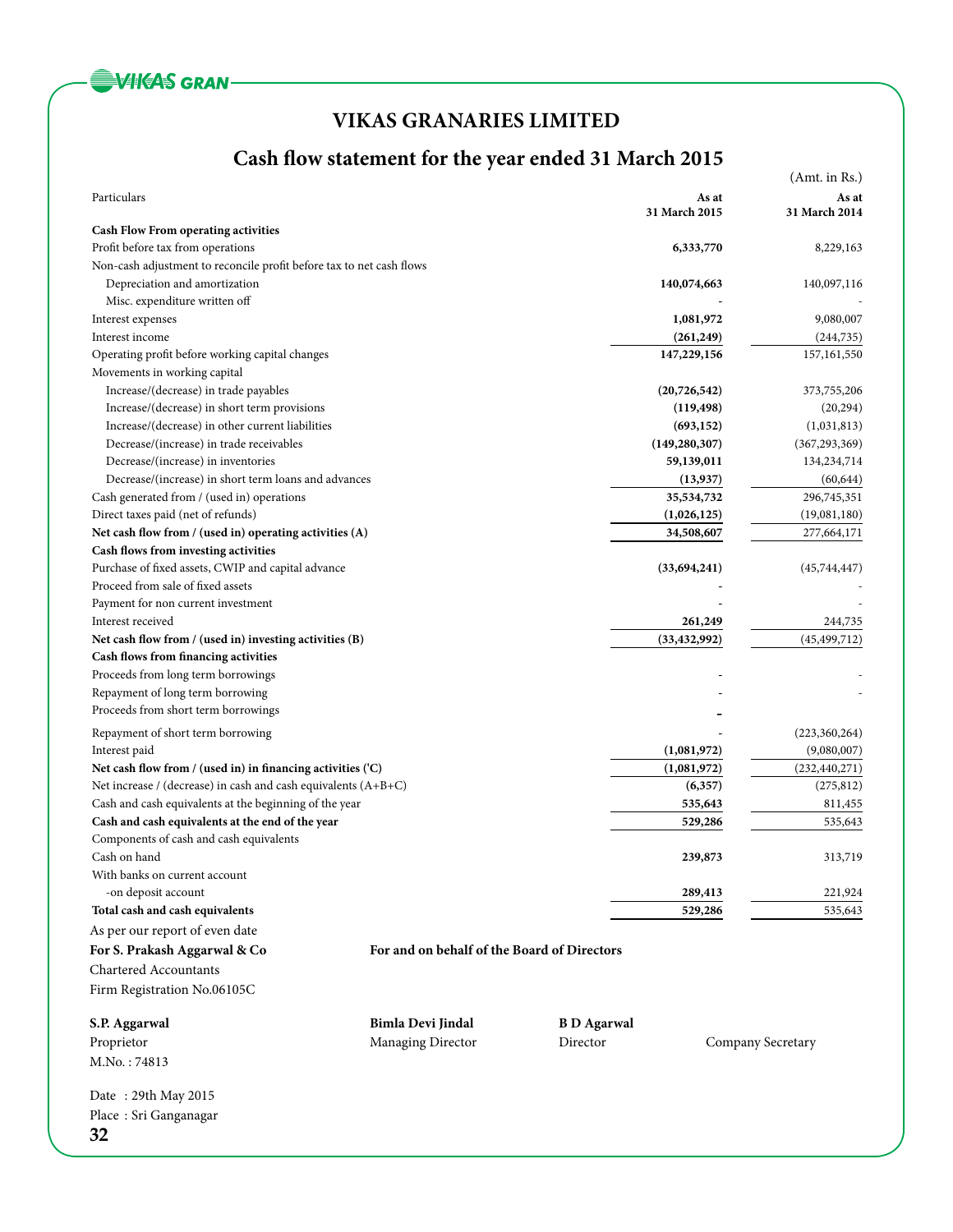## **Notes to financial statements for the year ended on 31 March 2015**

## **1. Corporate information**

Vikas Granaries Limited was incorporated in the year 1994. The shares of the Company were listed on Bombay Stock Exchange Limited ("the stock exchange") and other stock exchanges in India in 1996. The Company is an agro based industry manufacturer and grading of Guar Gum Powder and grading of guar splits and its derivatives.

## **2. Basis of preparation**

The financial statements are prepared in accordance with Indian Generally Accepted Accounting Principles (GAAP) under the historical cost convention on accrual basis. GAAP comprises mandatory accounting standards as prescribed under Section 133 of the Companies Act, 2013 ('the Act') read with Rule 7 of the Companies (Accounts) Rules, 2014.

## **a. Use of estimates**

In preparing the Company's financial statements in conformity with the accounting principles generally accepted in India, management is required to make estimates and assumptions that affect the reported amounts of assets and liabilities and the disclosure of contingent liabilities at the date of the financial statements and reported amounts of revenues and expenses during the reporting period; actual results could differ from those estimates. Any revision to accounting estimates is recognized prospectively in the current and future periods.

## **b. Fixed Assets**

- i. Fixed Assets are stated at cost less accumulated depreciation and impairment losses if any.
- ii. Cost comprises the purchase price and any attributable costs of bringing the asset to its working condition for its intended use.
- iii. When an asset is scrapped or otherwise disposed off, the cost and related depreciation are removed from the books of account and resultant profit (including capital profit) or loss, if any, is reflected in the Profit and Loss account.
- iv. Self fabricated fixed assets include material cost and appropriate share of attributable expenses.
- v. Capital work in progress includes capital advance.

### **c. Depreciation**

Depreciation on all assets of the company has been provided on straight line basis as per the provision specified in the Schedule II of the Companies Act 2013. Depreciation for the assets purchased / sold during a period is proportionately charged.

### **d. Inventories**

| Inventories are valued as follows:                       |                                                                                                                                                                                                                         |
|----------------------------------------------------------|-------------------------------------------------------------------------------------------------------------------------------------------------------------------------------------------------------------------------|
| Raw materials, stores and spares and packaging materials | Lower of cost and net realizable value. Cost is determined on a<br>weighted average basis.                                                                                                                              |
| Work in progress and finished goods                      | Lower of cost and net realizable value. Cost includes direct<br>materials and labour and a proportion of manufacturing<br>overheads based on normal operating capacity. Cost of<br>finished goods includes excise duty. |

Net realizable value is the estimated selling price in the ordinary course of business, less estimated costs of completion and to make the sale.

### **e. Revenue recognition**

Revenue is recognized to the extent that it is probable that the economic benefits will flow to the Company and the revenue can be reliably measured.

### *Sale of goods*

Revenue from sale of goods is recognized when the significant risks and rewards of ownership of the goods are transferred to the customer. In case of export sales, revenue is recognized after shipment.

**VIKAS GRAN**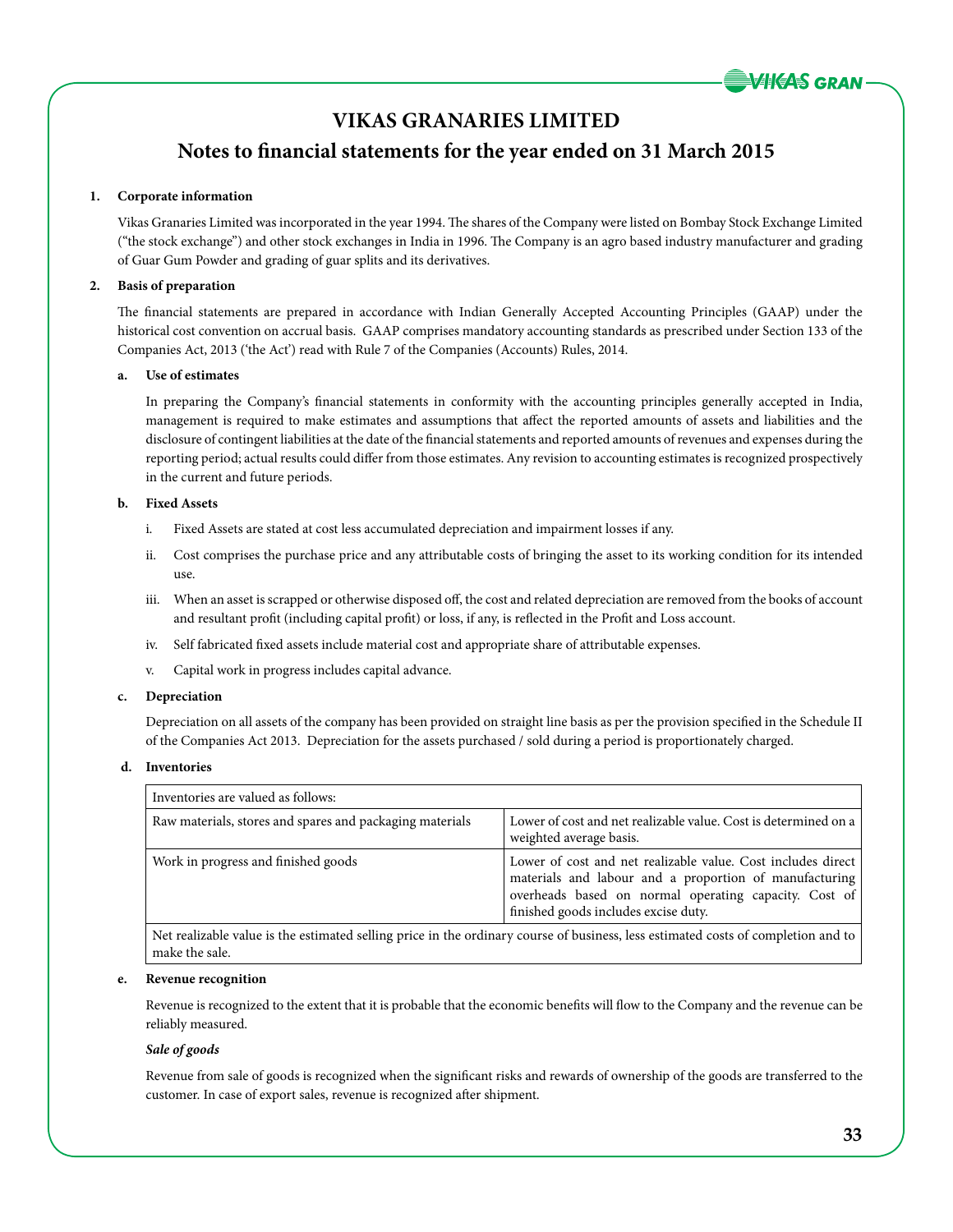## **WIGAS GRAN**

### *Interest*

Revenue is recognized on a time proportion basis taking into account the amount outstanding and the applicable rate of interest.

## **f. Employee benefits**

### *Provident fund*

The Company makes contribution to statutory provident fund in accordance with Employees' Provident Fund and Miscellaneous Provisions Act, 1952. The plan is a defined contribution plan and contribution paid or payable is recognized as an expense in the period in which services are rendered by the employee.

#### *Others short term benefits*

Expenses in respect of other short term benefits including performance bonus is recognized on the basis of amount paid or payable for the period during which services are rendered by the employee.

## **g. Taxation**

Tax expense comprises current taxes and deferred taxes.

Provision for current taxation is ascertained on the basis of the assessable profits computed in accordance with the provisions of the Income-tax Act, 1961.

Deferred income taxes reflects the impact of current year timing differences between taxable income and accounting income for the year and reversal of timing differences of earlier years. Deferred tax is measured based on the tax rates and the tax laws enacted or substantively enacted at the balance sheet date. Deferred tax assets relating to timing differences are recognized only to the extent that there is reasonable certainty that sufficient future taxable income will be available against which such deferred tax assets can be realized.

In accordance with the provisions of Section 115JAA of the Income-tax Act, 1961, the Company is allowed to avail credit equal to the excess of Minimum Alternate Tax (MAT) over normal income tax for the assessment year for which MAT is paid. MAT credit so determined can be carried forward for set-off for ten succeeding assessment years from the year in which such credit becomes allowable. MAT credit can be set-off only in the year in which the Company is liable to pay tax as per the normal provisions of the Income-tax Act, 1961 and such tax is in excess of MAT for that year. Accordingly, MAT credit entitlement is recognised only to the extent there is convincing evidence that the Company will pay normal tax during the specified period.

## **h. Contingencies liabilities and provisions**

Depending upon the facts of each case and after due evaluation of legal aspects, claims against the Company not acknowledged as debts are treated as contingent liabilities. The Company makes a provision when there is a present obligation as a result of a past event where the outflow of economic resources is probable and a reliable estimate of the amount of obligation can be made. Possible future or present obligations that may but will probably not require outflow of resources or where the same cannot be reliably estimated, has been made as a contingent liability in the financial statements.

### **i. Impairment of assets**

The Company assesses at each balance sheet date whether there is any indication that an asset may be impaired. If any such indication exists, the Company estimates the recoverable amount of the asset. If such recoverable amount of the asset or the recoverable amount of the cash generating unit to which the asset belongs is less than its carrying amount, the carrying amount is reduced to its recoverable amount. The reduction is treated as an impairment loss and is recognized in the profit and loss account. If at the balance sheet date there is an indication that if a previously assessed impairment loss no longer exists, the recoverable amount is reassessed and the asset is reflected at the recoverable amount subject to a maximum of depreciated historical cost.

#### **j. Earnings per share**

Basic earning per share is calculated by dividing the net profit or loss for the period attributable to equity shareholders by the weighted average number of equity shares outstanding during the period. The weighted average number of equity shares outstanding during the period is adjusted for events of bonus issue and share split.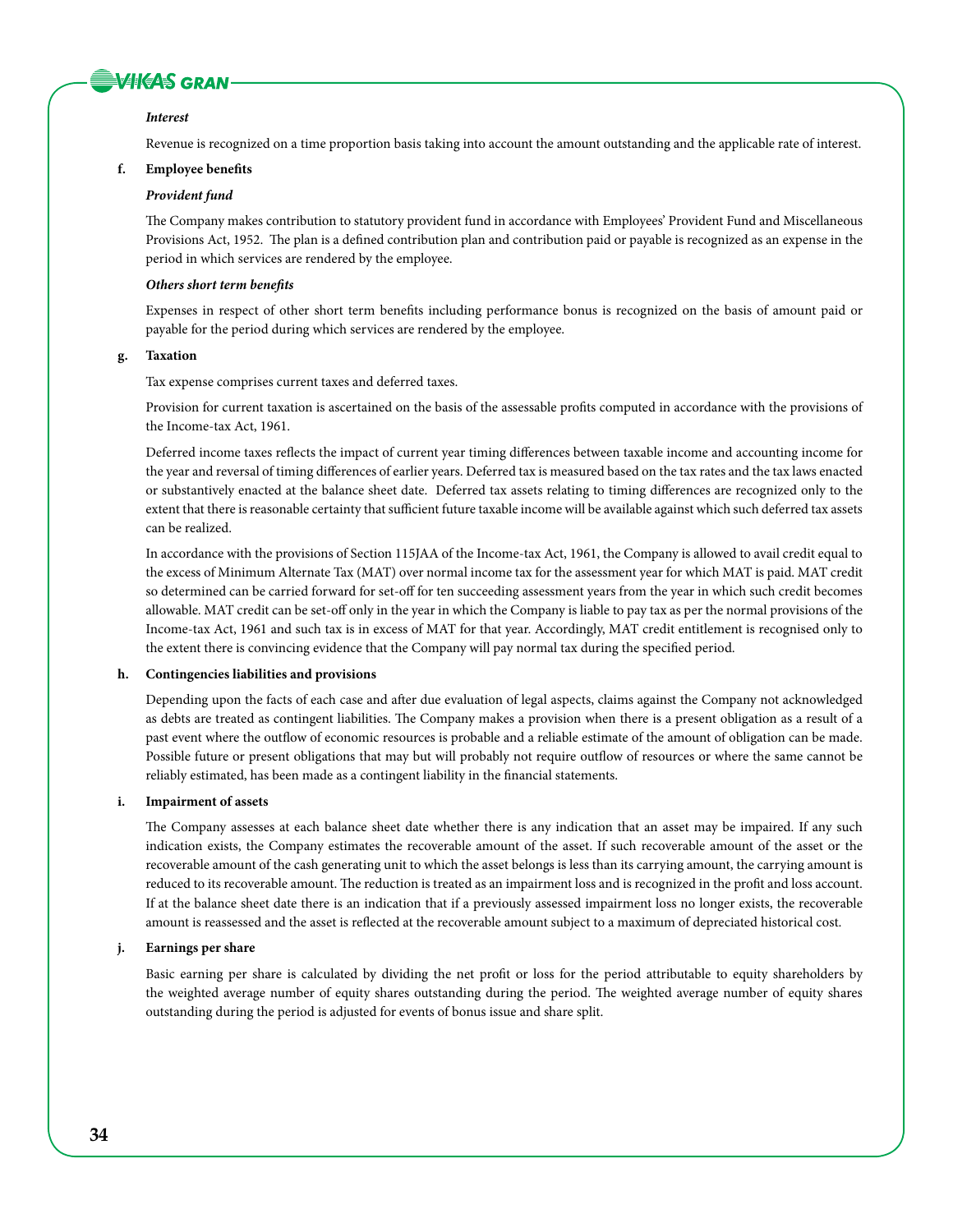**VIKAS GRAN** 

## **VIKAS GRANARIES LIMITED**

## **Notes to financial statements for the year ended on 31 March 2015**

|    |                                                                                 |             | (Amt. in Rs.) |
|----|---------------------------------------------------------------------------------|-------------|---------------|
|    |                                                                                 | As at       | As at         |
|    |                                                                                 | 31-Mar-15   | 31-Mar-14     |
| 3. | Share capital                                                                   |             |               |
|    | Share capital                                                                   |             |               |
|    | Authorised capital                                                              |             |               |
|    | $60,000,000$ (previous year $60,000,000$ ) equity shares of Rs. 10 each         | 600,000,000 | 600,000,000   |
|    |                                                                                 | 600,000,000 | 600,000,000   |
|    | Issued, subscribed and paid up capital                                          |             |               |
|    | 18,117,500 (previous year 18,117,500) equity shares of Rs.10 each fully paid up | 181,175,000 | 181,175,000   |
|    |                                                                                 | 181,175,000 | 181,175,000   |

## **a. Reconciliation of the shares outstanding at the beginning and at the end of the reporting period**

## **Equity Shares**

|                                | $31$ -Mar-15   |                          | $31$ -Mar-14   |             |
|--------------------------------|----------------|--------------------------|----------------|-------------|
|                                | <b>Numbers</b> | Amount                   | <b>Numbers</b> | Amount      |
| At the beginning of the year   | 18,117,500     | 181,175,000              | 18,117,500     | 181,175,000 |
| Issued during the year         |                | $\overline{\phantom{0}}$ | -              |             |
| Balance at the end of the year | 18,117,500     | 181,175,000              | 18,117,500     | 181,175,000 |

## **b. Terms/rights attached to equity shares**

The Company has only one class of equity shares having a par value of Rs. 10 per share. Each holder of equity shares is entitled to one vote per share. The company declares and pays dividends in Indian rupees. The dividend proposed by the Board of Directors is subjec to the approval of the shareholders in the ensuring Annual General meeting.

 In the event of liquidation of the company, the holders of equity shares will be entitled to receive remaining assets of the company, after distribution of all preferential amounts. The distribution will be in proportion to the number of equity shares held by the shareholders.

## **c. Details of shareholders holding more than 5% shares in the company**

|                                         | $31$ -Mar-15         |           | $31-Mar-14$   |           |
|-----------------------------------------|----------------------|-----------|---------------|-----------|
|                                         | <b>No. of Shares</b> | % Holding | No. of Shares | % Holding |
| Equity shares of Rs. 10 each fully paid |                      |           |               |           |
| Bajrang Dass Agarwal                    | 1,070,000            | 5.91%     | 1,070,000     | 5.91%     |
| Dhanna Ram Saharan                      | 2,500,000            | 13.80%    | 2,500,000     | 13.80%    |
| Amit Babbar                             | 1,065,598            | 5.88%     | 1,065,598     | 5.88%     |
| Girish Kansal                           | 2,200,000            | 12.14%    | 2,200,000     | 12.14%    |
| Sarbati Devi                            | 2,100,000            | 11.59%    | 2,100,000     | 11.59%    |
| Nir Singh Sandhu                        | 1,900,000            | 10.49%    | 1,900,000     | 10.49%    |
|                                         |                      |           |               |           |

As per records of the company, including its register of shareholders/members and other declarations received from shareholders regarding beneficial interest, the above shareholding represents both legal and beneficial ownerships of shares.

## **d. Agreegate number of bonus shares issued, share issued for consideration other than cash and shares bought back**

|                                                                                                 | $31$ -Mar-15             | $31 - Mar - 14$ |
|-------------------------------------------------------------------------------------------------|--------------------------|-----------------|
| Equity shares allotted as fully paid bonus shares by capitalization of securities premium       | $\overline{\phantom{0}}$ |                 |
| Equity shares allotted as fully paid up pursuant to contracts for consideration other than cash |                          |                 |
| Equity shares bought back by the company                                                        |                          |                 |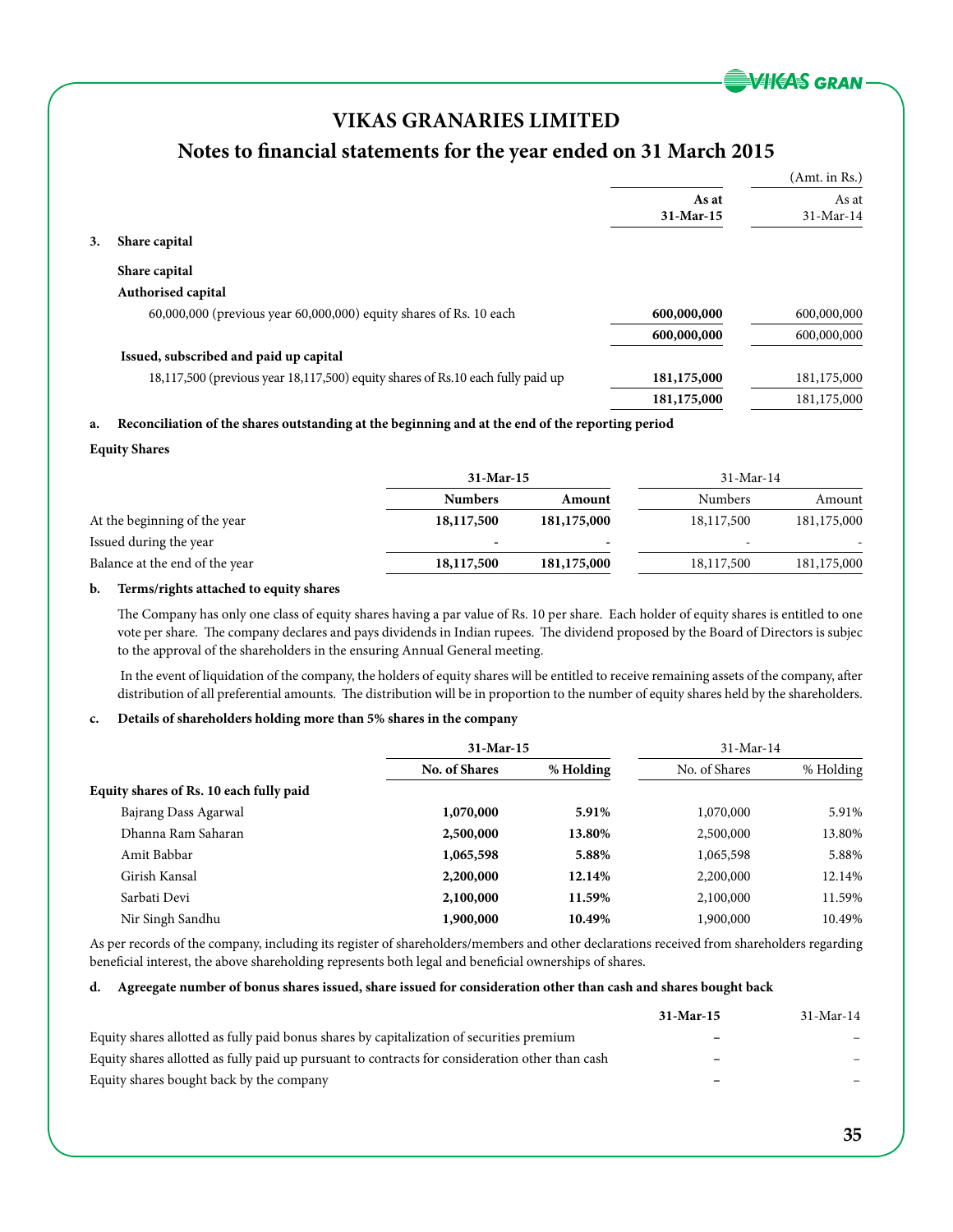![](_page_37_Picture_0.jpeg)

## **Notes to financial statements for the year ended on 31 March 2015**

|                                                                  |               | (Amt. in Rs.) |
|------------------------------------------------------------------|---------------|---------------|
|                                                                  | As at         | As at         |
|                                                                  | 31-Mar-15     | 31-Mar-14     |
| Reserves and surplus<br>3.                                       |               |               |
| Securities premium reserve                                       | 133,650,000   | 133,650,000   |
| Subsidy                                                          | 179,844       | 179,844       |
| Balance as at the end of the year                                | 133,829,844   | 133,829,844   |
| Surplus/(deficit) in the statement of profit and loss            |               |               |
| Balance as per last financial statements                         | 639,641,876   | 633,200,530   |
| Profit for the year                                              | 3,945,583     | 6,441,345     |
| Balance as at the end of the year                                | 643,587,459   | 639, 641, 876 |
| Total reserves and surplus                                       | 777,417,303   | 773,471,720   |
| Long-term borrowings<br>4.                                       |               |               |
| <b>Unsecured loans</b>                                           |               |               |
| Loan from director                                               | 1,055,000,000 | 1,055,000,000 |
|                                                                  | 1,055,000,000 | 1,055,000,000 |
| Deferred tax liabilities (net)<br>5.                             |               |               |
| Deferred tax liability arising on account of depreciation        | 100,778,475   | 98,142,866    |
| Deferred tax assets arising on account of loss as per income tax | (8,059,978)   | (7,812,555)   |
|                                                                  | 92,718,497    | 90,330,310    |
| Short-term borrowings<br>6.                                      |               |               |
| <b>From Bank</b>                                                 |               |               |
| Loan from bank                                                   |               |               |
|                                                                  |               |               |
| The above amount includes                                        |               |               |
| Secured borrowings                                               |               |               |
| Other current liabilities<br>7.                                  |               |               |
| Trade payables                                                   | 595,326,046   | 616,052,588   |
| Other liabilities                                                |               |               |
| TDS payable                                                      | 33,099        | 351,909       |
| CST/WCT payable                                                  |               | 371,654       |
| Salary payable<br>Bank overdraft                                 | 335,975       | 338,663       |
|                                                                  | 369,074       | 1,062,226     |
| Provisions<br>8.                                                 |               |               |
| Other provisions                                                 |               |               |
| Provision for expenses                                           | 68,354        | 187,851       |
| Provision for income tax                                         | 180,775       |               |
|                                                                  | 249,129       | 187,851       |
|                                                                  |               |               |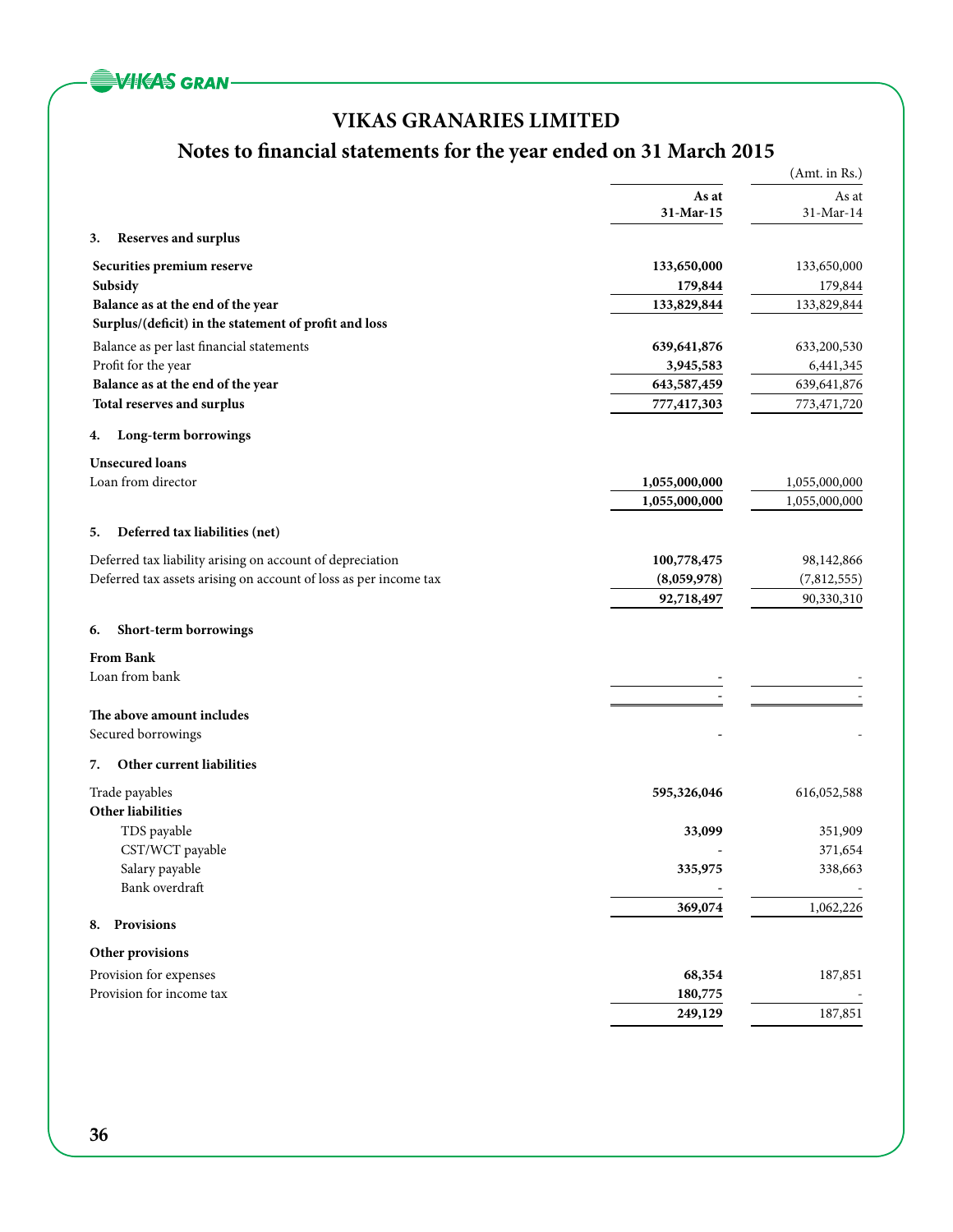9. Fixed assets **9. Fixed assets** 

**VIKAS GRANARIES LIMITED**

VIKAS GRANARIES LIMITED

**Notes to financial statements for the year ended on 31 March 2015**

Notes to financial statements for the year ended on 31 March 2015

(Amt. in Rs.) (Amt. in Rs.)

| Particulars            |               | <b>Gross Block</b>                             |           |                                           |                              | Depreciation  |                                 |                        | Net Block              | , את התורה והודר.      |
|------------------------|---------------|------------------------------------------------|-----------|-------------------------------------------|------------------------------|---------------|---------------------------------|------------------------|------------------------|------------------------|
|                        | As at         | <b>Additions</b><br>April 2014 during the year | Deletions | adjustments 31 March 2015<br><b>As at</b> | <b>As at</b><br>1 April 2014 | For the year  | adjustments<br><b>Deletions</b> | 31 March 2015<br>As at | 31 March 2014<br>As at | 31 March 2015<br>As at |
| i)Tangible assets      |               |                                                |           |                                           |                              |               |                                 |                        |                        |                        |
| Land                   | 51,264,451    |                                                |           | 51,264,451                                | ı                            |               | ı                               | ī                      | 51,264,451             | 51,264,451             |
| Buildings              | 21,317,843    |                                                | ı         | 21,317,843                                | 8,331,979                    | 675,776       | ı                               | 9,007,755              | 12,985,864             | 12,310,088             |
| Plant and equipment    | 1,809,585,702 | 1,111,690                                      |           | 1,810,697,392                             | 530,154,854                  | 139, 164, 264 | ı                               | 669,319,118            | 1,279,430,848          | 1,141,378,274          |
| Furniture and fixtures | 622,218       |                                                | t         | 622,218                                   | 579,816                      | 59,111        | ı                               | 638,927                | 42,402                 | (16,709)               |
| Vehicles               | 2,253,805     |                                                | J.        | 2,253,805                                 | 2,253,805                    | ١             | ١                               | 2,253,805              | 0                      |                        |
| Office equipments      | 923,748       |                                                | ı         | 923,748                                   | 536,920                      | 175,512       | ı                               | 712,432                | 386,828                | 211,316                |
| Total                  | 1,885,967,767 | 1,111,690                                      |           | 1,887,079,457                             | 541,857,374                  | 140,074,663   | f,                              | 681,932,037            | 1,344,110,393          | 1,205,147,420          |

![](_page_38_Picture_4.jpeg)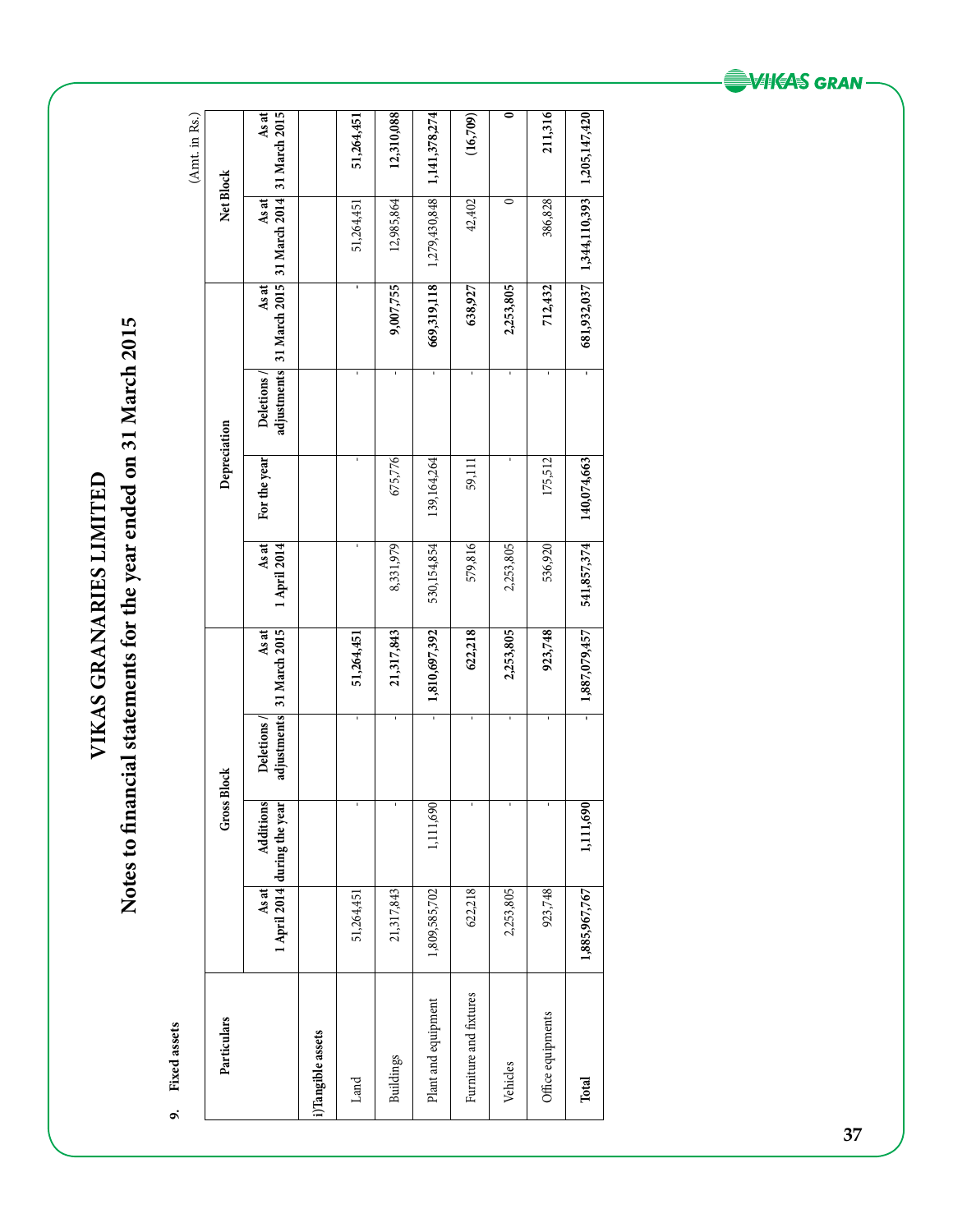![](_page_39_Picture_0.jpeg)

## **Notes to financial statements for the year ended on 31 March 2015**

|                                                                                    |                        | (Amt. in Rs.)          |
|------------------------------------------------------------------------------------|------------------------|------------------------|
|                                                                                    | As at                  | As at                  |
|                                                                                    | 31-Mar-15              | 31-Mar-14              |
| 10. Non-current investments                                                        |                        |                        |
| National saving certificates                                                       | 33,384                 | 33,384                 |
|                                                                                    | 33,384                 | 33,384                 |
| 11. Inventories                                                                    |                        |                        |
| Finished goods                                                                     | 41,006,900             | 55,832,568             |
| Raw material                                                                       | 102,781,140            | 147,166,464            |
| Packing materials                                                                  |                        |                        |
| Consumables                                                                        | 201,635                | 129,654                |
|                                                                                    | 143,989,675            | 203,128,686            |
| 12. Trade receivables                                                              |                        |                        |
| Unsecured, considered goods unless otherwise stated                                |                        |                        |
| Outstanding for a period exceeding 6 months from the date they are due for payment |                        |                        |
| Others                                                                             | 797,168,061            | 647,887,754            |
| Total                                                                              | 797,168,061            | 647,887,754            |
| 13. Loans and advances                                                             |                        |                        |
| <b>Security deposit</b>                                                            |                        |                        |
| Unsecured, considered good                                                         | 3,137,886              | 2,902,762              |
| Other loans and advances                                                           |                        |                        |
| TDS receivable                                                                     | 18,165                 | 18,165                 |
| MAT credit                                                                         | 24,092,304             | 22,885,404             |
| Other current assets                                                               | 93,557                 | 314,744                |
|                                                                                    | 27,341,912             | 26,121,075             |
| 14. Cash and bank balances                                                         |                        |                        |
| <b>Balances with banks:</b>                                                        |                        |                        |
| On current accounts                                                                | 289,413                | 221,924                |
| Cash in hand                                                                       | 239,873                | 313,719                |
|                                                                                    | 529,286                | 535,643                |
|                                                                                    |                        |                        |
|                                                                                    | For the year           | For the year           |
|                                                                                    | ended<br>31 March 2015 | ended<br>31 March 2014 |
| 15. Revenue from operation                                                         |                        |                        |
| Sale of goods (gross)                                                              |                        |                        |
| Guar gum                                                                           | 2,927,135,360          | 1,393,523,819          |
| Other operating income                                                             |                        |                        |
| Profit on sale of import licenses                                                  |                        | 10,436,088             |
|                                                                                    | 2,927,135,360          | 1,403,959,907          |
| 16. Other income                                                                   |                        |                        |
| Interest income                                                                    | 261,249                | 244,735                |
| Foreign exchange gain                                                              |                        | 18,056,587             |
| Other income                                                                       | 95,540                 | 1,471,939              |
|                                                                                    | 356,789                | 19,773,261             |
| 17. Cost of material consumed                                                      |                        |                        |
| Inventory at the beginning of the year                                             | 147,166,464            | 211,401,227            |
| Add: Purchases                                                                     | 2,686,418,745          | 1,089,774,891          |
|                                                                                    | 2,833,585,209          | 1,301,176,118          |
| Less: Inventory at the end of the year                                             | (102, 781, 140)        | (147, 166, 464)        |
|                                                                                    | 2,730,804,069          | 1,154,009,654          |
| 38                                                                                 |                        |                        |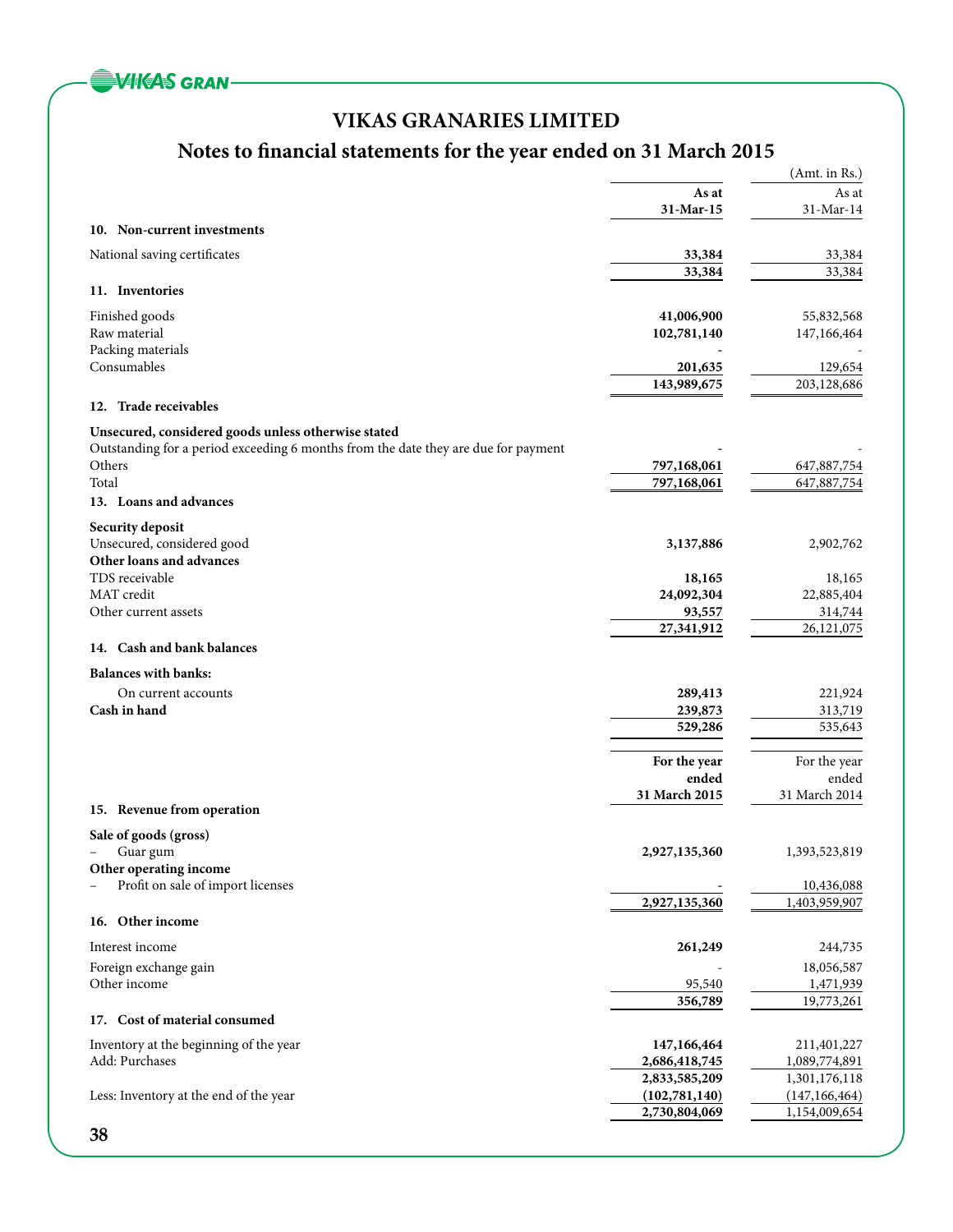![](_page_40_Picture_0.jpeg)

## **Notes to financial statements for the year ended on 31 March 2015**

|                                                                                   |                        | (Amt. in Rs.)          |
|-----------------------------------------------------------------------------------|------------------------|------------------------|
|                                                                                   | For the year           | For the year           |
|                                                                                   | ended                  | ended                  |
|                                                                                   | 31 March 2015          | 31 March 2014          |
| 18. Employee benefits expenses                                                    |                        |                        |
|                                                                                   |                        |                        |
| Salaries, wages and allowances                                                    | 5,081,157              | 5,959,952              |
| Contribution to provident and other funds                                         | 94,008                 | 90,648                 |
|                                                                                   | 5,175,165              | 6,050,600              |
| (Increase)/decrease in stock of finished goods<br>19.                             |                        |                        |
| Inventory at the end of the year                                                  | 41,006,900             | 55,832,568             |
| Less: Inventory at the beginning of the year                                      | (55,832,568)           | (125,708,499)          |
|                                                                                   | (14,825,668)           | (69, 875, 931)         |
| 20. Finance cost                                                                  |                        |                        |
| Bank charges                                                                      | 122,822                | 1,846,407              |
|                                                                                   | 959,150                |                        |
| Interest expenses                                                                 |                        | 7,233,600<br>9,080,007 |
|                                                                                   | 1,081,972              |                        |
| 21. Other expenses                                                                |                        |                        |
| <b>Manufacturing expenses</b>                                                     |                        |                        |
| Chemicals<br>Freight Inward & Outward                                             | 1,507,527<br>2,448,217 | 12,486<br>6,939,135    |
| Grading & Sorting expenses                                                        | 6,000,856              | 1,283,811              |
| Packing Material                                                                  | 666,264                | 1,596,875              |
| Power, fuel and water                                                             | 13,628,823             | 17,689,064             |
| Repair & Maintenance                                                              | 132,355                | 1,384,410              |
| Stores & Spares Consumed                                                          | 155,154                | 713,251                |
| <b>Administrative expenses</b>                                                    |                        |                        |
| Advertisement expenses                                                            | 261,365                | 256,936                |
| Insurance expenses                                                                | 310,402                | 867,821                |
| Legal & Professional Charges                                                      | 674,752                | 1,022,747              |
| <b>ECGC</b> expenses                                                              | 10,000                 | 942,317                |
| Foreign exchange loss                                                             | 718,986                |                        |
| Lease rent                                                                        |                        | 692,379                |
| Handling Charges                                                                  |                        | 56,033                 |
| Laboratory expenses                                                               | 258,708                | 673,105                |
| Office expenses                                                                   | 282,947                | 795,958                |
| Rates & Taxes<br>Remuneration to Auditors                                         | 45,000                 | 90,000                 |
|                                                                                   | 173,712<br>123,892     | 134,520<br>189,659     |
| Telephone, Postage & Stationary<br>Travelling expenses                            | 238,180                | 368,581                |
| Vehicle running expenses                                                          | 1,026,953              |                        |
| Misc. expenses                                                                    | 532,725                | 681,610                |
|                                                                                   | 29,196,818             | 36,390,697             |
| 22. Earning per share (EPS)                                                       |                        |                        |
|                                                                                   |                        |                        |
| Profit attributable to equity shareholders's (for basic and diluted earning)      | 3,945,583              | 6,441,345              |
| Weighted average number of equity shares for basic and diluted earnings per share | 18,117,500             | 18,117,500             |
| (face value of Re. 10 each (previous year Re 10))                                 |                        |                        |
| Basic and diluted (Rs.)                                                           | 0.22                   | 0.36                   |

## **23. Segment information**

The Company is engaged in the business of manufacturing of guar gum and its derivatives which as per Accounting Standard 17 on Segment Reporting" is considered to be the only reportable business segment.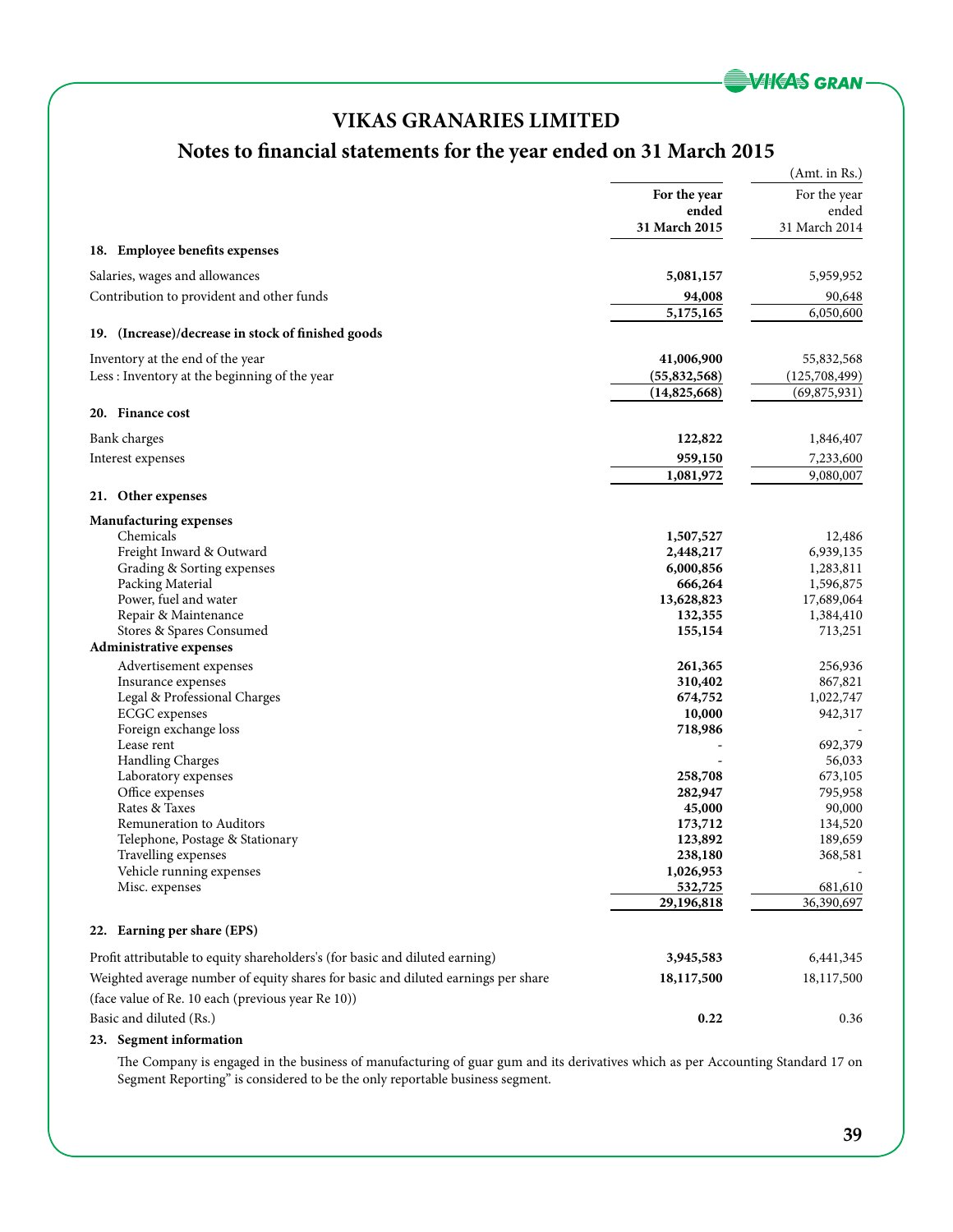![](_page_41_Picture_0.jpeg)

**Notes to financial statements for the year ended on 31 March 2015**

## **24. Detail of dues to micro and small enterprises defined under the MSMED Act 2006**

The Company has requested its vendors to confirm their status under Micro, Small and Medium Enterprises Development Act, 2006. Based on the confirmations received, there are no amounts due to any micro or small enterprise under the MSMED Act, 2006.

## **25. Commitments and contingent liabilities**

## **a) Firm capital commitments**

Estimated amount of contracts remaining to be executed on capital account is Rs.98.56 lacs (previous year Rs. 105.82 lacs)

## **26. Imported and indigenous raw materials, components and spare parts consumed**

|     | Particulars            | For the year ended<br>$31$ -Mar-15 |           | For the year ended<br>31-Mar-14 |                          |
|-----|------------------------|------------------------------------|-----------|---------------------------------|--------------------------|
|     |                        | %                                  | Amount    | %                               | Amount                   |
| 1)  | Raw material           |                                    |           |                                 |                          |
|     | Indigenous             | 100%                               | 27,308.04 | 100%                            | 11,540.10                |
| ii) | Stores and spare parts |                                    |           |                                 |                          |
|     | Indigenous             | 100%                               | 16.63     | 100%                            | 7.26                     |
|     | Imported               | $\overline{\phantom{0}}$           |           | -                               | $\overline{\phantom{a}}$ |

27 During the year the compnay has organised seed distribution programme, in which gaur seed for Rs 10.27 lacs was distributed free of cost to farmers for promotion of guar cultivation as Corporate Social responsibility prescribed under section 135 of the Companies Act, 2013.

28 Previous year's figures havve been re-grouped or re-arranged wherever necessary.

| As per our report of even date |                                             |                    |                   |
|--------------------------------|---------------------------------------------|--------------------|-------------------|
| For S. Prakash Aggarwal & Co   | For and on behalf of the Board of Directors |                    |                   |
| <b>Chartered Accountants</b>   |                                             |                    |                   |
| Firm Registration No.06105C    |                                             |                    |                   |
| S.P. Aggarwal                  | Bimla Devi Jindal                           | <b>B</b> D Agarwal |                   |
| Proprietor                     | Managing Director                           | Director           | Company Secretary |
| M.No.: 74813                   |                                             |                    |                   |
|                                |                                             |                    |                   |

Date : 29th May 2015 Place : Sri Ganganagar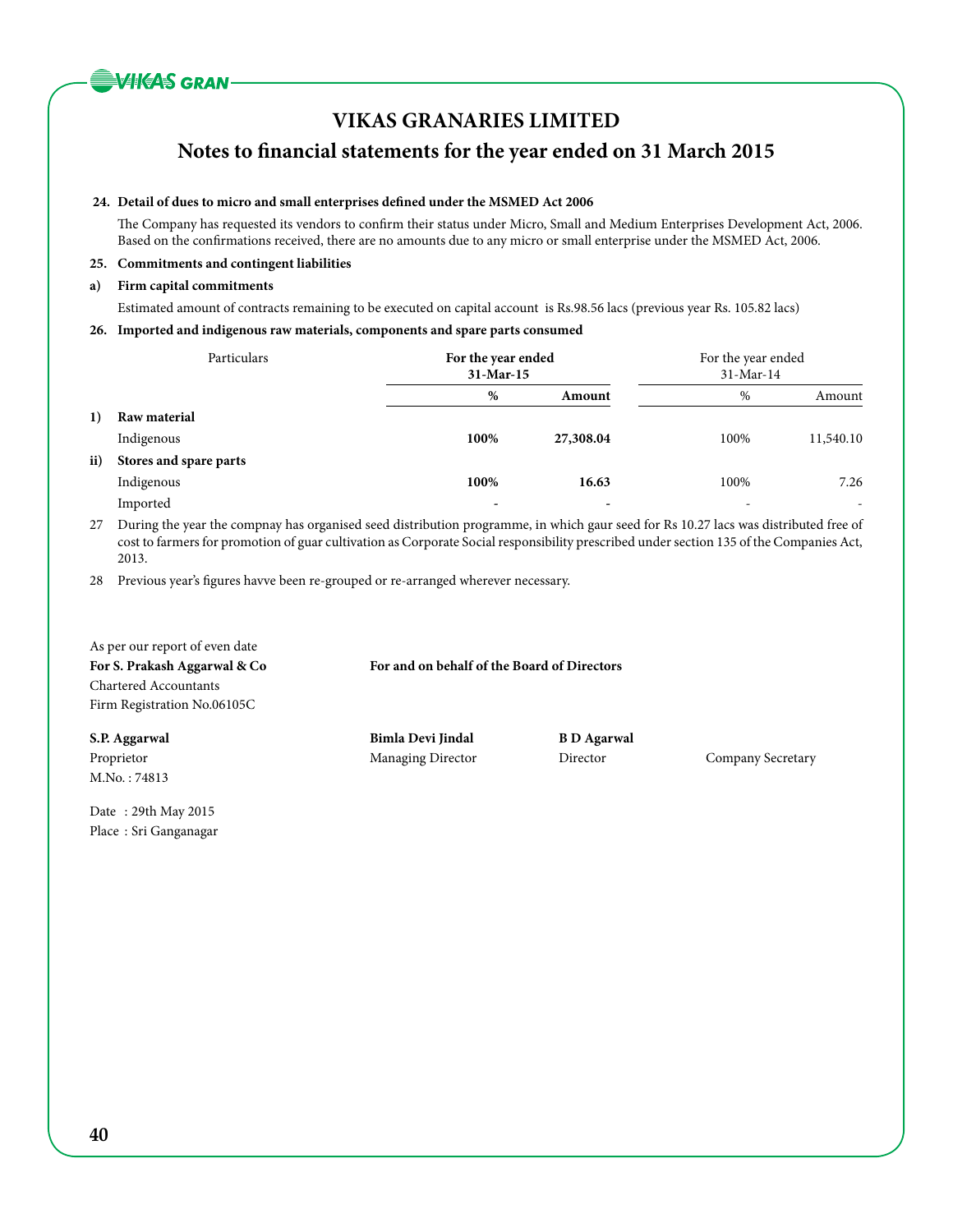|                                                   | WIKAS GRAN VIKAS GRANARIES LIMITED | Registered Office: HISAR ROAD, SIWANI-127046, (HARYANA)                                                                                                                                         |                                                                                                                                                                                              |
|---------------------------------------------------|------------------------------------|-------------------------------------------------------------------------------------------------------------------------------------------------------------------------------------------------|----------------------------------------------------------------------------------------------------------------------------------------------------------------------------------------------|
|                                                   |                                    | (To be handed over at the entrance of the meeting hall)                                                                                                                                         |                                                                                                                                                                                              |
| DPID-CLID / Folio No. -                           |                                    | 21st Annual General Meeting on 30 September, 2015                                                                                                                                               |                                                                                                                                                                                              |
| Name of Shareholder (s) -                         |                                    |                                                                                                                                                                                                 |                                                                                                                                                                                              |
| Address                                           |                                    |                                                                                                                                                                                                 |                                                                                                                                                                                              |
|                                                   |                                    | I/We certify that I am / we are Member(s) / Proxy of the Member(s) of the Company holding _________________ shares.                                                                             |                                                                                                                                                                                              |
|                                                   |                                    |                                                                                                                                                                                                 | I hereby record my presence at the Twenty First Annual General Meeting of the Company to be held on Wednesday, September 30, 2015 at                                                         |
| 12:00 p.m. at Hisar Road, Siwani, Haryana-127046. |                                    |                                                                                                                                                                                                 |                                                                                                                                                                                              |
|                                                   |                                    |                                                                                                                                                                                                 |                                                                                                                                                                                              |
|                                                   |                                    |                                                                                                                                                                                                 | Signature of Member / Proxy                                                                                                                                                                  |
|                                                   |                                    | <b>Electronic Voting Particulars</b>                                                                                                                                                            |                                                                                                                                                                                              |
| Electronic Voting Sequence No. (EVSN)             |                                    | User ID                                                                                                                                                                                         | Sequence Number                                                                                                                                                                              |
|                                                   |                                    |                                                                                                                                                                                                 |                                                                                                                                                                                              |
|                                                   |                                    |                                                                                                                                                                                                 | Note: Please read the instructions printed in the Notice of the Twenty First Annual General Meeting. The voting period starts from 10:00 a.m. (IST) on Sunday, 27                            |
|                                                   |                                    | September, 2015 and ends at 05:00 p.m. (IST) on Tuesday, September 29, 2015. The voting module shall be disabled by CDSL for voting thereafter.                                                 |                                                                                                                                                                                              |
|                                                   |                                    |                                                                                                                                                                                                 |                                                                                                                                                                                              |
|                                                   |                                    |                                                                                                                                                                                                 |                                                                                                                                                                                              |
|                                                   |                                    | SWIKAS GRAN VIKAS GRANARIES LIMITED                                                                                                                                                             | <b>PROXY FORM</b>                                                                                                                                                                            |
|                                                   |                                    | Registered Office: HISAR ROAD, SIWANI-127046, (HARYANA)<br>Form No. MGT-11                                                                                                                      | [Pursuant to section 105(6) of the Companies Act, 2013 and rule 19(3) of the Companies (Management and Administration) Rules, 2014]                                                          |
|                                                   |                                    |                                                                                                                                                                                                 |                                                                                                                                                                                              |
|                                                   |                                    |                                                                                                                                                                                                 |                                                                                                                                                                                              |
|                                                   |                                    | E-mail Id: _________________________________DP ID No.* ___________________________________Client ID No.* ______________________________                                                         |                                                                                                                                                                                              |
|                                                   |                                    | I/We, being the member(s) of ______________ Equity Shares of Vikas Granaries Limited, hereby appoint                                                                                            |                                                                                                                                                                                              |
|                                                   |                                    |                                                                                                                                                                                                 |                                                                                                                                                                                              |
|                                                   |                                    |                                                                                                                                                                                                 |                                                                                                                                                                                              |
| E-mail $Id:$                                      |                                    | Signature:                                                                                                                                                                                      |                                                                                                                                                                                              |
|                                                   |                                    |                                                                                                                                                                                                 |                                                                                                                                                                                              |
|                                                   |                                    |                                                                                                                                                                                                 |                                                                                                                                                                                              |
|                                                   |                                    |                                                                                                                                                                                                 |                                                                                                                                                                                              |
|                                                   |                                    |                                                                                                                                                                                                 |                                                                                                                                                                                              |
|                                                   |                                    |                                                                                                                                                                                                 |                                                                                                                                                                                              |
|                                                   |                                    |                                                                                                                                                                                                 |                                                                                                                                                                                              |
|                                                   |                                    |                                                                                                                                                                                                 |                                                                                                                                                                                              |
|                                                   |                                    | on Wednesday 30th day of September, 2015 at 12 p.m. at Hisar Road, Siwani and at any adjournment thereof:                                                                                       |                                                                                                                                                                                              |
|                                                   |                                    |                                                                                                                                                                                                 |                                                                                                                                                                                              |
|                                                   |                                    |                                                                                                                                                                                                 | affix                                                                                                                                                                                        |
|                                                   |                                    |                                                                                                                                                                                                 |                                                                                                                                                                                              |
| 1.<br>2.<br>3.<br>Note:                           |                                    |                                                                                                                                                                                                 | or failing him / her<br>as my/ our proxy to attend and vote( on a poll) for me/us and on my/our behalf at the 21st Annual General Meeting of the company, to be held<br>$Re. 1/-$<br>Revenue |
|                                                   |                                    | 1) This form of proxy in order to be effective should be duly completed and deposited at the Registered<br>Office of the Company not less than 48 hours before the commencement of the Meeting. | Stamp                                                                                                                                                                                        |